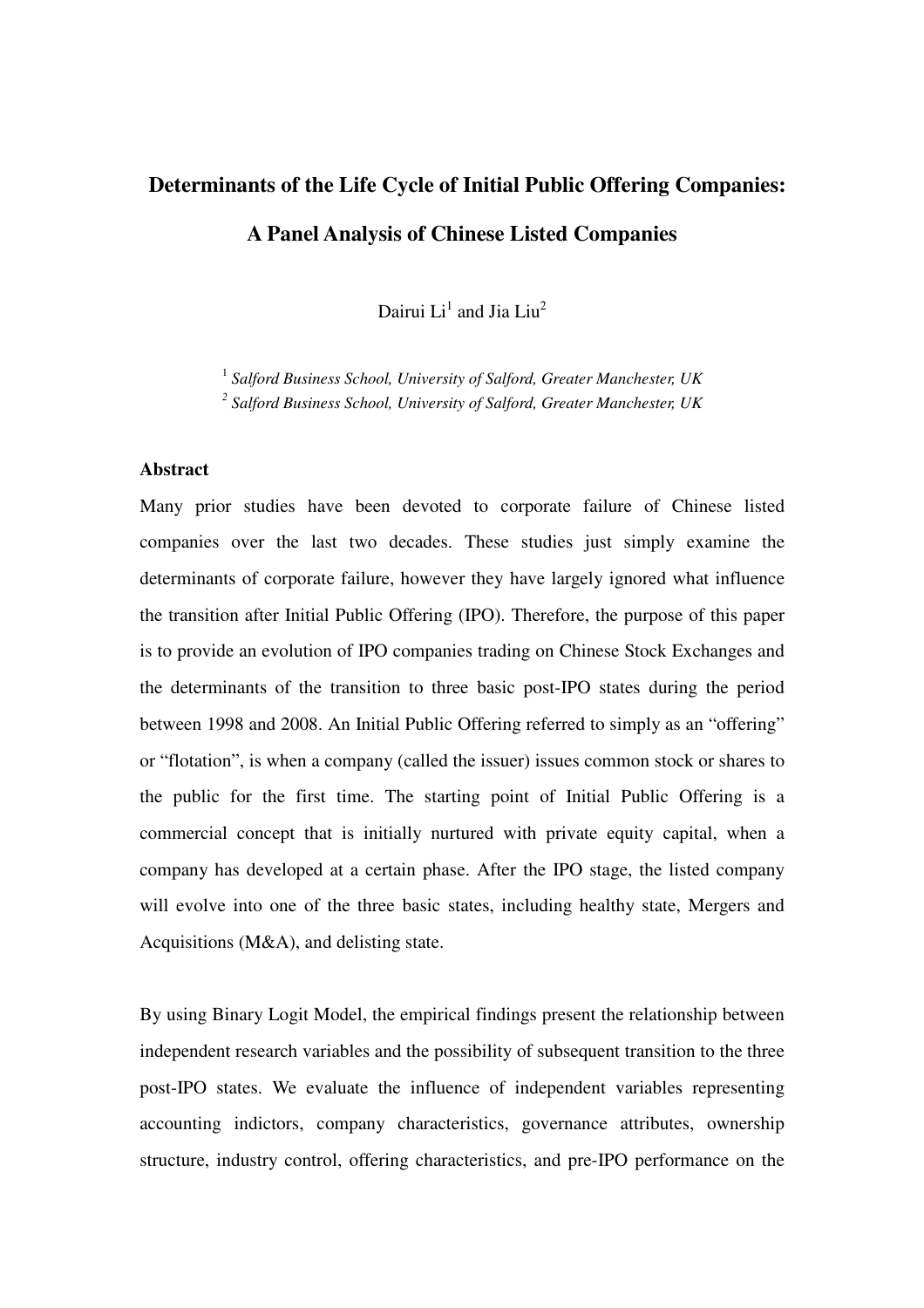likelihood of transition to three post-IPO phases. Particularly, we analyse the impacts of governance attributes and ownership structure on Chinese IPO issuing companies. Of these governance attributes variables, we find evidence to suggest that higher agency costs have an impact on the probability of the IPO companies being acquired and delisted. Ownership structure also appears to be important factors to affect the probability of post-IPO transition state. Surprisingly, different from many prior literatures, higher state ownership increases the probability of being acquired state relative to healthy status, yet state ownership reduces the probability of getting delisted. Apart from the consideration of post-IPO factors, we also adopt the early stages of the companies before they tend to go public. According to the results, healthy IPO companies as independent entities perform better with higher pre-IPO operating performance.

# *JEL classification*: G30; G32; G33

*Keywords*: Initial Public Offering; Corporate Governance; Agency Costs; Ownership Structure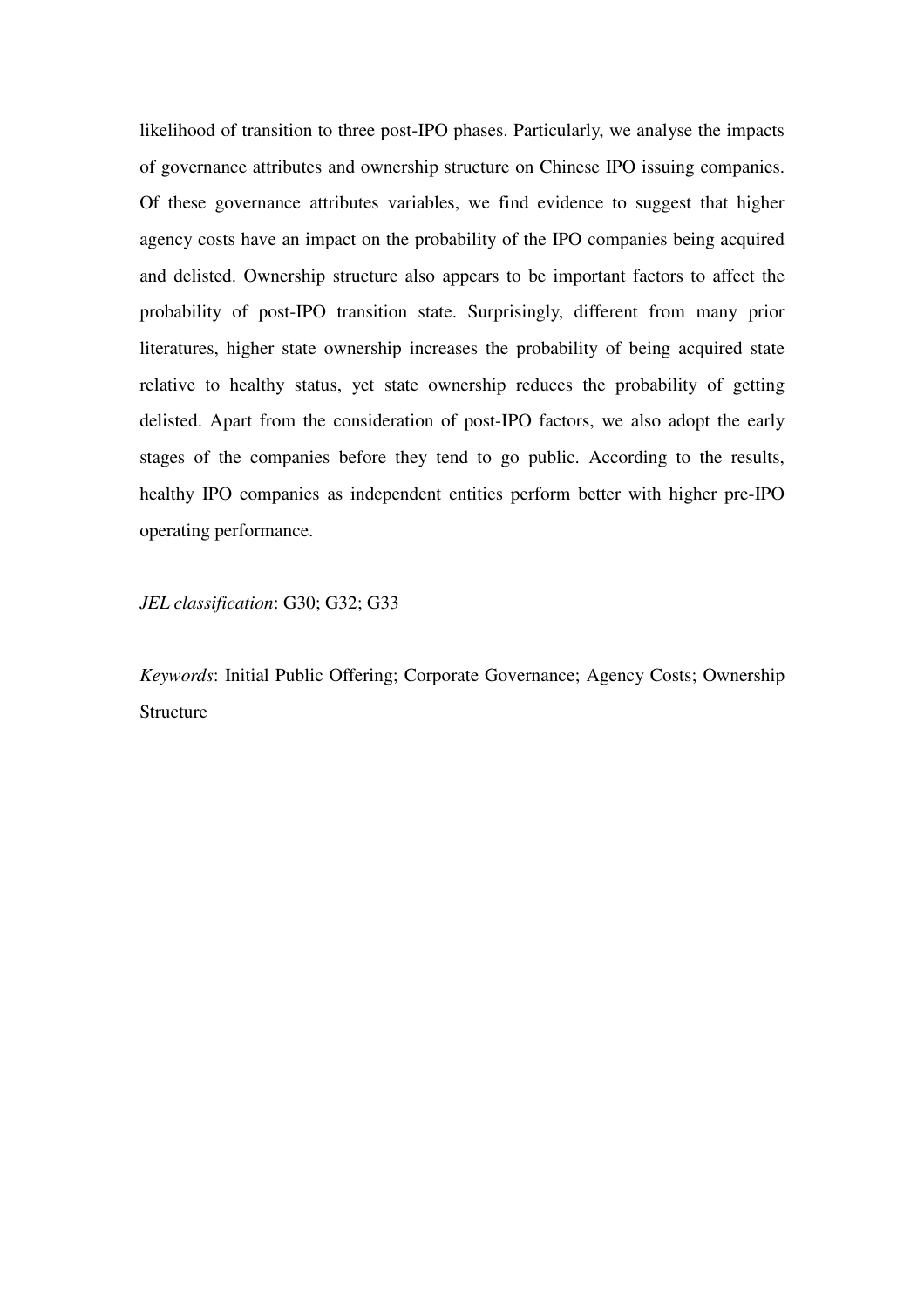#### **1. Introduction**

Corporate failure has become an important issue in economic and business areas. Failure in general refers to the state or condition of not meeting a desirable or intended objective (Walter, 1957; and Donaldson, 1962). It may be viewed as the opposite of success. Many prior studies have been devoted to corporate failure of Chinese Initial Public Offering (IPO) companies over the last two decades. These studies just simply examine the determinants of corporate failure, however they have largely ignored what influence the transition state after IPO. A company attempts to grow at a certain stage in its development through an IPO. In the post-IPO status, Jain and Kini (1999) point out that the company can evolve into one of three basic states, including independent company, get acquired and lose its current identity, or fail outright. By studying Jain and Kini's (1999) research and combining the characteristics of Chinese stock market, the determinants of the transition to three basic post-IPO states during the period between 1998 and 2008 in China is the focus of this paper.

This study of Chinese listed companies is motivated by several considerations. The first and the most important motive to undertake this research is that the stock exchange activities are popular in China. What is more, Chinese stock market just introduced delisting mechanism from 1998, thus it is still a new research area of investigating the issue of corporate failure. Second, the unique legislation in China regarding the suspension and termination of listed loss making companies, adds a new dimension to the current corporate failure literatures.

The bulk of the existing literature concerning corporate failure in the research area, such as Beaver (1966), Altman (1968), Argenti (1986a), Ohlson (1980), Beaver and Parker (1995), and for China, such as Sun, Tong and Tong (2002); Fan, Huang and Zhu (2007); and Wang and Li (2007). In China, most of these studies of Chinese stock market imply that weak corporate governance, severe agency problem, and uneven ownership structure lead listed companies to risky situation. Corporate governance is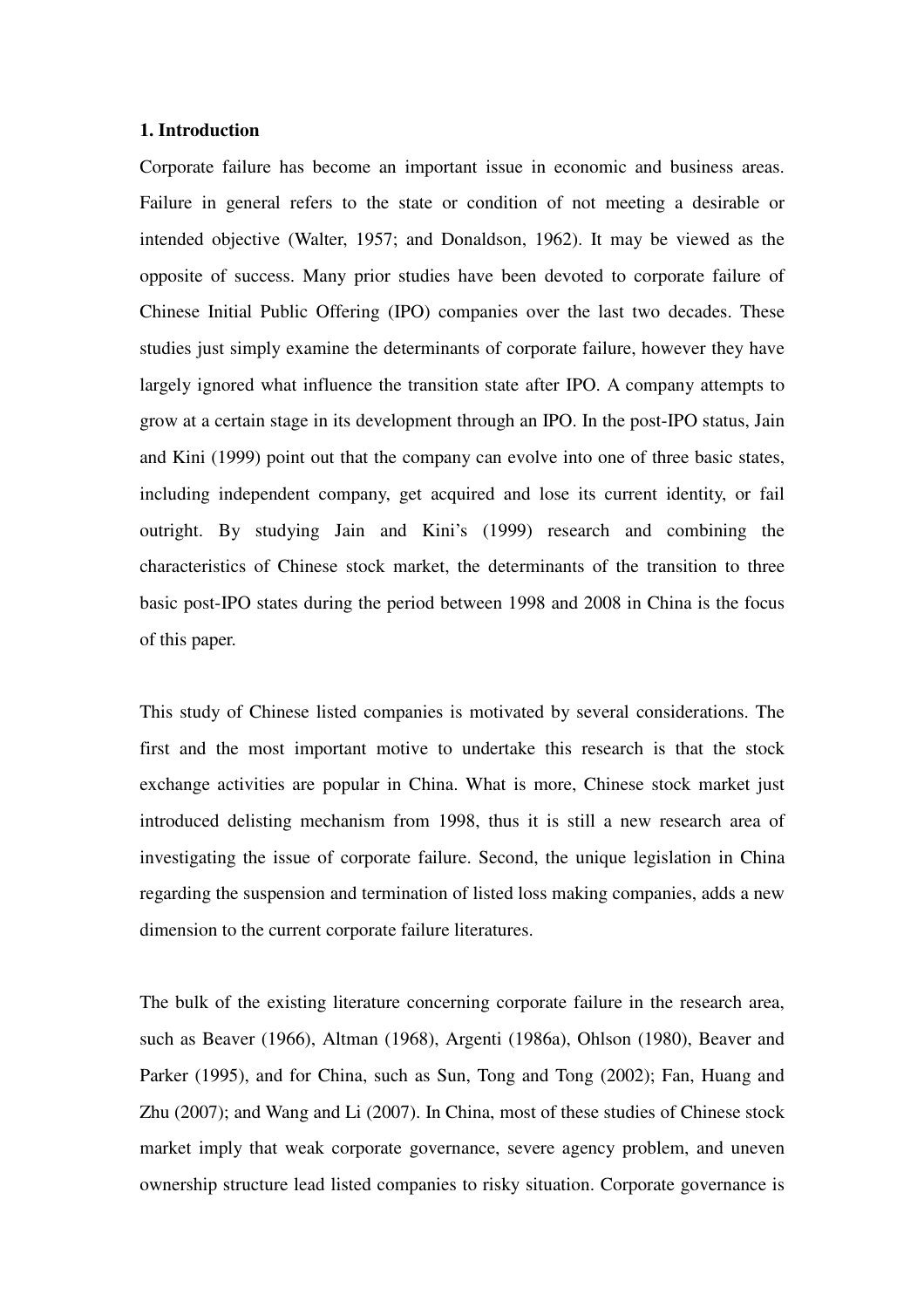one of the most talked about topics in business, indeed in society, today. Corporate governance is the set of processes, customs, policies, laws, and institutions affecting the way a corporation (or company) is directed, administered or controlled. Corporate governance concerns the interaction and relationship between the institutions and individuals immediately or ultimately implicated or concerned in decision-making of an economic institution. This may include the principals (shareholders or owners), the agents (managers), and the stakeholders (customers, suppliers, lenders, creditors, and employees) (Blair, 1995a; Carlin and Mayer, 1995; Elmeskov, 1995; Hilmer, 1998; and Milhaupt, 1998). Good corporate governance serves several important objectives. It improves the performance of corporations, by creating an environment that motivates managers to maximize returns on investment, enhances operational efficiency, and ensures long-term productivity growth (Murthy, 2006). Furthermore, it also ensures the conformance of corporations with the interests of investors and society, via creating fairness, transparency and accountability in business activities among employees, management and the board. Thereby, the focus of the literatures of corporate governance issue has traditionally been on the composition and structure of the board and how it influences the performance of a company. Corporate governance in China is not so matured like developed countries, such as U.S. or U.K. In China, with the continuous corporatization of State-owned enterprises (SOEs), the rapid expansion of the security markets and the ever increasing market awareness, coupled with a series of giant corporate scandals and accounting failure recently, corporate governance has become a very pressing problem (Ho, 2003c).

Corporate governance is a multi-faceted subject. An important theme of corporate governance is to ensure the accountability of certain individuals in an organization through mechanisms that try to reduce or eliminate the principal-agent problem. The knowledge of corporate governance today is largely derived from the agency theory that was developed in the West. Governance problems in the Western countries often originate from the problem of the separation of ownership structure and control within a business organization, which gives rise to information asymmetry, incomplete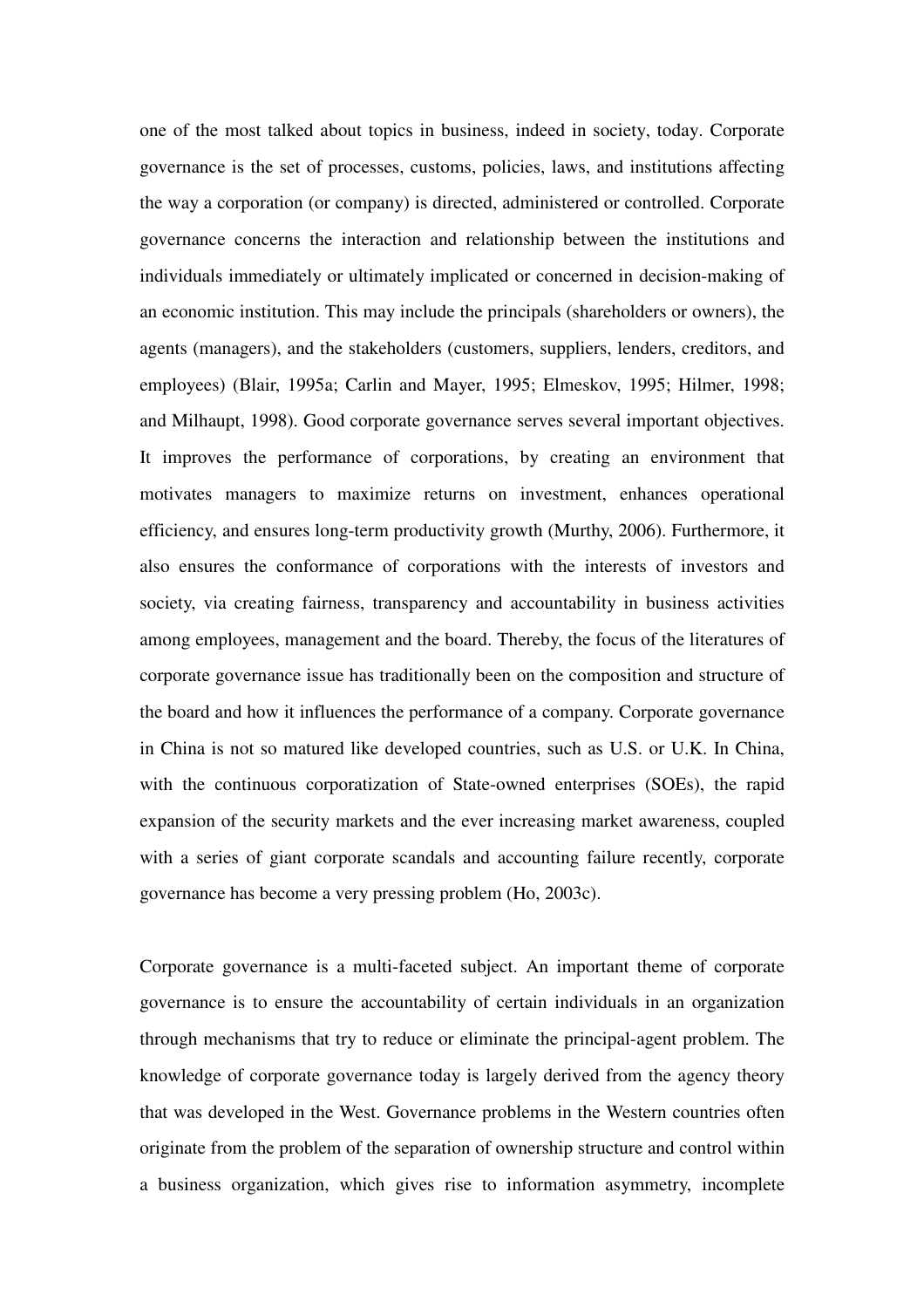contacts and subsequent agency costs for increasing conflicts between principal and agents (Fama and Jensen, 1983a & b). Agency problems rise to considerable position when a manager's interests are not perfectly aligned with shareholders of the company. Agency problems also involved the costs. The potential associated costs of the arrangement are agency costs (Jensen and Meckling, 1976; Shleifer and Vishny, 1986a). The notion of agency costs proposed that agents make optimal decisions that maximise the wealth of the principal only if appropriate and appealing inducement is provided, or if monitoring of the agent is proactively pursued (Hovey, 2004). Agency costs mainly arise due to divergence of control, separation of ownership and control and the different objectives (rather than shareholder maximization) the managers consider. Jensen and Meckling (1976) argued that shareholders incur agency costs when management owns less than 100 percent of the company equity. Consistent with Jensen and Meckling (1976), Nohel and Tarham (1998) pointed out that the agency problem is caused by the physical presence of excess cash and certain investments that are considered liquid.

Berle and Means (1932) argued that the consequence of the separation of ownership and control in the modern corporation is the potential for conflict between the owners and professional managers and posited the argument that the dispersion of ownership has allowed managers to engage in practices other than the pursuance of wealth maximization. Accordingly, the relationship between ownership structure and company performance is one that has received considerable attention in the finance literatures. Economists have been interested in the effects of the separation of ownership and control in the modern corporation at least since the classic works of Berle and Means (1932) and Coase (1937). This interest continues, as evidenced by major studies in the last decade (Cosh and Hughes, 1987; Jensen and Murphy, 1990). The major focus of concern has been the potential conflicts of interest between managers and shareholders. One approach suggested to reduce this potential conflict is to increase the identity between the two groups, typically through inducing managers to own shares in the company. Empirical studies of Chinese scholars on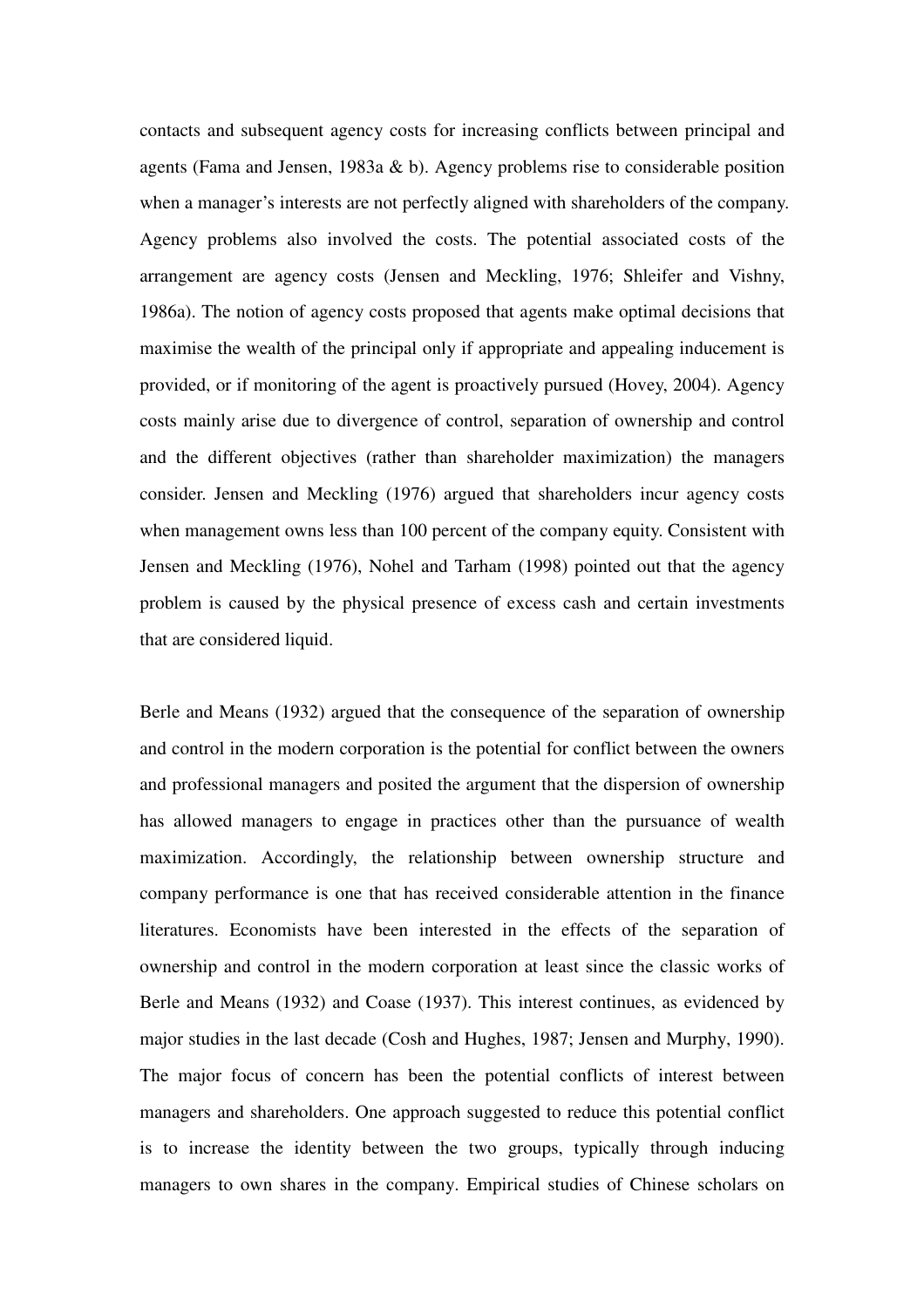ownership structure develop dramatically. In China, the share structure is split into tradable and non-tradable shares. Tradable shares  $(A\text{-}shares \text{ and } B\text{-}shares)^1$  are the conventional shares that can be freely traded in the stock markets, while non-tradable shares are further classified as state shares and Legal Person shares. In China, the state is the largest shareholder, especially the state-owned companies, the state will be the primary shareholder. Nevertheless, many studies believed that state ownership increase the probability of risky situation, particularly among the state-owned companies, they have the lack of hard budget constraints, overstaffing, the inflexible wage and employment situation, social benefits, and use of dated technology and their production focus, all contribute (Henning and Lu, 2000; and Claessens, Djankov and Xu, 2000c).

Therefore, in order to overcome the weaknesses above, this paper, by focus on corporate governance, agency problems and ownership structure, aims to provide an investigation of the listed companies trading on Chinese Stock Exchanges and to elaborate the determinants of post-IPO transition state. Due to this purpose, we also use some variables to which previous studies gave little attention, such as industry control, IPO characteristics, and pre-IPO performance. The paper is organized as follows. Section 2 briefly reviews Chinese stock market and the characteristics of IPO in Chinese listed companies. Section 3 describes the data, research variables and methodology to test the relationship the likelihood of post-IPO state and variables, as well as the descriptive analysis. Section 4 presents the empirical findings. Section 5 concludes with a discussion of these findings.

## **2. Chinese Stock Market and Corporate Governance**

# **2.1 Overview of Chinese Stock Market**

 $\ddot{ }$ 

Chinese securities market can be traced back to 1888, when trading was focused on

<sup>1</sup> A-shares are held by Chinese domestic individuals; B-shares were available exclusively to foreign investors until 2000. This paper will provide detailed information about A-shares in Chapter 3.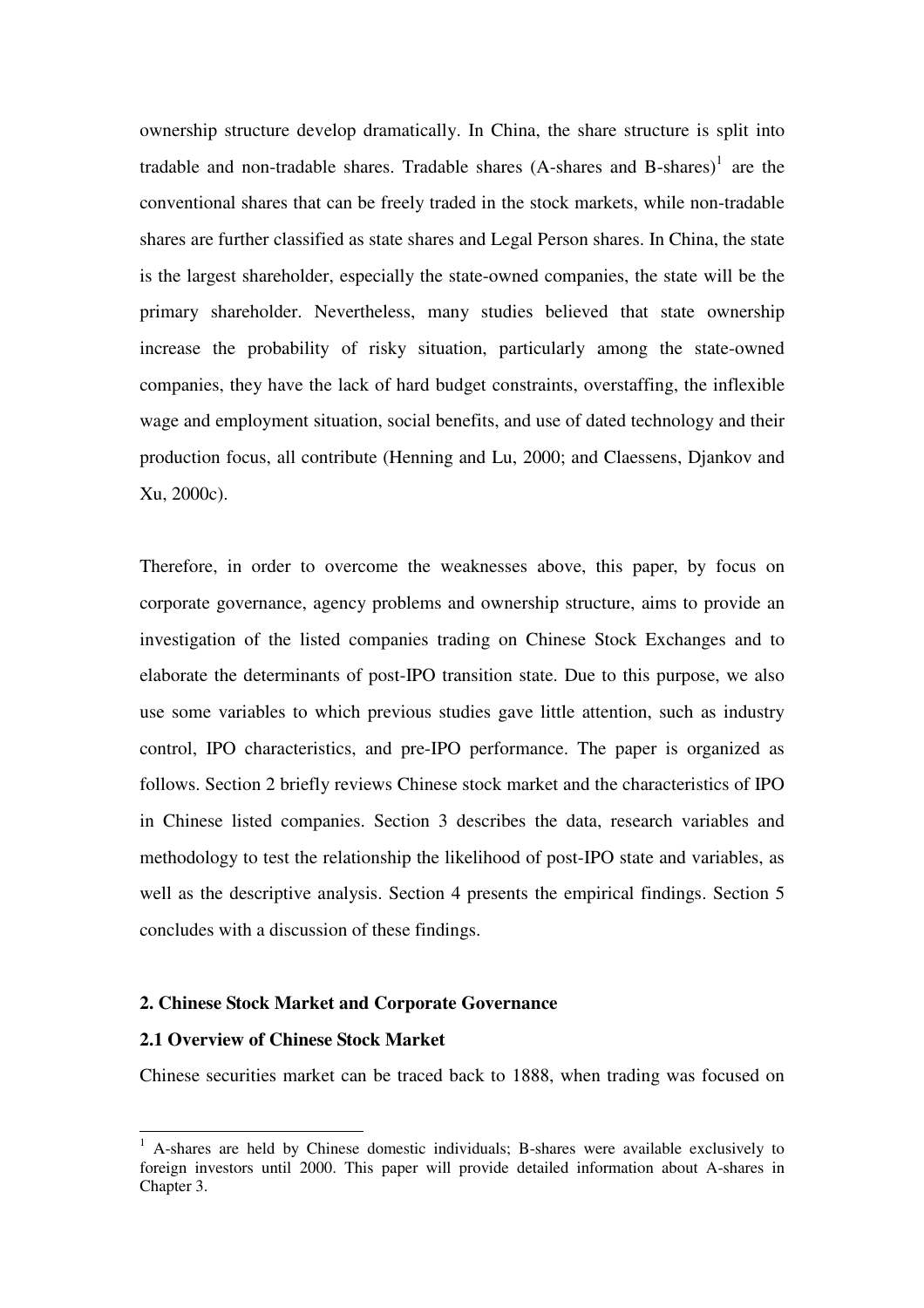government bonds, mostly issued to finance the many civil wars among various warlords (Hovey, 2004). The securities markets were closed with the formation of the People's Republic of China in 1949. However, Chinese capital market reforms reached a new high with the opening of the Shanghai and Shenzhen securities exchanges in 1990 and 1991 respectively.

A very important aspect of the economic reforms was the acknowledge move towards a "socialist market economy" and the reopening of Chinese stock markets in the early 1990s. The authorities had closed the Shanghai Stock Exchange in 1949 (Hovey, 2004). In the middle of 1980s, Chinese government proposed to set up an over-the-counter (OTC) market for company shares. Already by this time around 20 companies wholly or partly owned by the government had structured themselves into companies limited by shares. The period in the early 1990s saw the opening of two stock exchanges in China mainland - the Shanghai Stock Exchange in 1990 and the Shenzhen Stock Exchange in 1991. Since then, the Chinese stock markets have been developing at a rapid rate, contributing greatly to the country's economic growth. In fewer than fifteen years, Chinese stock market has grown to become the eighth largest in the world (Liu, 2005). Because of the direct impetus from the government, China's stock markets underwent fast growth. Based on the statistics from the China Securities Regulatory Commission, there are already nearly 80 million investor accounts opened across the country. Roughly 200-300 million Chinese people, directly or indirectly, invest in and are also affected by the stock market. According to the statistics of Shanghai Stock Exchange and Shenzhen Stock Exchange (2008), Chinese stock market has gained huge improvement in the past almost two decades (see Table 1 and Figure 1). By end of 2008, there have been already 1604 listed companies in the two stock markets. It can be seen that there was a rapid expansion from 1990 to 2008 in Chinese stock market. Compared with the year 1990, the number of stock companies in 2008 was almost 230 times as many as the number in 1990. During the past 19 years, the number of share issues has been increased sharply from 0.03 hundred million to 18852.25 hundred million. Meantime, according to both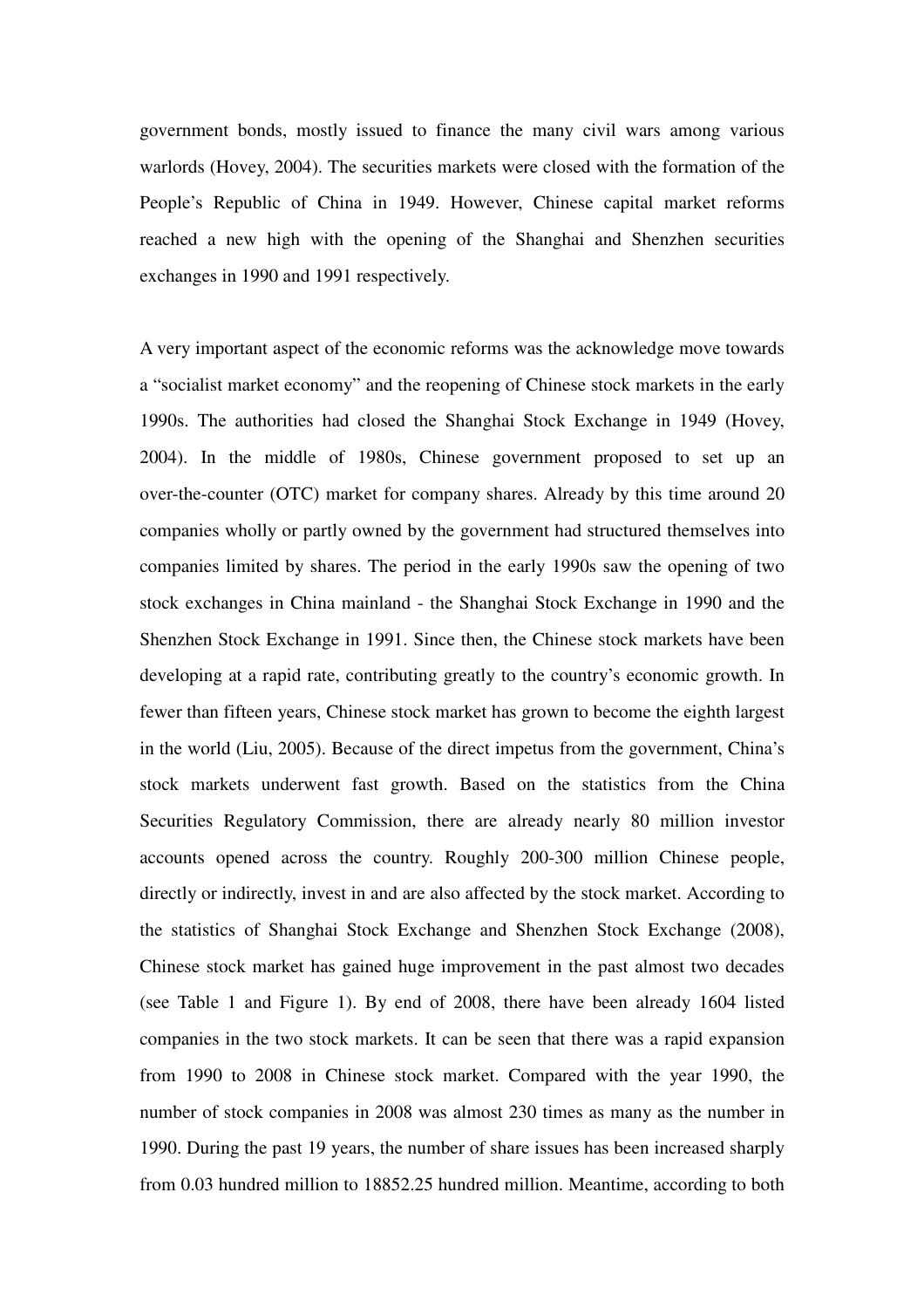Table 1 and Figure 1, there were very dramatic rise on both market capitalization of total shares and market capitalization of tradable shares between 1990 and 2008. What is more, by 2008, the transaction turnover has risen sharply from nearly zero to more than 267112 hundred million yuan. Moreover, the stock market presented an obvious bull market between 2005 and 2007. For example, the market capitalization of total shares and transaction turnover in 2006 was both nearly three times of this in 2005 respectively. Noticeably, transaction turnover in 2007 was about five times larger than this in 2006. Meanwhile, the market capitalization of total shares and market capitalization of tradable shares in 2007 was even over 9 times than it in 2005 respectively.

**Table 1 Major index of stock market, 1990-2008** 

|      |                            |                                         |                                                                  |                                                              |                                                                 | (100 million shares, 100 million yuan) |                               |                                                |  |
|------|----------------------------|-----------------------------------------|------------------------------------------------------------------|--------------------------------------------------------------|-----------------------------------------------------------------|----------------------------------------|-------------------------------|------------------------------------------------|--|
|      | No. of<br><b>Companies</b> | No. of<br><b>Share</b><br><b>Issues</b> | <b>Total</b><br><b>Tradable</b><br><b>Share</b><br><b>Issues</b> | <b>Market</b><br>Capitalization<br>of Total<br><b>Shares</b> | <b>Market</b><br>Capitalization<br>of Tradable<br><b>Shares</b> | <b>Transaction</b><br><b>Turnover</b>  | <b>Money</b><br><b>Raised</b> | No. of<br><b>Accounts</b><br>(10,000)<br>unit) |  |
| 1990 | 7                          | 0.03                                    | 0.01                                                             | 12.31                                                        | 3.07                                                            | 0.01                                   | 18.4538                       | $\overline{\phantom{a}}$                       |  |
| 1991 | 13                         | 5.06                                    | 2.31                                                             | 104.14                                                       | 43.31                                                           | 40.09                                  | 17.8198                       |                                                |  |
| 1992 | 50                         | 69.47                                   | 21.8                                                             | 1023.4                                                       | 256.56                                                          | 748.52                                 | 221.402                       | 217                                            |  |
| 1993 | 169                        | 355.3                                   | 83.77                                                            | 3473.3                                                       | 782.82                                                          | 3995.36                                | 549.806                       | 835.17                                         |  |
| 1994 | 278                        | 636.64                                  | 183.06                                                           | 3676.85                                                      | 949.57                                                          | 8960.5                                 | 197.461                       | 1107.76                                        |  |
| 1995 | 305                        | 765.69                                  | 235.16                                                           | 3467.55                                                      | 936.64                                                          | 4481.63                                | 139.115                       | 1294.19                                        |  |
| 1996 | 499                        | 1106.89                                 | 344.63                                                           | 9798.1                                                       | 2840.92                                                         | 22017.5                                | 352.212                       | 2422.08                                        |  |
| 1997 | 710                        | 1766.97                                 | 560.1                                                            | 17552.93                                                     | 5196.75                                                         | 32115.1                                | 992.077                       | 3480.26                                        |  |
| 1998 | 819                        | 2336.85                                 | 737.73                                                           | 19438.29                                                     | 5700.54                                                         | 24129.9                                | 797.237                       | 4259.88                                        |  |
| 1999 | 918                        | 2914.89                                 | 947.59                                                           | 26648.97                                                     | 8163.8                                                          | 32216                                  | 864.492                       | 4810.63                                        |  |
| 2000 | 1061                       | 3596.84                                 | 1220.87                                                          | 48126.33                                                     | 15896.43                                                        | 60846.4                                | 1523.6                        | 6154.53                                        |  |
| 2001 | 1140                       | 4837.63                                 | 1463.56                                                          | 43741.89                                                     | 14348.82                                                        | 38423                                  | 1066.62                       | 6965.9                                         |  |
| 2002 | 1211                       | 5467.04                                 | 1664.99                                                          | 38522.36                                                     | 12398.94                                                        | 27998                                  | 727.721                       | 7202.16                                        |  |
| 2003 | 1278                       | 6004.07                                 | 1884.03                                                          | 42710.17                                                     | 13169.56                                                        | 32093.5                                | 617.499                       | 7344.41                                        |  |
| 2004 | 1377                       | 6684.64                                 | 2176.32                                                          | 36946.26                                                     | 11609.96                                                        | 42316.6                                | 625.303                       | 7180.22                                        |  |
| 2005 | 1381                       | 7629.51                                 | 2914.77                                                          | 32430.28                                                     | 10630.52                                                        | 31663.14                               |                               | 7336.07                                        |  |
| 2006 | 1438                       | 14897.6                                 | 5637.79                                                          | 89403.9                                                      | 25003.64                                                        | 90468.89                               | 2334.34                       | 7854                                           |  |
| 2007 | 1550                       | 16954.82                                | 4910.52                                                          | 327140.89                                                    | 93064.35                                                        | 460556.22                              | 7876.54                       | 13887.02                                       |  |
| 2008 | 1604                       | 18852.25                                | 6939.79                                                          | 121366.44                                                    | 45213.9                                                         | 267112.66                              | 3487.21                       | 15481.87                                       |  |

Source: China Securities Market Investment Yearbook, 2008.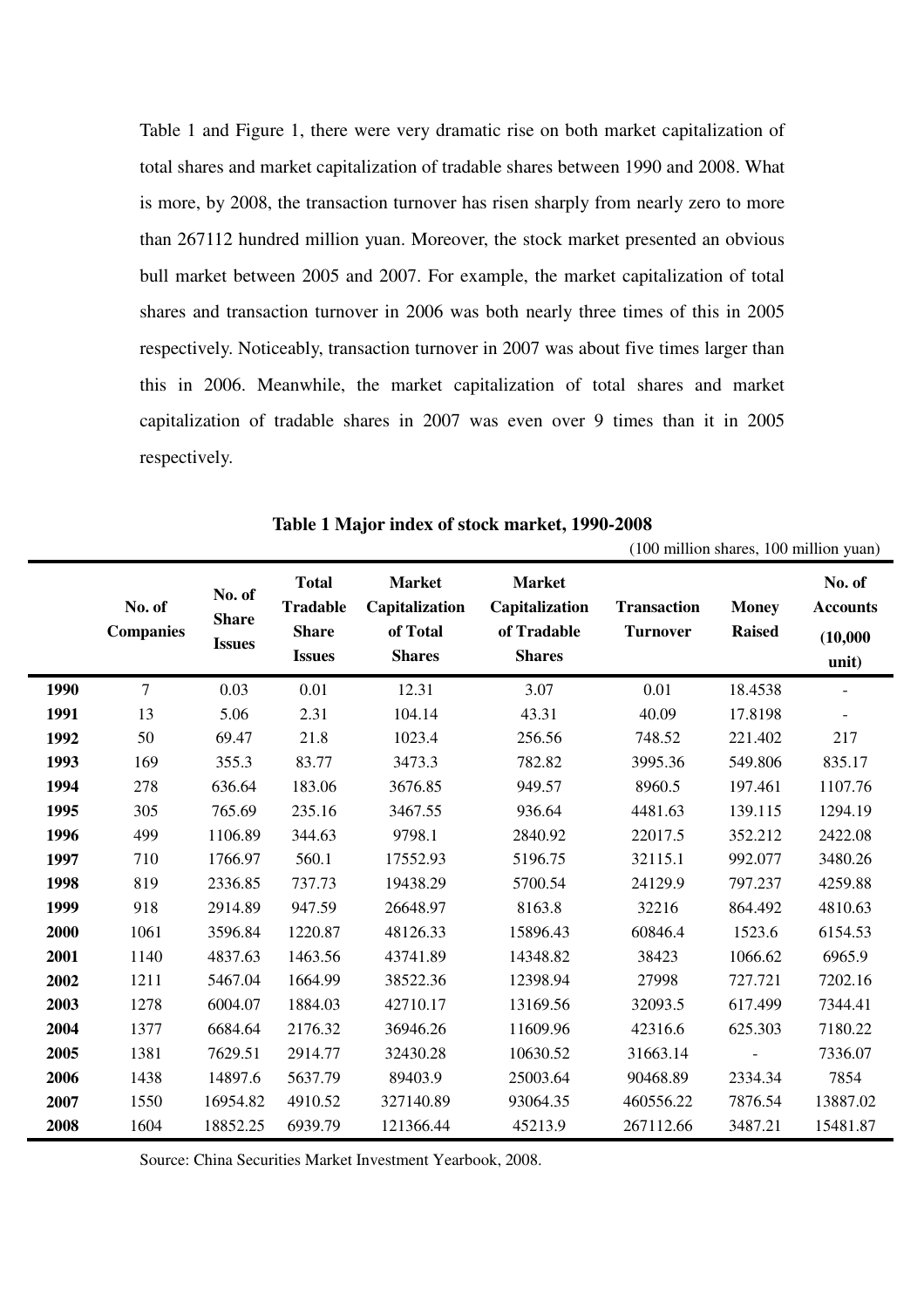

**Figure 1 Major index of stock market, 1990-2008** 

# **2.2 IPO in China**

The initial public offering (IPO) fundamentally alters many characteristics of a company, but none more so than its ownership structure. An immediate consequence of issuing shares through an IPO is the greater dispersion of shareholdings. Further substantial changes in ownership structure are also documented for many years after listing (Brennan and Franks, 1997; and Mikkelson et al., 1997). These changes have a profound effect on managerial incentive and control considerations (Jensen and Meckling, 1976; and Zingales, 1995), and to some extent, have been linked to observed anomalies in IPOs, such as underpricing and underperformance (Jain and Kini, 1994; Booth and Chua, 1996; and Pham, Kalev and Steen, 2003).

In the early 1980s, China initiated various economic reform policies to restructure its economy towards the "socialist-market" economy. In the process of institutional transformation, whereby China has moved gradually away from a central-planned economy towards a market economy, the emphasis has been on the establishment of a sound system of property rights and a stable financial system. The reform of the financial system has attracted the most attention. Besides allowing enterprises to raise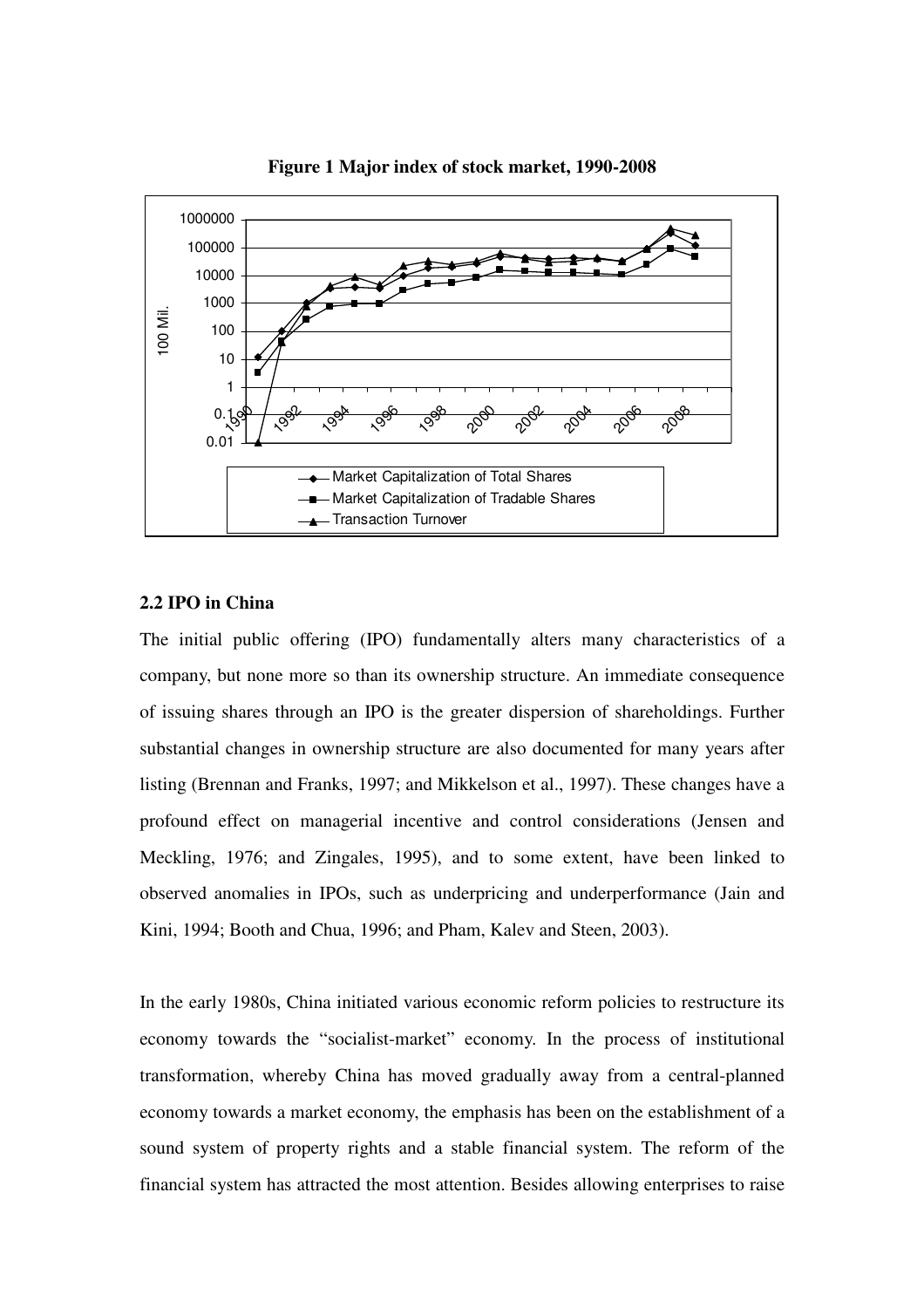funds by issuing corporate bonds and stocks to the public, one of the main tasks for the government is to seek efficiency and productivity transformation in state-owned enterprises through economic and shareholding reforms. An important step in the economic reforms was the privatization of state-owned enterprises (SOEs). This process involves carving-out productive units which gradually become independent, profit-oriented entities with limited liability. In this respect, the privatization process of SOEs is similar to equity carve-outs in the US. The ownership of these carve-outs is represented by share capital. These privatized units then issue unseasoned new shares to the public through IPOs.

According to Chen, Firth and Kim (2000), although the first privatization took place in 1984, subsequent IPO activity was quite modest, and there were a total of 44 issues between 1984 and 1990. This lack of popularity of IPOs was due in large part to the fact that there was no organized stock exchange where shares could be traded. Accordingly, recognizing the lack of market liquidity, the state sanctioned two new stock exchanges in Shanghai (SHSE) and Shenzhen (SZSE) which officially opened in December 1990 and July 1991, respectively.

The offering and listing process distinguishes the Chinese IPO market from those in other countries. Quite differently from other mature IPO markets, the Chinese IPO market is rigidly regulated by the central government. The market, from the number of companies going public, to the pricing process and timing of listing, surfers from pervasive intervention by authorities (Chan et al., 2004; Fan, Wong and Zhang, 2007; Megginson and Tian, 2007; and Wan and Yuce, 2007). The State Planning Committee (SPC), the central bank and the China Securities Regulatory Commission (CSRC) are responsible for monitoring stock exchange activities and security policy formulation and supervision. In other words, the IPO decision in China is made in terms of political considerations as well as the commercial considerations. In China, the State Planning Committee (SPC), the central bank and the China Securities Regulatory Commission (CSRC) together determine the aggregate amount of new shares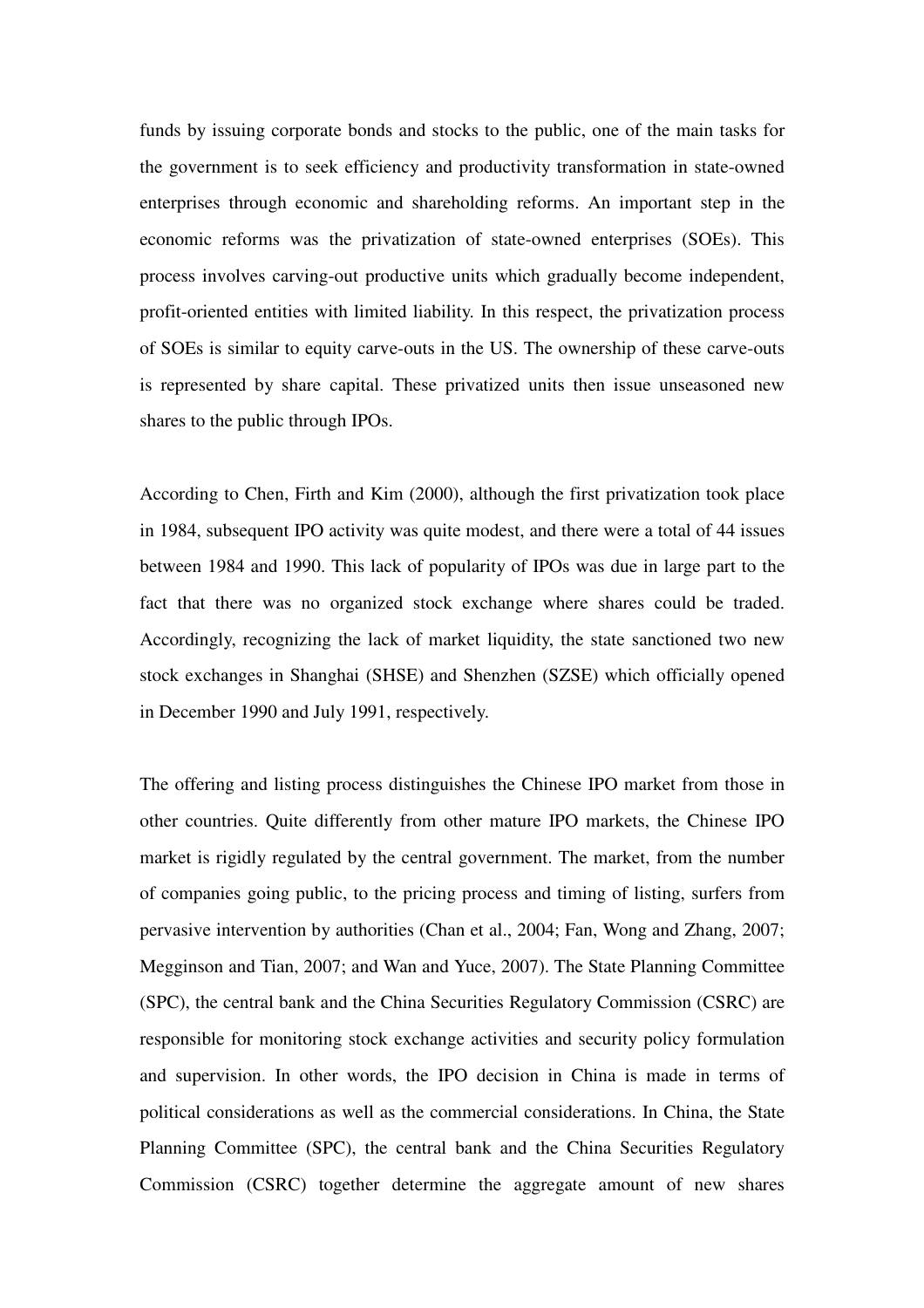available for IPOs each year (Chen, Firth and Kim, 2000). This quota is subsequently allocated among various industrial ministries and provinces. The local security regulatory authorities (provincial-level) invite SOEs to request and IPO within the limit of the allocated quota, and then select SOEs for IPOs based on political objectives as well as commercial consideration (Chen, Firth and Kim, 2000). This quota system was changed slightly beginning in 1996 to a "direct volume indicator management" process. Under the new system, the State Planning Committee (SPC), the central bank and the China Securities Regulatory Commission (CSRC) decided the annual amount of new shares to be issued by the same mechanism. The reason why Chinese central government rigidly controls the IPO market is because in privatization, the success of any IPO not only affects the individual company's reputation, but also the government's credibility, the government therefore cannot afford any possible failure in the IPO markets (Chi and Padgett, 2005). Subsequently, the "authorization system" formally replaced the "direct volume indicator management" process in April  $2001<sup>2</sup>$ . Under this new system, investment banks were empowered to recommend companies that satisfied the listing standards to go public under the approval of CSRC. However, most of the financial intermediaries were controlled by local governments who had strong incentives to have their affiliated SOEs to go public. Under the direction of local government, these financial intermediaries began to make up false financial reports for unqualified candidates (Li, Shen and Parwada, 2009). As a result, the number of IPO candidates rose disproportionately to their quality on profitability at one time. The CSRC was forced to recentralize its control on quotas, and rationed each qualified investment bank a certain number of volume indicators. Noticeably, only when a company succeeds in going public, the investment bank could undertake another IPO application. In the meanwhile, the IPO process is still always under the direct control of the central government.

<sup>&</sup>lt;sup>2</sup> The volume indicator of year 1997 validated until 2001 although the CSRC did not announce new volume indicator since the Securities Law became effective in 1999.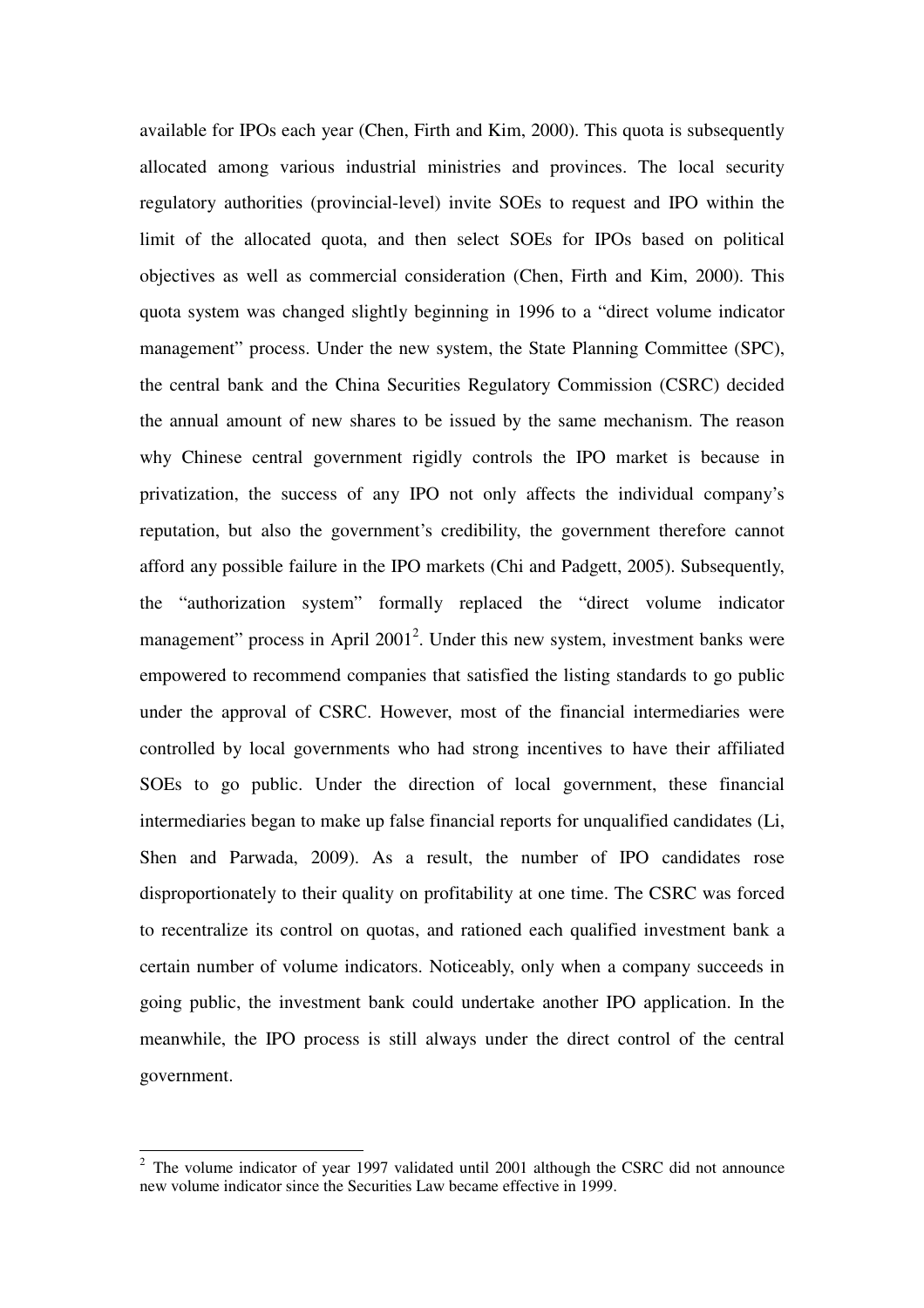The offering mechanism adopted by most Chinese companies is different from those observed in many mature stock markets as well. The offer price is chosen months before market trading commences and there is no feedback mechanism regarding the market demand that allows adjustments to the offer price (Su and Fleisher, 1999). There is typically a huge demand for new offerings in China. Hence, there is a serious imbalance of supply and demand – undersupply of issue stocks for the demand of the market. The A-shares are therefore distributed via a lottery system, in which there is a fixed price offer and investors bid for the quantities they desire (Li and Hovey, 2007). The winners of the lottery are then selected randomly and are entitled to purchase a limited number of shares at the offer price (Chi and Padgett, 2005). Due to the serious imbalance of supply and demand, only a small percentage of investors win the lottery. Thereby, many previous Chinese IPO studies found extraordinarily higher initial returns than many other countries (Mok and Hui, 1998; Su and Flisher, 1999; Gu, 2003; Chan et al., 2004; and Chi and Padgett, 2005).

Because of the importance of the Chinese transition from a central-planned to a market-oriented economy, the privatization of SOEs in China provides a case study of initial public offerings. A study of Chinese IPOs is interesting for at least two reasons. First, China has experienced a large scale of public share offerings over the past decade. However, there is only a nascent institutional investment community in China and the stock prices are driven by the actions of private investors who individually own very few shares. The special environmental implies that IPO studies in China need to be different from the studies in other countries. A separate study is necessary. Very little investment and IPO analysis is done. Thereby, addressing and understanding IPO performance in the transitional economy is of great interest and importance. Second, the majority of Chinese listed companies are transformed from state-owned enterprise, and each company has several types of shares. Chinese IPOs consist of state-owned enterprises that are being privatized through the new issue, and the state and its various entities usually retain a majority shareholding after the new issue of shares. Therefore, the corporate governance and ownership structure is quite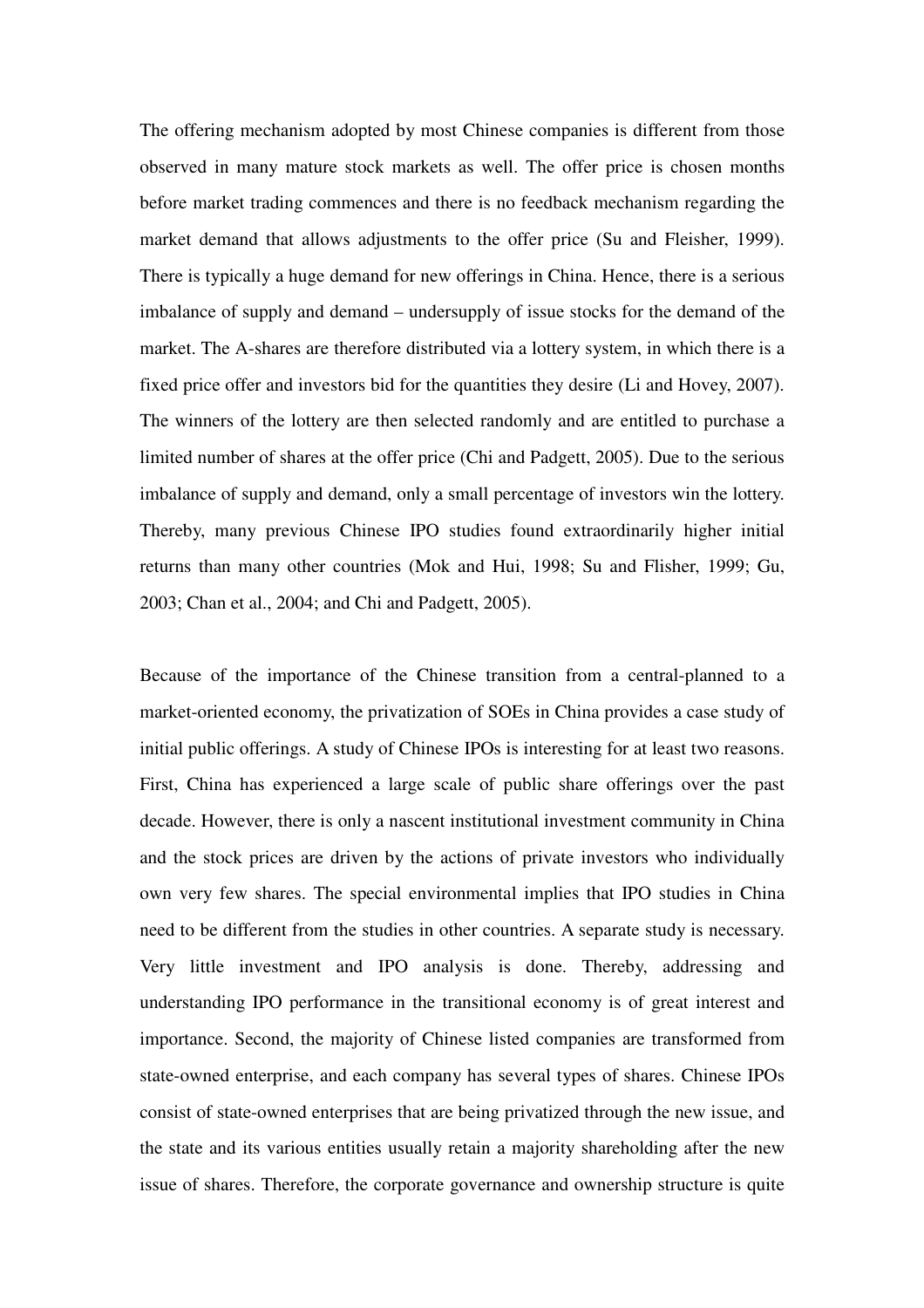different from IPO companies of other countries. This provides us a unique opportunity to study corporate governance within the context of privatization by examining the relation between state shareholdings and company performance.

### **2.3 The Main Problems in Chinese Stock Market**

China has become No.1 country in attracting overseas investment and No.1 in foreign currency reserves since 2006. Chinese domestic markets have attracted considerable global investment. However, with the rapidly growing markets, many potential problems have emerged, including rampant speculation, poor-quality listed companies, defective regulation and widespread corruption that characterized the stock market.

First of all, the only way a value-destroying company can survive was if its managers, accountants and auditors faked its numbers. Company disclosures are very unreliable as to make real supervision of corporate activities impossible. Although Chinese laws on corporate governance appear to generally follow international standards on paper, mandatory disclosure of company information does not necessarily result in greater transparency (Lin, 2004). Many listed companies provide wrong and unreal disclosure of information to investors in order to gain more benefits and refinancing. Most of real information is not for all investors, but only for internal management level or large investment institution. Individual investors and small investors could not be assured of the truthfulness and accuracy of company reports, and these behaviors have led investors into the warp of investment.

Secondly, there are numbers of potential high-risk companies in Chinese stock market. By the end of 2008, there have been large numbers of problematic companies in Shanghai and Shenzhen stock exchanges. Moreover, apart from the delisted companies, there are some companies whose superficial performance is good but with potential risks, such as Xiangyang Zhoucheng (stock code: 000678), which has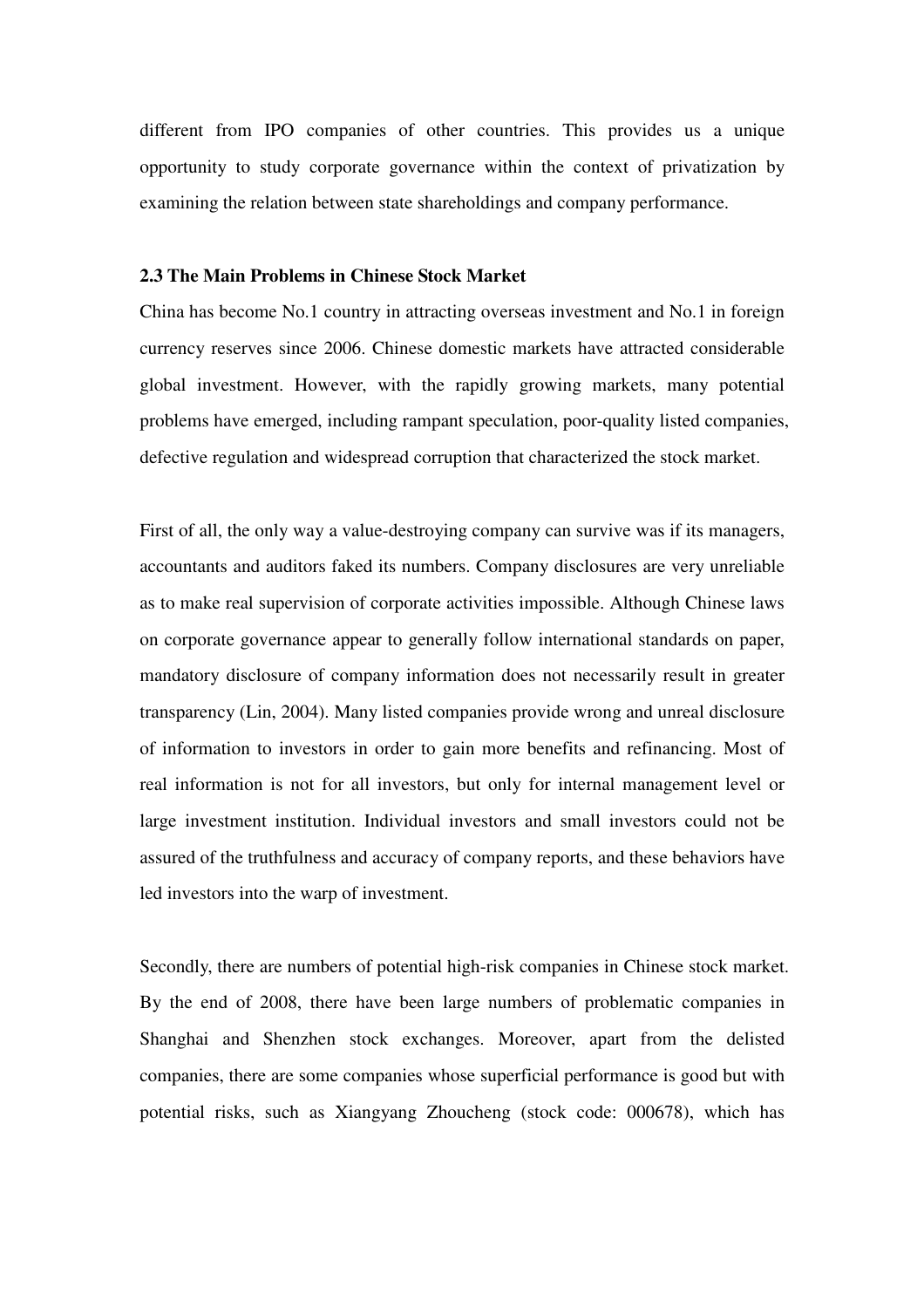changed many different statuses between 2002 and 2005: normal listing status  $\rightarrow$  ST<sup>3</sup> status  $\rightarrow$  \*ST<sup>4</sup> status  $\rightarrow$  ST status  $\rightarrow$  to normal listing status.

Thirdly, a successful development of stock market depends on the stock market becoming a viable market in ownership rights. In other words, the owner of a listed company can control and manage its running, normally by appointing the board of directors, the owner has the right to sell and transfer his or her shares, and also has the right to receive a share of any money the listed company can make profit in the form of a dividend. However, these rights do not yet exist in China's stock market. In Chinese listed companies, majority shareholders are typically very strong and individual minority shareholders are extremely weak to counter the influence of the majority shareholders (Lin, 2004). Medium or small shareholders are usually ignored at shareholders' meetings. A great number of listed companies just publish the lists of main investment participants in their annual reports. These investment participants are composed of large investment institutions or state-owned shareholders, but no medium or small investors. Individual shareholders always face huge obstacles of influencing listed companies' performance. Also, only few dividends are paid to shareholders, and the company funds are frequently siphoned off by large (majority) shareholders.

Fourthly, highly concentrated ownership structure in Chinese listed companies is a key problem in China. Currently, the ownership structure in China is not optimal because the state and Legal Person ownership are unreasonably high and concentrated. Largest shareholders (the state and Legal Person) have held nearly 60% of the issued shares. The state and Legal Person shares are not tradable in the stock market, which means that around 60% of the outstanding shares have been excluded from Chinese

<sup>&</sup>lt;sup>3</sup> ST means "Special Treatment", which is a delisting alert for the company with two-year continuous losses or other problems.<br><sup>4</sup> It is also a deligting elect for the c

It is also a delisting alert for the company which has been lifted as a result of its profitability after continued losses, the audited results for the last fiscal year indicate its principal business activities have not been in normal operation, or its net profits after deducting non-recurring gains and losses were negative.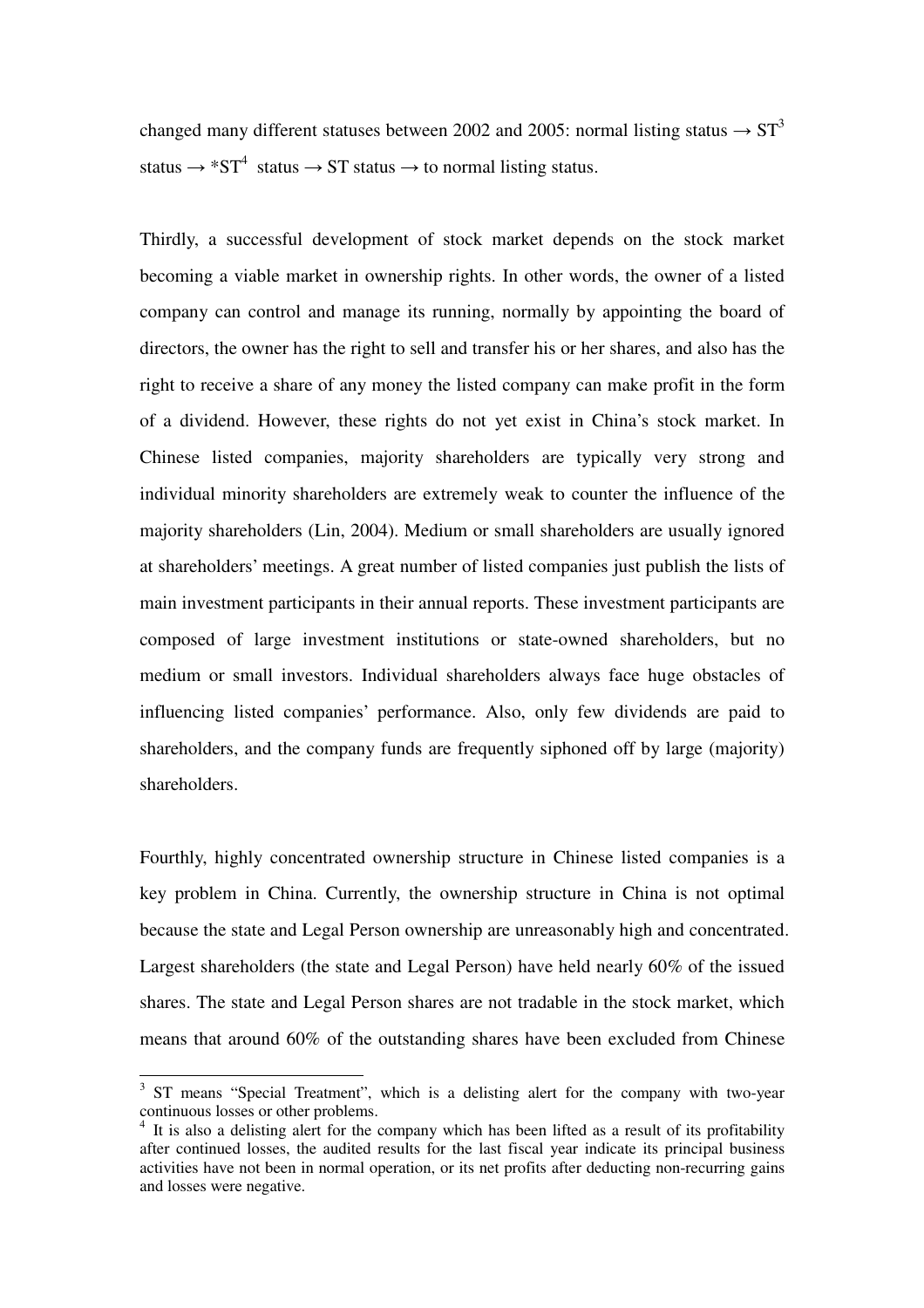stock market, thus it is not easy to estimate the market price of these shares or optimize the true value. Besides, the separate and uneven ownership structure may cause large shareholders expropriation and lower independence of the board, and overly dispersed tradable A-shares. Due to this special situation, majority shareholders ignore minority investors easily and use information asymmetries, because the board directors and senior managers have the access to the important information regarding the stock price before individual shareholders, to beautify the books and defraud new investors (Shi and Weisert, 2002).

Fifthly, state shareholdings incur some principal-agency problems. A large number and excessive concentration of non-tradable shareholdings impede the emergence of the market for corporate control. For the state shareholdings, the ultimate shareholder actually is the people of China. The government agencies hold the control rights of the state shares, however the dividends or the gains from these shares should be submitted to the state's finance departments, and the public or the state should bear the risk residual of the state shares ultimately. Additionally, the appointment and evaluation of top management are often determined by the party organization and the government's personnel department, which may result in rent-seeking behavior and collusion between the controlling shareholders and management. As a consequence, under these bureaucratic selection measures, the management of the state-controlled companies naturally pursues a political relationship with government official rather than improvement in company performance (Wang and Deng, 2006).

Last but not least, with the development of Chinese national financial obligations, the scale of listed companies' refinancing activities have being distensible. According to recent report of People's Daily, compared with the past 20 years, the amount of listed companies' refinancing of both stock exchanges in 2006 caught the highest record over 110 billion. Nevertheless, the extremely high level of refinancing number could not bring great scale development of Chinese stock markets, especially for ST and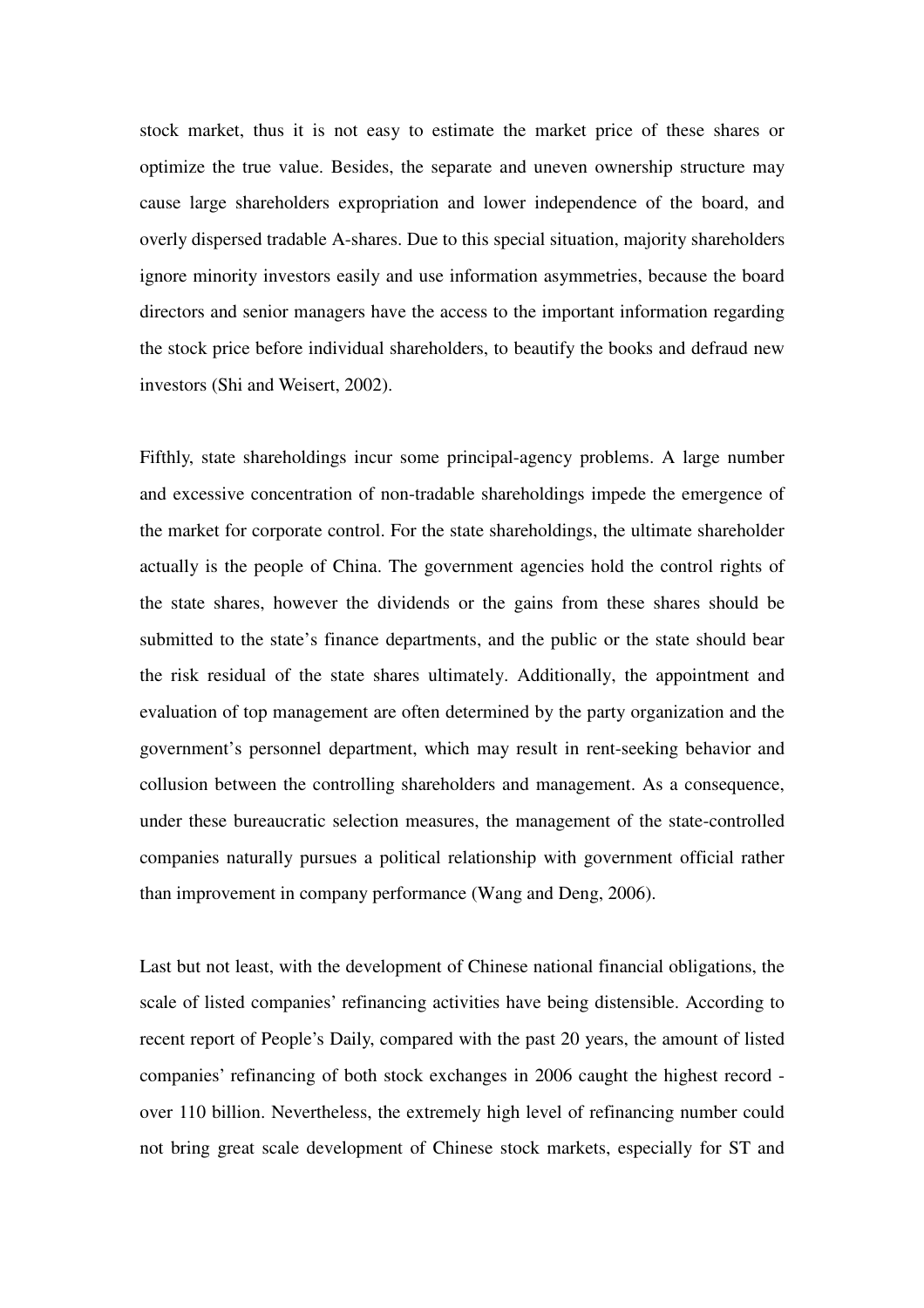$PT<sup>5</sup>$  companies, the situation is getting worse. Although the shareholders of these companies have already tried to dispose of the financial obligations and bad debts, the disposal activities are still not properly unfolded. What is more, the management level of these companies plunged too much energy into refinancing activities, the managerial regulations within these problematic companies have been digressive. Chinese stock investors have suffered from serious refinancing obligations, and this situation has badly restrained the growth speed of Chinese stock markets.

#### **3. Methodology**

 $\ddot{ }$ 

#### **3.1 Sample Selection**

The sample of IPO companies is complied for the period between 1998 and 2008. We track the listed companies for 11 years to exam if it keeps healthy status, it gets acquired, or it is delisted. Our sample for this study comprises 1750 companies. All the companies, which are traded in A-shares and B-shares, are included in this analysis.

Based on the post-IPO status, our research sample is segmented into healthy companies, M&A companies, and delisted companies. The group of healthy companies consists of 1499 healthy listed companies between 1998 and 2008, which are equivalent to 86% of the total number of listed companies that are in operation in that year on Chinese SHSE and SZSE, excluding financial companies, investment trusts and foreign companies, covering 16489 company-year observations in total.

By studying Jain and Kini's (1999) research, we define the M&A companies as the listed companies that get merged and/or acquired by an existing listed public company, private company, or converted into a private entity through a leveraged buyout. An acquisition or a merger may be public or private, depending on whether the acquiree

<sup>&</sup>lt;sup>5</sup> PT means "Particular Transfer". In July 1999, under China Securities Regulatory Commission (CSRC) instructions, Chinese stock markets set up the PT category to handle and transfer the companies with three years of continuous losses.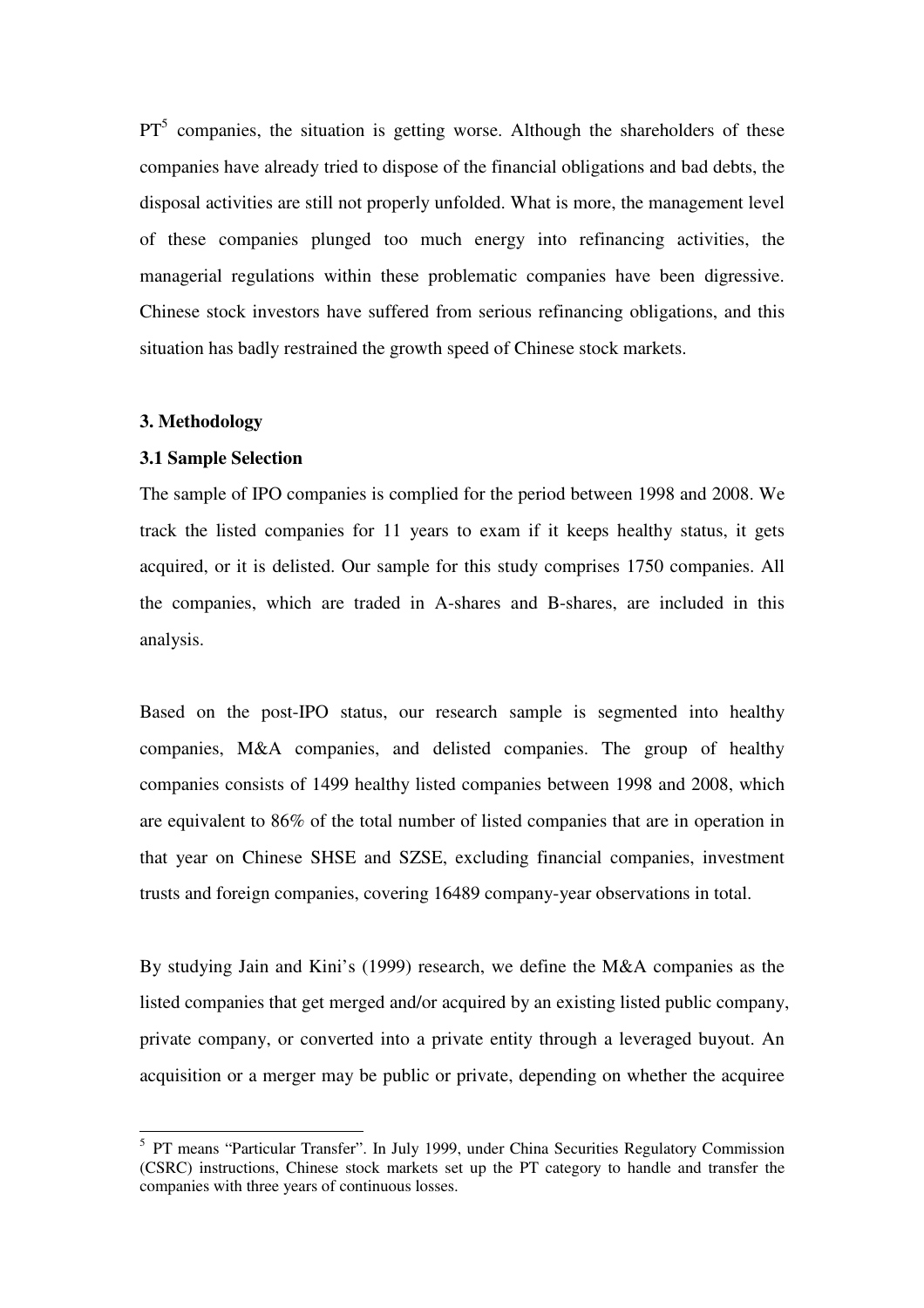or merging company is or is not listed in public markets. M&A usually refers to a purchase of smaller company by a larger one. Sometimes, however, a smaller company will acquired administrative control of a larger or older company and keep its identity for the combined entity. This is known as a reverse takeover. Another type of M&A is reverse merger. It is the deal that enables a private company to get publicly listed in a short timer period. This group involves 188 listed companies that experienced merged and/or acquired process from 1998 to 2008, which occupies 11% of the whole listed companies.

Delisting status is defined as the companies are delisted from the trading exchange between 1998 and 2008 due to negative financial reasons. Since 1998, the China Securities Regulatory Commission (CSRC) has begun to execute "Special Treatment (ST)" and then "Particular Transfer (PT)" (1999) on listed companies that suffered from an "abnormal financial situation" or "other situation abnormality." Subsequently, "Narcissus Electronics" was delisted on April 23, 2001. It is the first stock that was forced to delist in Chinese stock market, which denotes the real start of the "delisting mechanism" in the stock market. Only 63 companies have been delisted from 1998 to 2008, which equals to 4% of the total stock companies, indicating that healthy and M&A status are more preferable ending states compared with delisting.

Furthermore, the three research groups covers 16 general industries, such as medicine, chemistry, metallurgy, home appliances / electronic information, mobile manufacturing, mechanics, comprehensive, travel, light manufacturing, traffic and energy, agriculture, textile, vintage, building material and construction, as well as posts and telecommunications. Financial companies and unit offerings are excluded.

#### **3.2 Variables**

## **Dependent Variable**

The focus in this paper is on three post-IPO states. After offering, a listed company can evolve into one of three basic states. It can remain healthy status, get acquired, or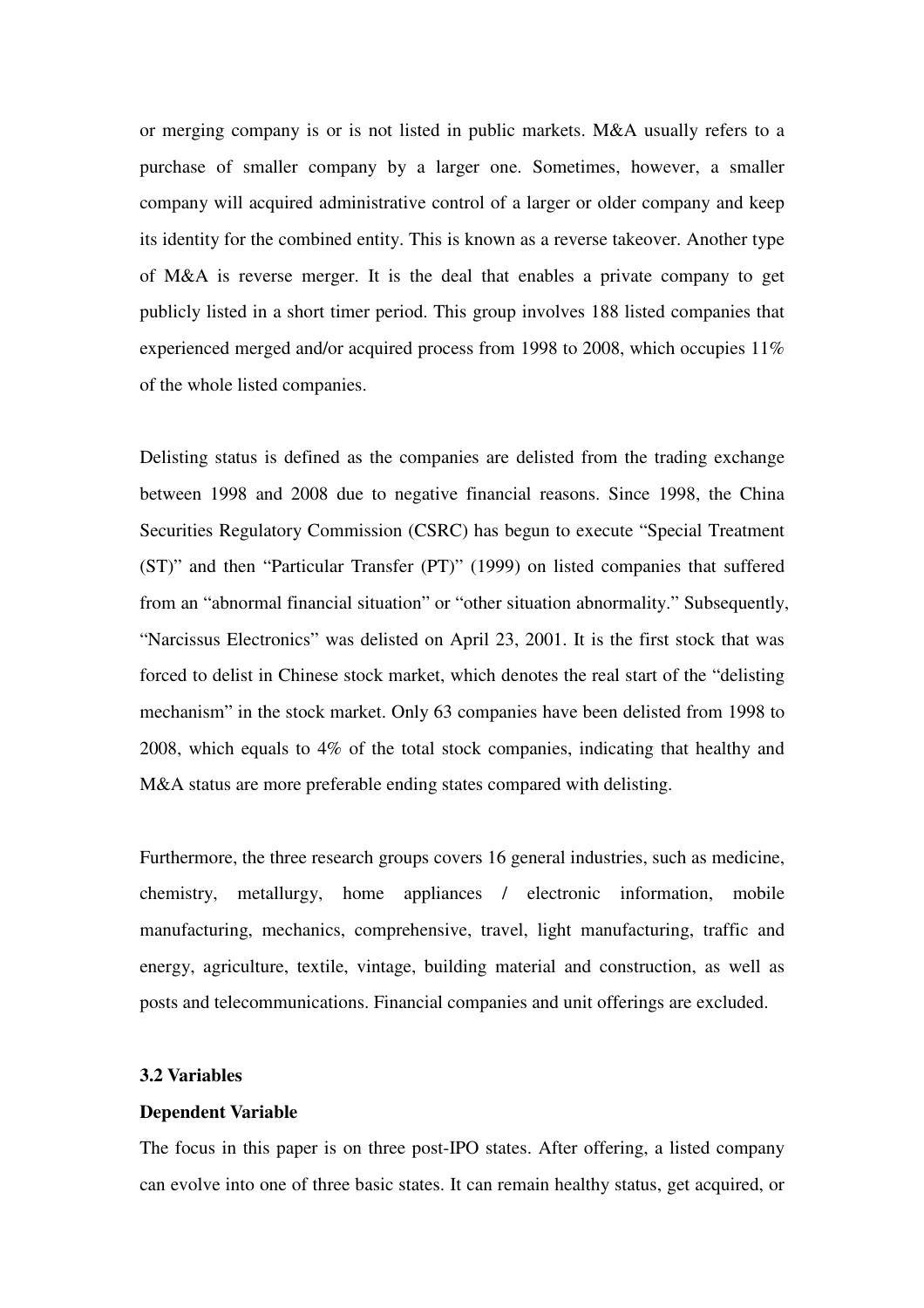delist outright. Making the best of our available of data, the dependent variables we chose for examining the post-issue performance was defined as the probability of subsequent transition to one of the three post-IPO states. First, in the first logit regression, the dependent variable equals 1 for the M&A companies, and 0 for the healthy companies. This model is to determine the likelihood of getting acquired. Second, in the second logit regression, the dependent variable equals 1 for the delisted companies and 0 for the healthy companies. This model is to determine the likelihood of being delisted.

#### **Independent Variables**

This section justifies and describes the explanatory variables. Table 2 provides a summary of the name, brief description and measurement of each independent variable. The following variables are included by virtue of their potential to have explanatory power in the various regressions.

| <b>Variables</b>                                    | <b>Description</b>          | <b>Measure</b>                            |  |  |  |  |
|-----------------------------------------------------|-----------------------------|-------------------------------------------|--|--|--|--|
| <b>Accounting Indictors</b>                         |                             |                                           |  |  |  |  |
| <b>ROA</b>                                          | <b>Return on Assets</b>     | Net income over total assets              |  |  |  |  |
| <b>CUR</b>                                          | <b>Current Ratio</b>        | Current assets over current liabilities   |  |  |  |  |
| <b>LEVST</b>                                        | Leverage Ratio (Short-Term) | Book value of short-term debt divided by  |  |  |  |  |
|                                                     |                             | book value of equity                      |  |  |  |  |
| <b>BTM</b>                                          | <b>Book-to-Market Ratio</b> | Book value of equity divided by market    |  |  |  |  |
|                                                     |                             | capitalization of equity at the financial |  |  |  |  |
|                                                     |                             | year-end                                  |  |  |  |  |
| $\sim$ $\sim$ $\sim$ $\sim$ $\sim$ $\sim$<br>$\sim$ |                             |                                           |  |  |  |  |

#### **Table 2 Description of Variables**

**Company Characteristics**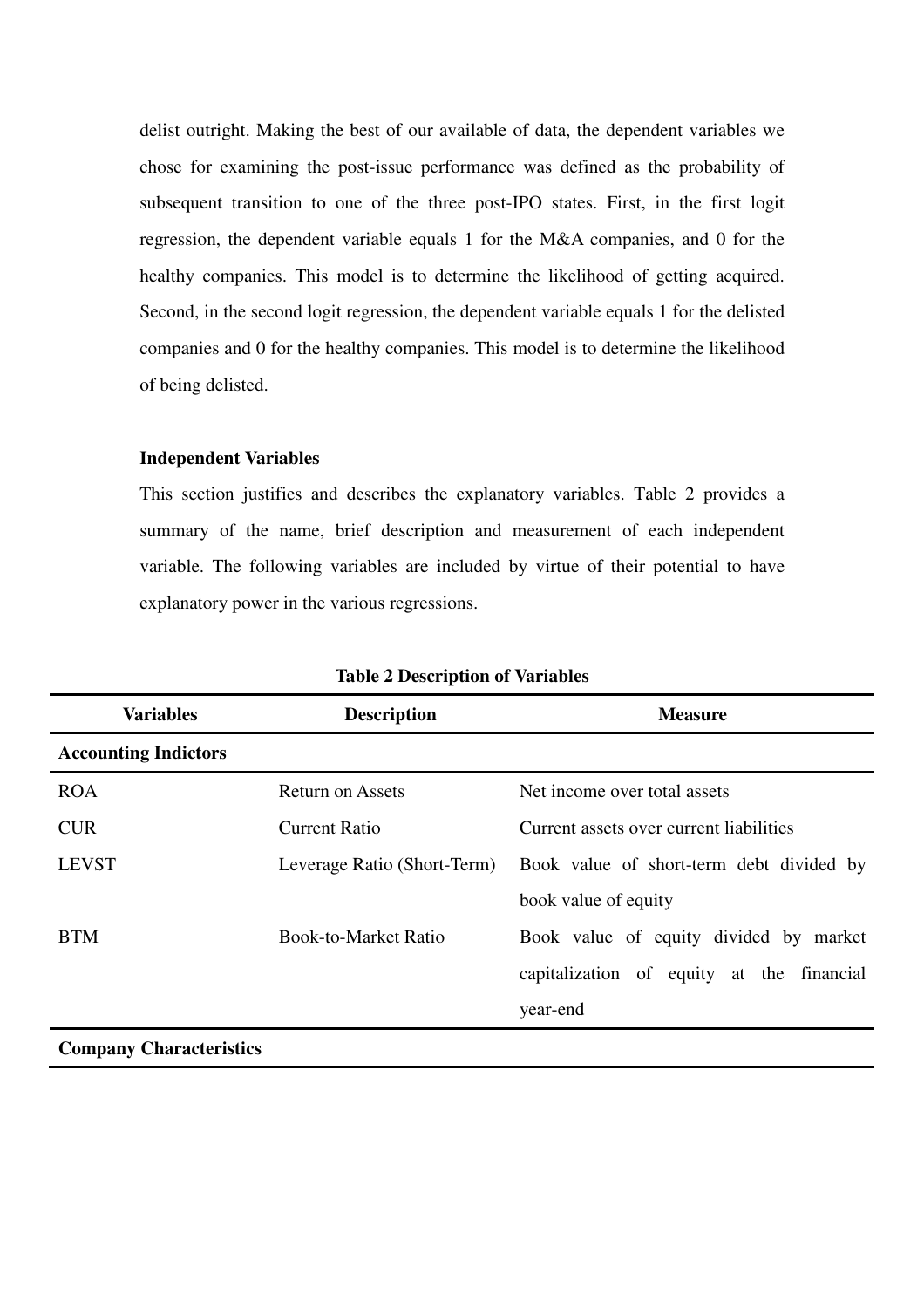| <b>AGE</b>                      | Company Age                  | The number of the year since incorporation                            |
|---------------------------------|------------------------------|-----------------------------------------------------------------------|
|                                 |                              | date                                                                  |
| <b>SIZE</b>                     | <b>Company Size</b>          | Natural logarithm of total assets in billions of                      |
|                                 |                              | Renminbi (RMB)                                                        |
| <b>Governance Attributes</b>    |                              |                                                                       |
| <b>AGENCY</b>                   | <b>Agency Costs</b>          | Free cash flow over total assets                                      |
| <b>DUAL</b>                     | <b>Duality of Position</b>   | A dummy variable taking the value 1 if the                            |
|                                 |                              | chairman and CEO positions are held by the                            |
|                                 |                              | same person; 0 otherwise                                              |
| <b>BOARD</b>                    | <b>Board Size</b>            | The number of board members                                           |
| <b>INDEP</b>                    | <b>Independent Directors</b> | The proportion of independent directors in the                        |
|                                 |                              | board                                                                 |
| <b>Ownership Structure</b>      |                              |                                                                       |
| <b>ULTI</b>                     | <b>Ultimate Owner</b>        | A dummy variable taking the value 1 if                                |
|                                 |                              | ultimate owner is state, 0 otherwise.                                 |
| <b>Industry Control</b>         |                              |                                                                       |
| <b>TECH</b>                     | High-tech Company            | A dummy variable taking the value 1 if it is                          |
|                                 |                              | high-tech company, 0 otherwise.                                       |
| <b>Pre-IPO Performance</b>      |                              |                                                                       |
| <b>OPRA</b>                     |                              | Pre-IPO Operating Return on Operating income (before depreciation and |
|                                 | Assets                       | taxes) divided by total assets                                        |
| <b>OCFA</b>                     | Pre-IPO<br>Operating<br>Cash | operating cash flow over total assets =                               |
|                                 | Flow/Assets                  | (operating income less depreciation) divided                          |
|                                 |                              | by total assets                                                       |
| <b>Offering Characteristics</b> |                              |                                                                       |
| <b>OFFSIZE</b>                  | <b>IPO Offering Size</b>     | The natural logarithm of the offering size in                         |
|                                 |                              | <b>RMB</b>                                                            |
| <b>RISK</b>                     | Risk of IPO Companies        | The aftermarket standard deviation of daily                           |
|                                 |                              | return during the first 30-day of listing                             |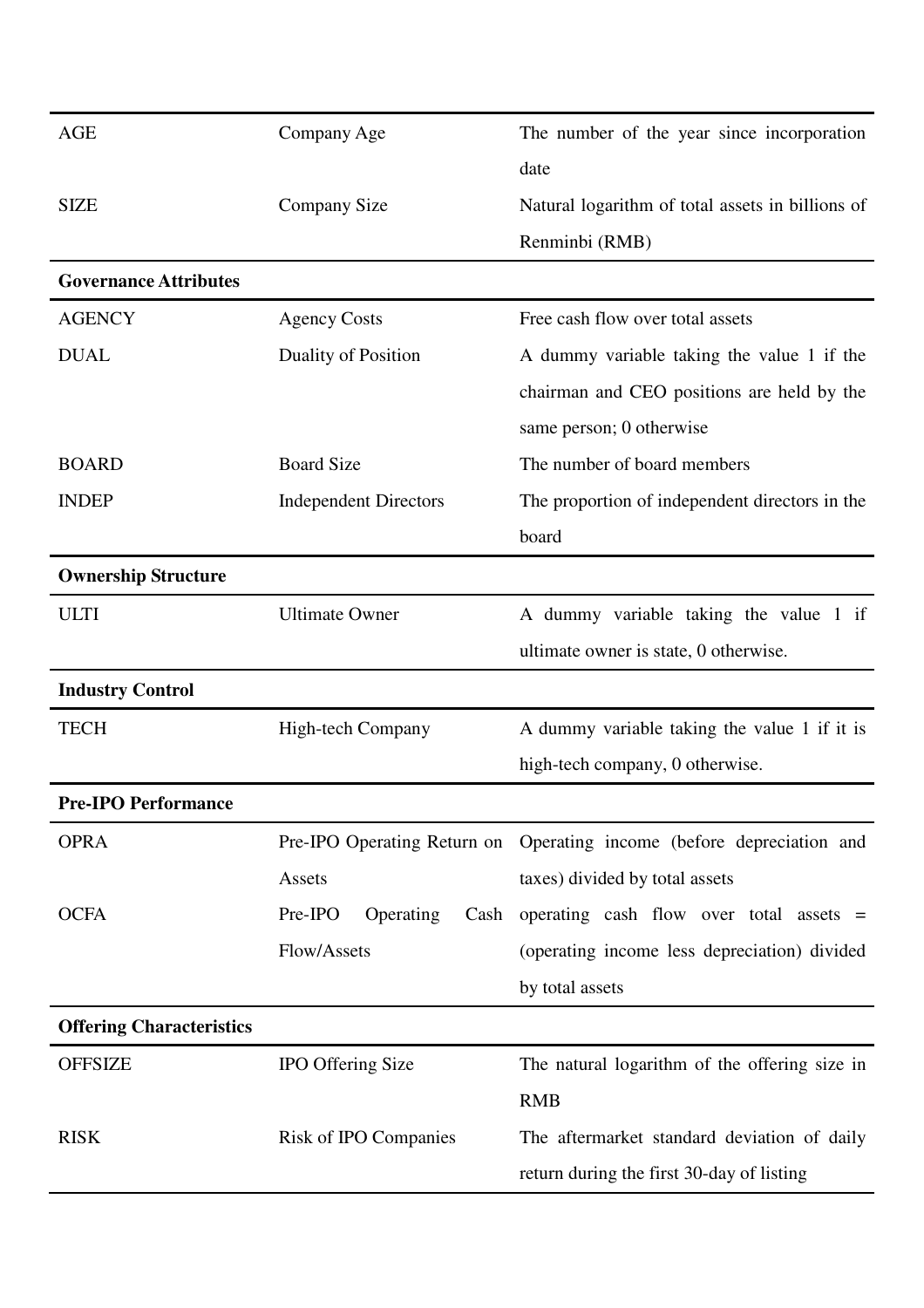RETURN IPO Initial Returns The closing price on the first day of trading minus of the offer price, all scaled by the offer price

## **(1) Accounting Indictors**

Following the literatures, we measure the financial performance by four significant financial indicators: return on assets (ROA), current ratio (CUR), Debt-to-Equity (D/E) Ratio, and book-to-market (BTM) ratio. ROA is one widely used accounting measure to estimate company profitability, and it is also an indicator of how profitable a company is relative to its total assets. Wang's (2005) research is to examine changes in company performance of Chinese listed companies around their initial public offerings (IPO). The performance is also measured by ROA, which is the most common accounting profitability measure in the literatures. The higher the ROA number, the better, because the company is earning more money on less investment. Current ratio is an important indicator which measures short term financial status of a company and directly reflects its ability of offering cash, covering short term liabilities and sustaining normal operation. The higher the current ratio, the greater the liquidity and margin of safety enjoyed by the company, and the higher probability of healthy state. Financial leverage is calculated as book value of total debt divided by book value of equity – the Debt-to-Equity (D/E) Ratio. The higher the leverage, the greater is the potential of the company facing failure and thus its risk. In China, a higher D/E ratio may imply the availability of state funding for corporate operations (Chow and Fung, 1998). Besides, Book-to-Market (BTM) ratio has been found to exhibit significant correlation with company performance. The book-to-market ratio is defined as book value of equity divided by market capitalization of equity at the financial year-end. Basically, the book-to-market ratio attempts to identify undervalued or overvalued securities by taking the book value and dividing it by market value. In basic terms if the ratio is above 1 then the stock is undervalued, and if it is less than 1 then the stock is overvalued. We therefore expect that a high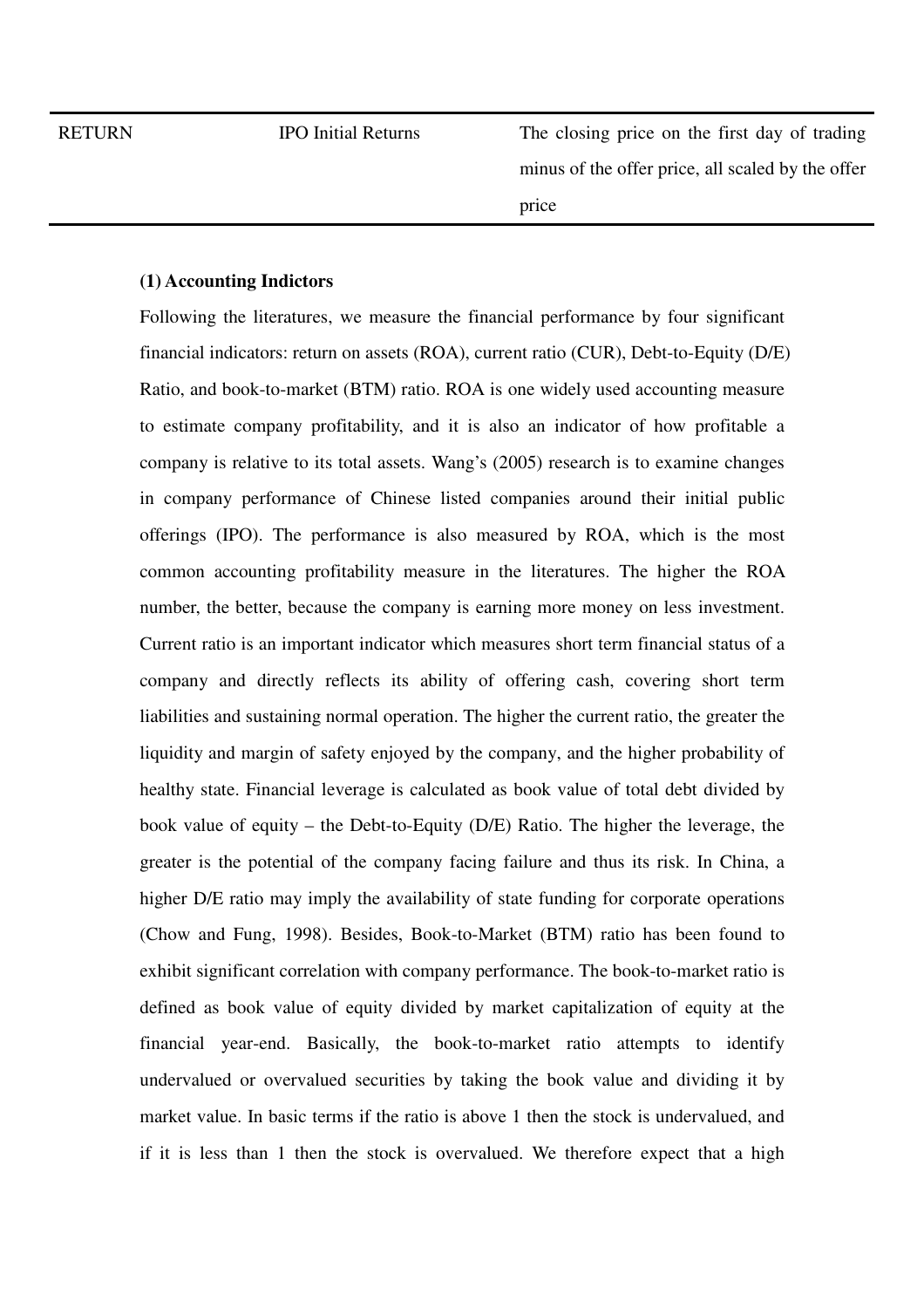book-to-market ratio results into low probability of delisting state and/or acquisition.

#### **(2) Company Characteristics**

We define company age as the number of the year since incorporation date. A company with a long history can establish an important effect on corporate governance. For example, among Chinese listed companies, the agency costs, such as the entrenchment problem, are expected to vary with company age (Tian, 2005). It is expected that company age is negatively related to the probability of failure or getting acquired.

In this study, to control the company size effect of the company, this variable is taken as a natural logarithm of total assets in billions of Renminbi (RMB) during our investigation period between 1998 and 2008. A priori, larger companies are likely to have a higher probability of survival, as the potential losses to shareholders are greater. In China, larger companies are expected to have greater access to gain financial resources because they have established credit to maintain the stable relationships with state-owned banks. This phenomenon is more obvious as large companies tend to be state-controlled companies (SCCs) and strongly supported by local governments (Liu and Pang, 2009).

#### **(3) Governance Attributes**

Agent problems come from the relationship between the shareholders who own a public company and the managers who run it. The owners would like managers to run the firm in ways that maximize the value of their shares, whereas the managers' priority may be to build a business empire through rapid expansion and mergers and acquisitions, which may not increase their company's share price. As known, agency problem exists between shareholders and hired managers. Managers who own anything less than 100% of the residual cash flow rights of the company have potential conflicts of interest with the outside shareholders, since they choose to reinvest the free cash rather than return it to investors (Jensen, 1986). The conflict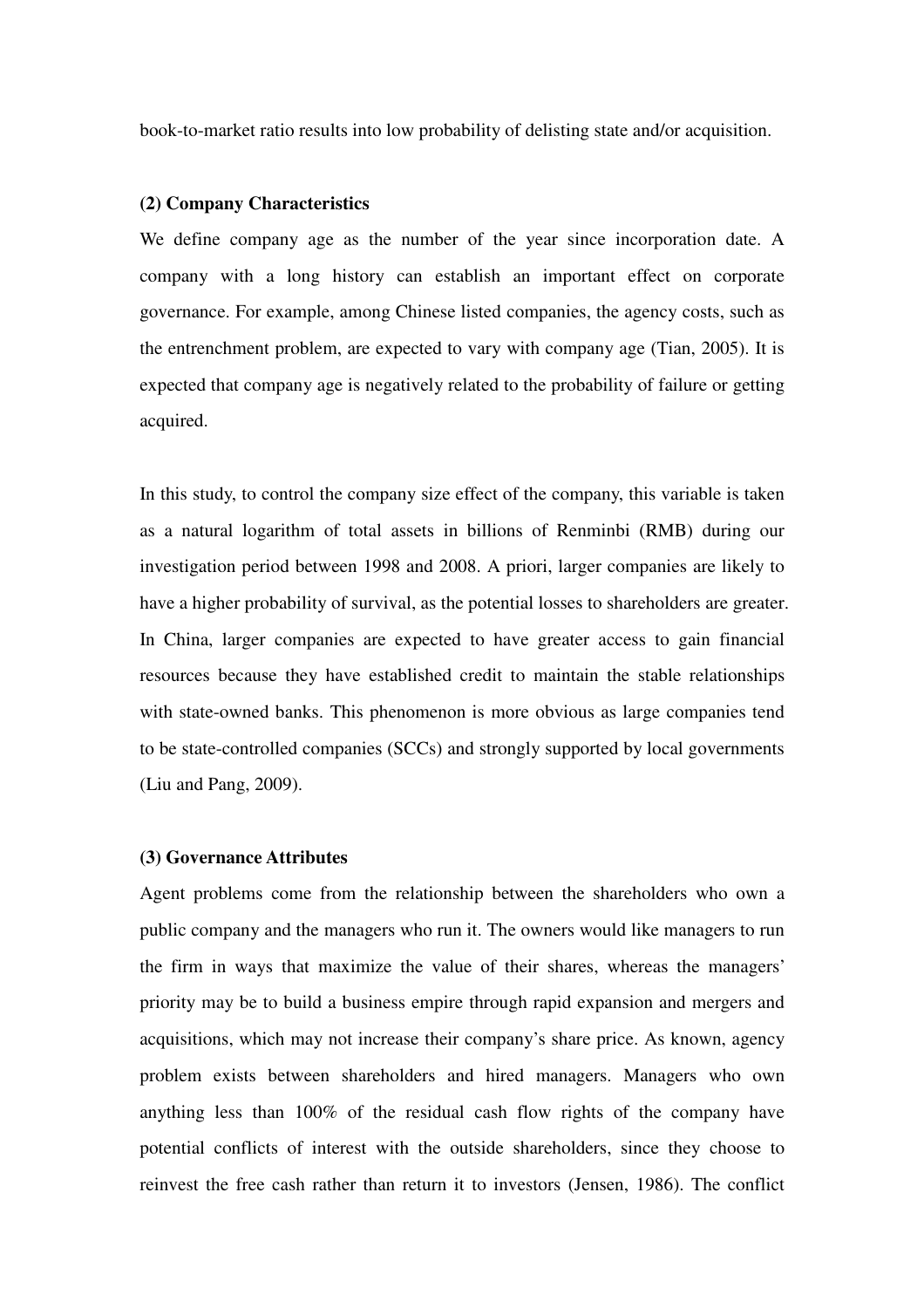arises when there is moral hazard inside the company, which is called agency costs of equity. Consistent with most of prior literatures, a widely used measure of agency costs is free cash flow. It is well-known that competition in the markets tends to drive prices towards minimum average cost in an activity. Therefore, the managers have to motivate the organizations to increase efficiency to enhance the probability of survival. Higher agency costs would imply a higher probability of failure. Here, we define agency costs as free cash flow (net income + depreciation + internal expense – capital expense) divided by total assets.

This study measures duality of position as a dummy variable taking the value one if the chairman and CEO positions are held by the same person; zero otherwise. The separation of the roles of chairman and CEO positions can create paralysis if the two powerful positions do not agree on decisions and strategies. Basically, the position of CEO should be separate from the position of board chairman because the duality leads to lower board independence, reduction in board monitoring effectiveness, and CEO entrenchment (Baysinger and Hoskisson, 1990; Rechner and Dalton, 1991; Jensen, 1993; and Chen et al., 2006).

According to prior studies, larger boards have more difficulty in coordinating, which gives managers more latitude to purpose their personal goals (Chaganti, Mahajan and Sharma, 1985). The accumulation of anecdotal evidence from Eisenberg and Sundgren (1996) and Jensen (1993) portrays large boards as unwieldy, slower decision makers and less apt to voice disapproval or control managerial behaviour. Smaller boards are argued to be more effective because they have less difficulty coordinating efforts. In this paper, we measure board size as the number of board members. We suggest that a listed company with a larger board would be more likely fall into failure.

A key problem of Chinese corporate governance is the weak independent board of directors. Company law stipulates that the shareholder's general meeting is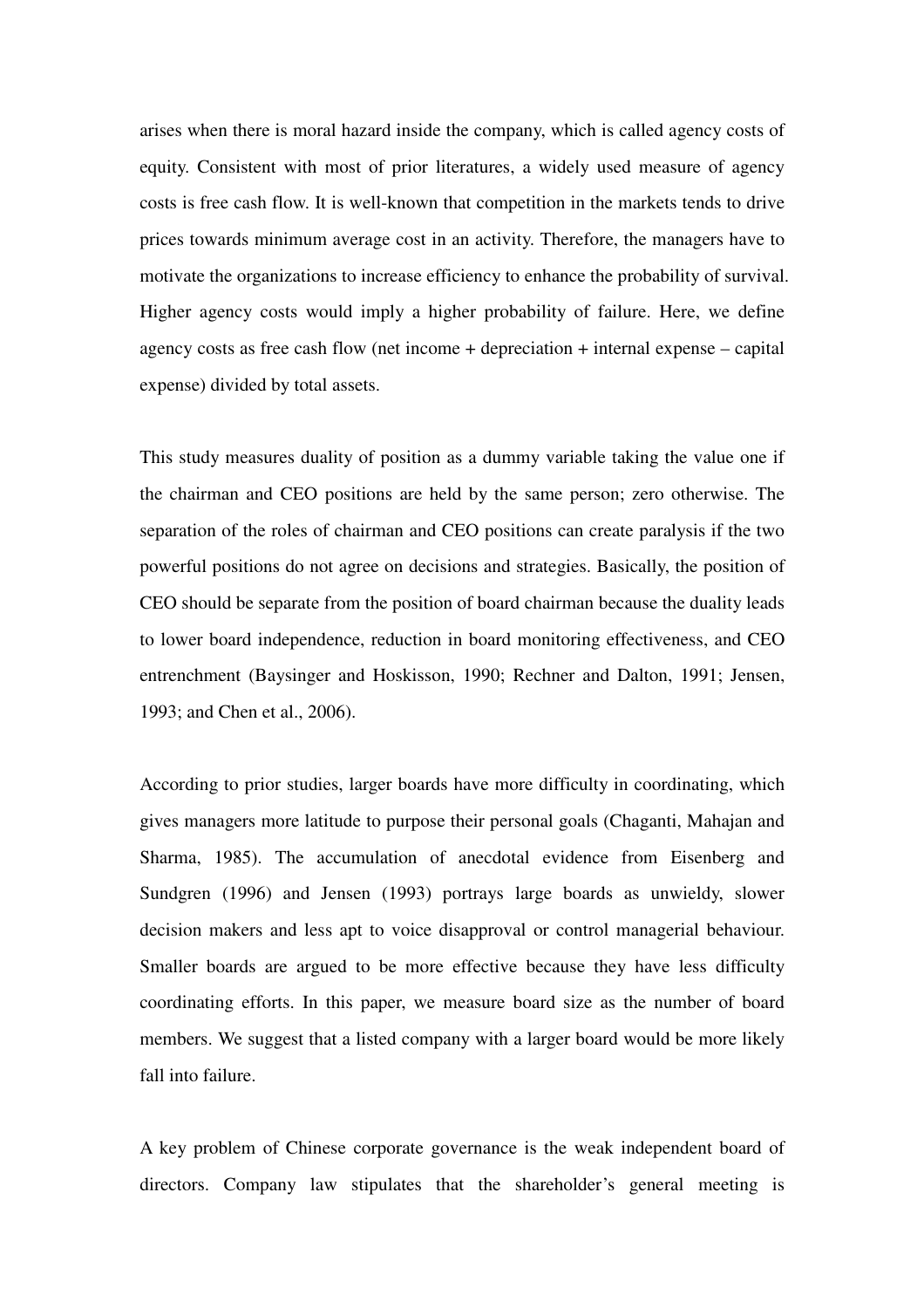responsible for selecting and removing directors, however it does not state who is responsible for nominating directors (Lin, 2004). Most Chinese companies' officials are still nominated by the government in stead of the board directors. Many studies have confirmed a positive relationship between the independent directors and the monitoring effectiveness of the board. Beasley (1996) reported that there was a negative relationship between the number of non-executive members on the board and the likelihood of fraud. Independent directors are appointed on the board mainly to obtain independent monitoring mechanism over the board process thereby reducing agency conflicts and improve company performance (Craven and Wallace, 2001). Accordingly, Chinese listed companies need to increase the number of independent directors. We believe that the independent directors will play an important monitoring role in improving the credibility of the Chinese listed companies and increase the likelihood of healthy status.

## **(4) Ownership Structure – Ultimate Owner**

One of the most important ways through which a company maximizes its performance and market value is through well-designed ownership structure of the company's shareholdings. The stock market in China is highly segmented. Looking at the share structure wise, approximately one-third is publicly traded, one-third is state-owned and another one-third is privately owned and non-tradable shares (Chen, Kan and Anderson, 2007). The clearest distinguishing feature of ownership structure of Chinese stock companies is pyramid shareholding dominated by the state (Liu and Sun, 2005). The state has retained direct control over the companies via the majority shareholdings among them, or has maintained indirect control over the listed companies through diverting ownership in the form of pyramids (Liu and Pang, 2009). In examining the relationship between ownership structure and the probability of post-IPO transition state, we use a dummy variable that measure whether the listed company's ultimate owner is the state or not. The dummy variable takes the value 1 if ultimate owner is state, 0 otherwise.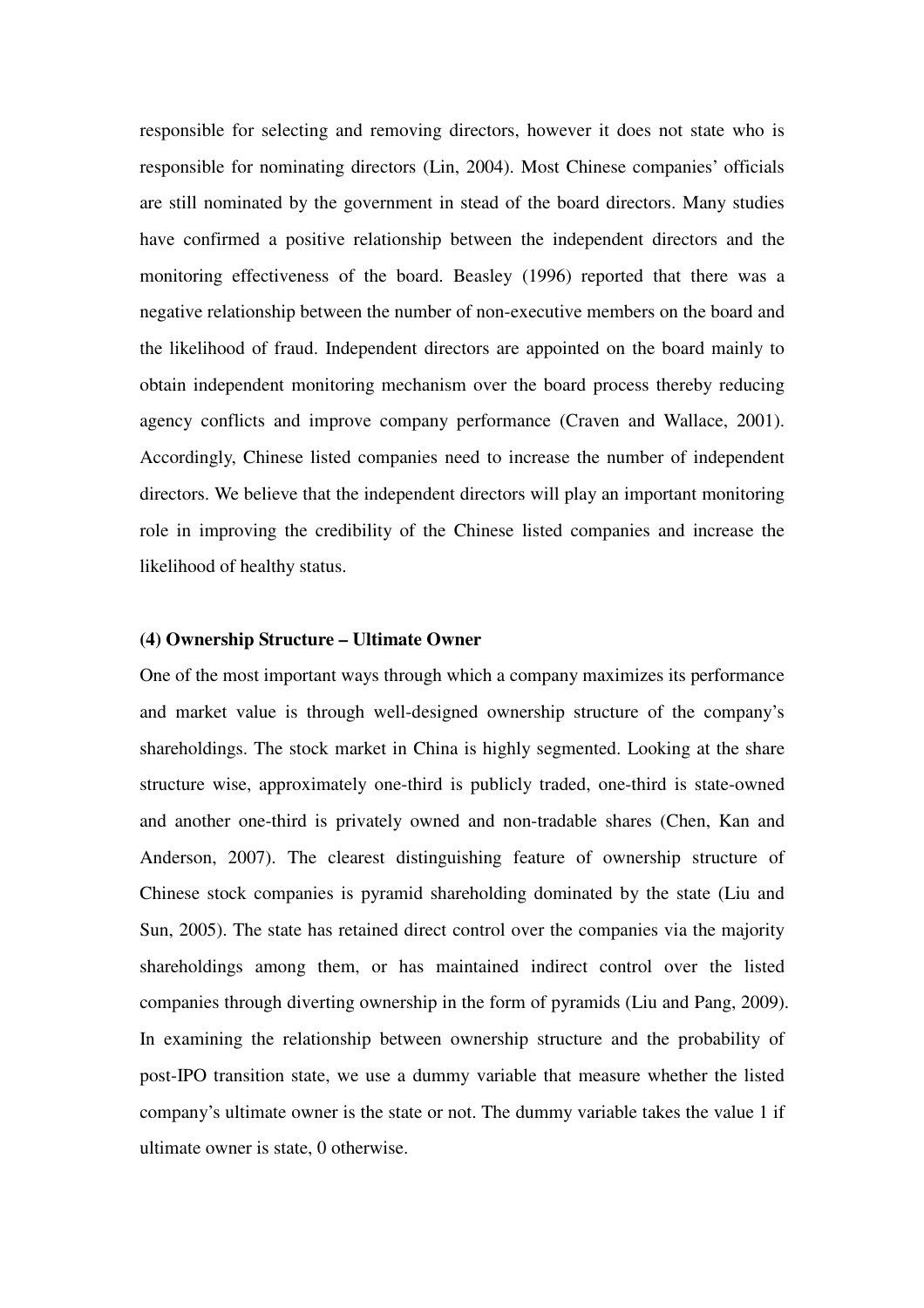State ownership is widely believed inefficient to company performance (e.g. Xu and Wang, 1999; and Li and Hovey, 2007). Indeed, it is believed that the state may have goals, such as maintaining employment and social stability rather than profit maximization. As the controlling shareholder, government may use the listed companies as a vehicle to meet other policy goals that may conflict with shareholders' interests (Bai, et al., 2006), particularly the state shares are uniquely big and there is serious impingement upon the interests of small shareholders. Therefore, the ultimate control and power of the state in Chinese listed companies is typically used to further the political agenda and government polices, rather than simply improving company performance, so that companies in China with state dominance show evidence of inferior productivity overall (Hovey, 2004). Therefore, we believe that state-controlled companies (SCCs) are more likely to get acquired. However, state ownership may not necessarily be bad because government would help to monitor management and provide companies with a wide rang of preferential treatments in China (Tian, 2001). What is more, State ownership structure might be helpful to company performance to a certain extent, because state ownership is related to free-rider problem. In China, the positive effect of state ownership is probably reasonable because ownership is somewhat dispersed there. The emergence of state shareholder may help overcome the free-rider problem among shareholders in monitoring the managers. Due to the mixed characteristics of state ownership, we expect that SCCs are less likely to get delisted.

#### **(5) Industry Control**

Competing companies strive to remain healthy state and grow through their positioning on strategically relevant parameters, such as high-technology investment. The companies in high-tech industries have high probability of survival relative to being acquired or failure. High Research and Development (R&D) investments need to remain competitive in certain industries helps IPO companies since it deters entry, either by other companies or by potential acquirers, thereby leading to a higher probability of survival. Consequently, R&D intensive companies experience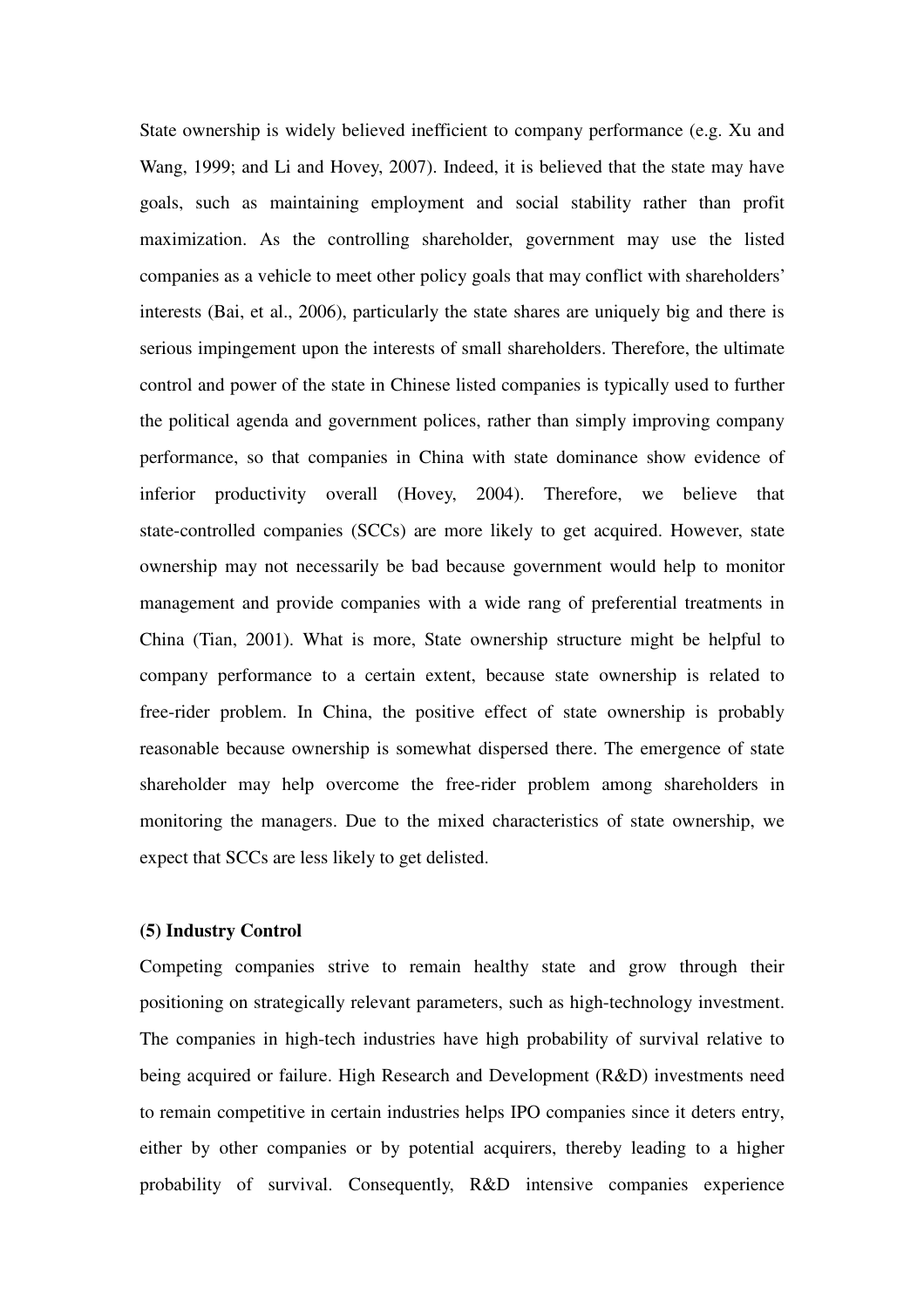significant positive long-term abnormal returns, as the market eventually recognizes the benefits of R&D.

#### **(6) Pre-IPO Performance**

By studying Jain and Kini's (1999) research, we also measure pre-IPO performance as the ratios of pre-IPO Operating Return on Assets and pre-IPO Operating Cash Flow/Assets. Companies tend to go public at various stages of their growth cycle. When listed companies go public during the early period, they are generally not profitable at the time of IPO. As a consequence, these companies are likely to be characterized by low levels of pre-IPO operating performance. On the contrary, the companies with long established IPO history may already have a large scale of sales and earnings and in all likelihood are already profitable at the IPO. These companies are therefore likely to demonstrate relatively higher pre-IPO operating performance. According to Jain and Kini's (1999) research, we also expect the probability of the transition to post-IPO states can be influenced by pre-IPO performance.

## **(7) Offering Characteristics**

Jain and Kini (1999) indicated that entrepreneurs need to grow their businesses to a certain efficient scale before attempting to go public, thereby increasing to the chance of survival. Indeed, listed companies holding larger offering size are better quality companies and are expected to have better long-term performance. Additionally, prior studies used the offering size to control for the issuer's overall risk and issue uncertainty, since better established companies often make larger issues, and such sizable companies are generally less risky than those making smaller issues (e.g. Levis, 1993; Khurshed, 1999; and Guo, Lev and Shi, 2005). Hence, we defined the offering size as the logarithm of the offer size in RMB Yuan, and it is expected that large IPO offering size decreases the probability of failure.

In this study, we also consider the riskiness of each IPO. In finance, risk is the probability of losing some or all of the original investment. Obviously, higher risk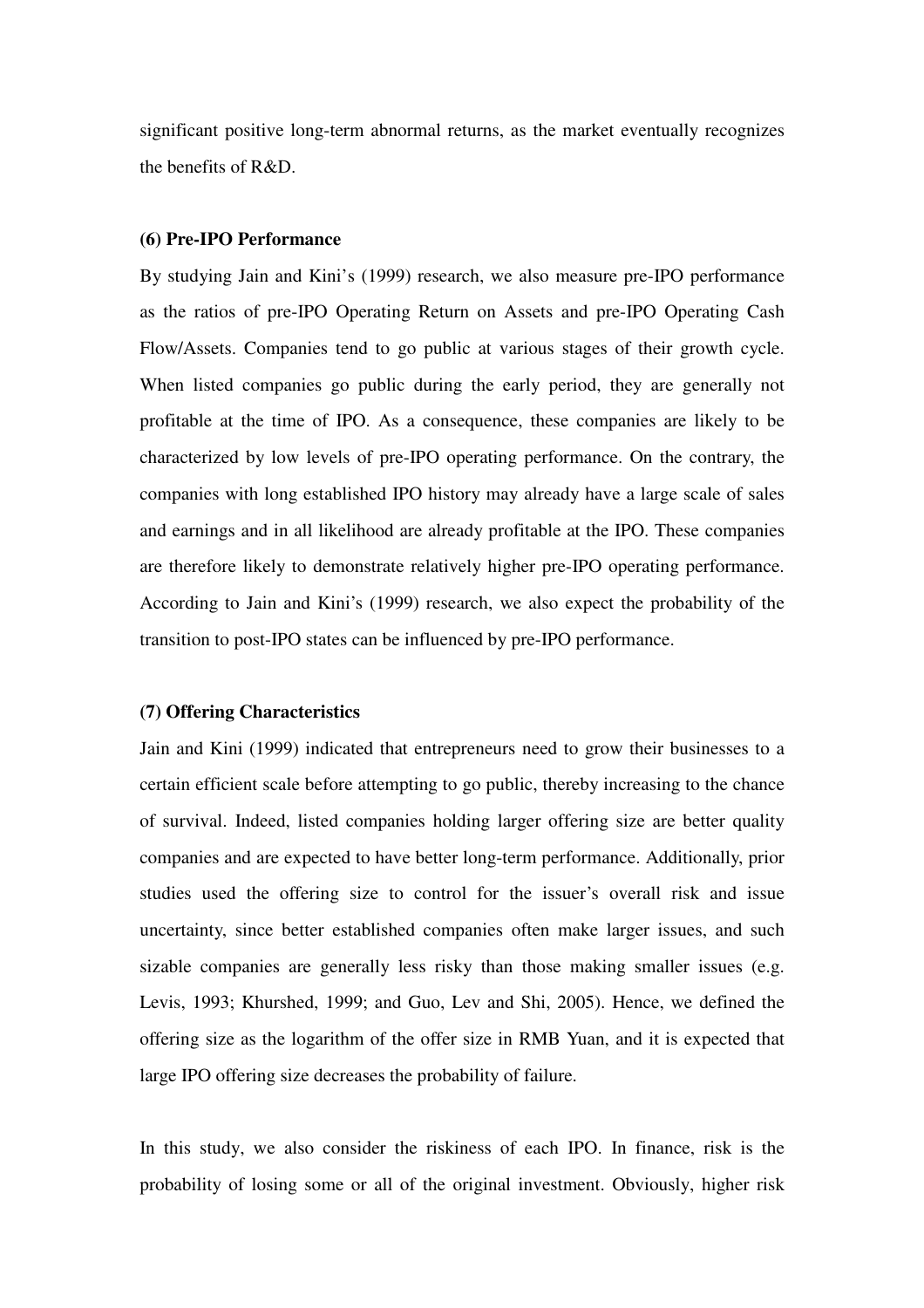would imply a higher probability of failure. Risk is basically regarded as a calculation of the standard deviation of the historical returns or average returns of a specific investment as providing some historical measure of risk. The measurement of RISK for IPOs is however difficult because there is no historical price data to draw upon. As a consequence, followed by Ritter (1984), and Jain and Kini (1999) the aftermarket standard deviation of daily return during the first year of listing has been frequently used as a proxy for RISK.

Initial return is a strong signal of company quality. Companies with higher IPO initial returns are valued by investors and are expected to provide greater returns in the long-term (Li and Hovey, 2007). Chen, Firth and Kim (2000) reported that the initial returns on A-shares market are extremely high in China and exceed other developed countries. Since shares owned by the government may act as a guarantee of the performance of the company by the state, Chi and Padgett (2002) indicated that the more shares owned by the state, the higher the initial returns would be, due to the public's greater confidence in the companies. This paper expects that the initial return is negatively related to the likelihood of delisting or getting acquired. The initial return of the IPO of stock "*i*" is defined as:  $R_i = (P_{i1} - P_{i0}) / P_{i0}$ 

## *where*

 $R_i$  is the initial return of the IPO of the stock " $i$ ",  $P_{i0}$  is the IPO offering price of stock "*i*", and P*<sup>i</sup>*<sup>1</sup> is the first trading day's closing price of stock "*i*".

#### **3.3 Regression Model**

Logistic regression analysis utilizes the coefficients of the independent variables to investigate the probability of occurrence of a dichotomous dependent variable. Specifically, the technique weights the independent variables and creates a score for each company in order to classify it as failure or healthy. Binary logistic regression analysis applies to estimate the impact of determinants attributes on the probability of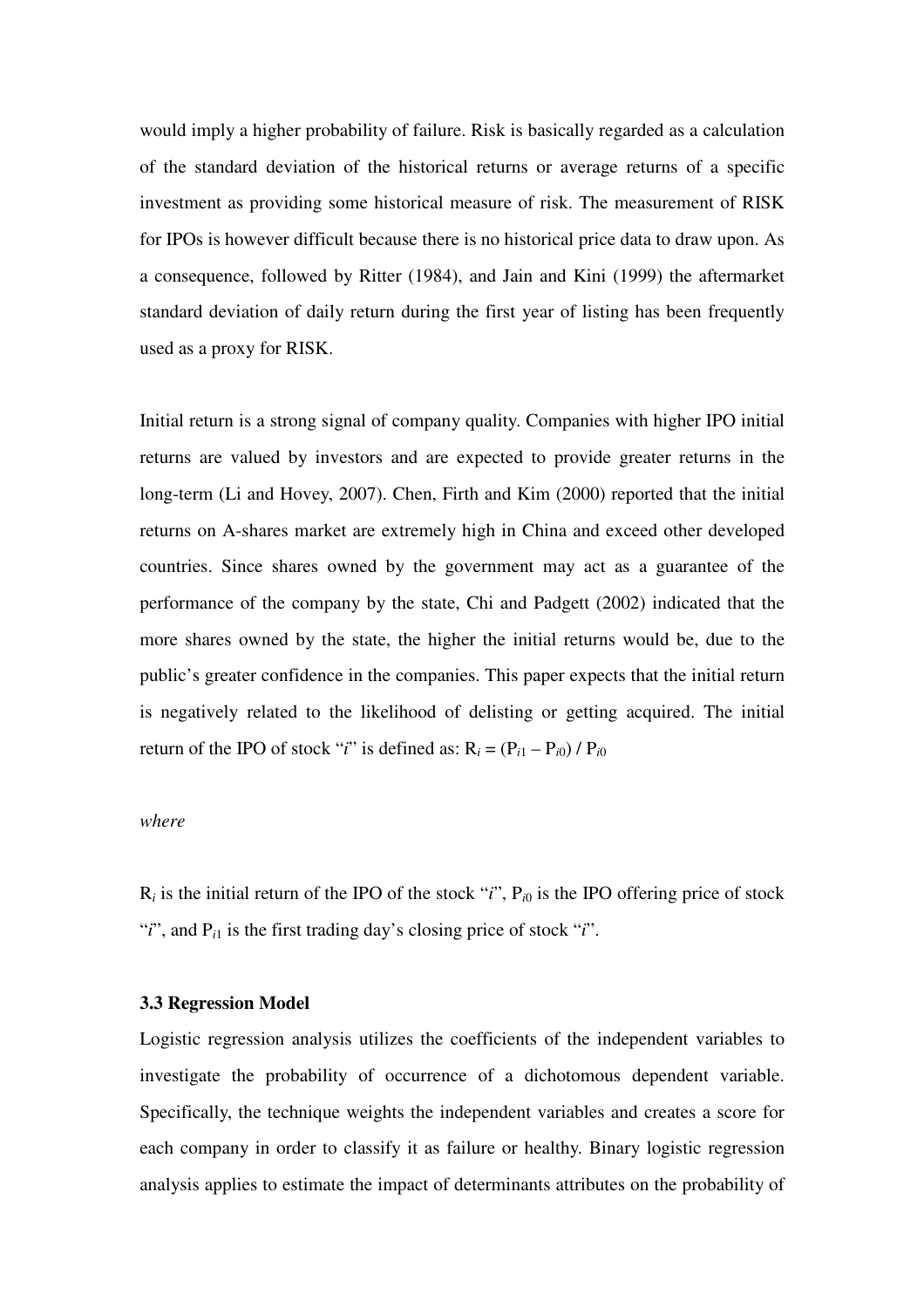three post-IPO company status. Here, the following logistic regression models to test the hypothesized relationships:

 $Logit(MA_{it}=1 | X_{it})=\alpha_0+\alpha_1ROA_{it}+\alpha_2CUR_{it}+\alpha_3LEVST_{it}+\alpha_4BTM_{it}+\alpha_5AGE_{it}+\alpha_6SIZE_{it}+$  $\alpha_7AGEN_{it}+\alpha_8DUAL_{it}+\alpha_9BOARD_{it}+\alpha_{10}INDEPEND_{it}+\alpha_{11}STATE_{it}+\alpha_{12}LP_{it}+\alpha_{13}INDIV_{it}+\alpha_{14}$ ULTI<sub>it</sub>+ $\alpha_{15}$ TECH<sub>it</sub>+ $\alpha_{16}$ OPRA<sub>it</sub>+ $\alpha_{17}$ OCFA<sub>it</sub>+ $\alpha_{18}$ OFFSIZE<sub>it</sub>+ $\alpha_{19}$ RISK<sub>it</sub> + $\alpha_{20}$ RETURN<sub>it</sub> +  $\varepsilon_{it}$  [1]

 $Logit(Delisted_{it}=1 | X_{it})=\alpha_0+\alpha_1ROA_{it}+\alpha_2CUR_{it}+\alpha_3LEVST_{it}+\alpha_4BTM_{it}+\alpha_5AGE_{it}+\alpha_6SIZ$  $E_{it}+\alpha_7AGEN_{it}+\alpha_8DUAL_{it}+\alpha_9BOARD_{it}+\alpha_{10}INDEPEND_{it}+\alpha_{11}STATE_{it}+\alpha_{12}LP_{it}+\alpha_{13}INDIV_{it}+$  $\alpha_{14}$ ULTI<sub>it</sub>+ $\alpha_{15}$ TECH<sub>it</sub>+ $\alpha_{16}$ OPRA<sub>it</sub>+ $\alpha_{17}$ OCFA<sub>it</sub>+ $\alpha_{18}$ OFFSIZE<sub>it</sub>+ $\alpha_{19}$ RISK<sub>it</sub>+ $\alpha_{20}$ RETURN<sub>it</sub>  $+ \varepsilon_{it}$  [2]

where,

The subscript *i* indexes companies, *t* is the year.  $MA_{it}$  = the status of being merged and/or acquired, and Delisted<sub>it</sub> = the status of being delisted.  $MA_{it}$  and Delisted<sub>it</sub> are the dependent dummy variables of two Logit regressions respectively, and estimate the probability of subsequent transition to one of the three post-IPO states for the i<sup>th</sup> company. Equation 1 means M&A status of post-IPO companies, 0 for healthy companies in the function [1]. Equation 1 means delisting status of post-IPO companies and 0 for healthy companies in the function  $[2]$ .  $X_{it}$  means a set of characteristics of the listed company *i* in the year *t*. The interpretation of logistic regression model results in a value that can be interpreted as the conditional probability of subsequent transition to one of the three post-IPO states. We specify the signification level at 1%, 5% and 10% in this study for a variable entering into the model.

#### **3.4 Descriptive Analysis**

Descriptive statistics are provided in Table 3 for the independent variables, which also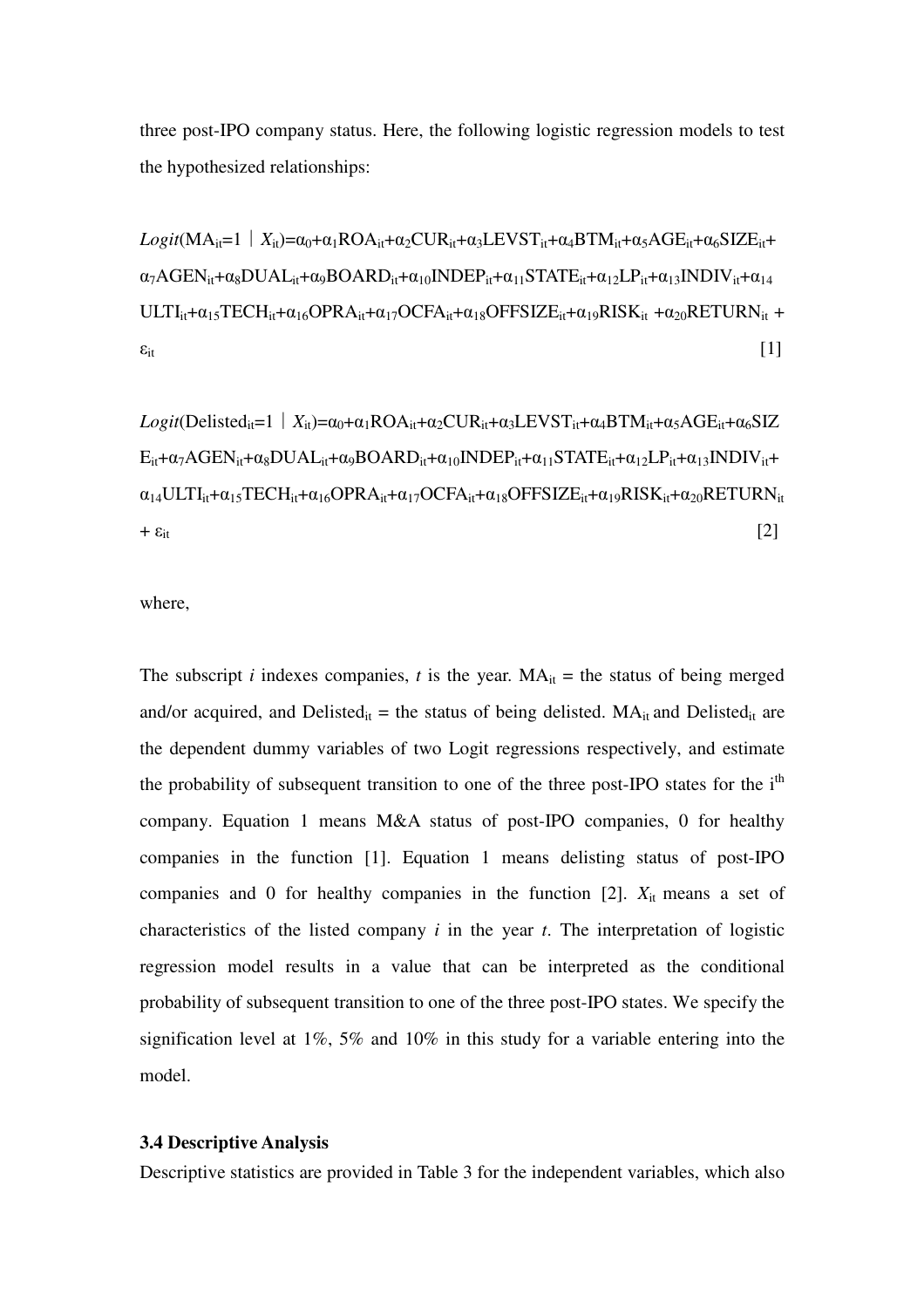include 1499 healthy listed companies, 188 merged and/or acquired (M&A) companies, 63 delisted companies and the whole 1750 stock companies. It should be noted, that financial companies, investment trusts and foreign companies are not included in the dataset and thus are not included in the research results. The descriptive statistics relating to each independent variable are discussed separately in the ensuing sections. Some interesting facts stand out.

|                 | <b>Healthy Companies</b> |          | <b>M&amp;A Companies</b> |          |               | <b>Delisted Companies</b> |          |              | <b>Total Companies</b> |          |               |              |
|-----------------|--------------------------|----------|--------------------------|----------|---------------|---------------------------|----------|--------------|------------------------|----------|---------------|--------------|
| <b>Variable</b> | Mean                     | Median   | Std.<br>Dev.             | Mean     | <b>Median</b> | Std.<br>Dev.              | Mean     | Median       | Std.<br>Dev.           | Mean     | <b>Median</b> | Std.<br>Dev. |
| <b>ROA</b>      | $-0.096$                 | 0.033    | 20.434                   | 0.018    | 0.034         | 0.170                     | $-0.311$ | 0.015        | 1.495                  | $-0.087$ | 0.033         | 18.753       |
| <b>CUR</b>      | 1.664                    | 1.273    | 1.926                    | 1.675    | 1.333         | 1.679                     | 1.337    | 1.067        | 1.866                  | 1.657    | 1.275         | 1.8948       |
| <b>LEVST</b>    | 0.563                    | 0.284    | 12.690                   | 0.474    | 0.270         | 1.574                     | 0.570    | 0.277        | 2.874                  | 0.552    | 0.282         | 11.669       |
| <b>BTM</b>      | 0.726                    | 0.372    | 2.029                    | 0.377    | 0.311         | 0.354                     | 0.094    | 0.208        | 1.533                  | 0.663    | 0.360         | 1.888        |
| <b>AGE</b>      | 7.047                    | 7        | 5.585                    | 8.601    | 8             | 5.060                     | 10.413   | 10           | 4.628                  | 7.335    | 7             | 5.551        |
| <b>SIZE</b>     | 21.145                   | 21.045   | 1.098                    | 21.251   | 21.154        | 1.036                     | 20.869   | 20.815       | 1.138                  | 21.152   | 21.049        | 1.093        |
| <b>AGEN</b>     | $-0.012$                 | $-0.008$ | 0.615                    | $-0.012$ | $-0.005$      | 0.104                     | $-0.024$ | $-0.008$     | 0.139                  | $-0.012$ | $-0.007$      | 0.564        |
| <b>DUAL</b>     | 0.144                    | $\theta$ | 0.352                    | 0.137    | $\mathbf{0}$  | 0.344                     | 0.166    | $\mathbf{0}$ | 0.372                  | 0.144    | $\theta$      | 0.350        |
| <b>BOARD</b>    | 9.506                    | 9        | 2.250                    | 9.381    | 9             | 2.328                     | 9.841    | 9            | 2.593                  | 9.498    | 9             | 2.329        |
| <b>INDEP</b>    | 0.250                    | 0.333    | 0.156                    | 0.226    | 0.333         | 0.162                     | 0.139    | $\theta$     | 0.162                  | 0.243    | 0.333         | 0.158        |
| <b>ULTI</b>     | 0.635                    | 1        | 0.481                    | 0.768    | $\mathbf{1}$  | 0.422                     | 0.490    | $\theta$     | 0.501                  | 0.650    | $\mathbf{1}$  | 0.477        |
| <b>TECH</b>     | 0.145                    | $\theta$ | 0.353                    | 0.144    | $\mathbf{0}$  | 0.351                     | 0.064    | $\theta$     | 0.244                  | 0.142    | $\mathbf{0}$  | 0.349        |
| <b>OPRA</b>     | 0.123                    | 0.107    | 0.079                    | 0.471    | 0.120         | 3.692                     | 0.104    | 0.087        | 0.062                  | 0.160    | 0.108         | 1.217        |
| <b>OCFA</b>     | 0.108                    | 0.100    | 0.089                    | 0.128    | 0.141         | 0.067                     | 0.047    | 0.047        | $\mathbf{0}$           | 0.109    | 0.101         | 0.088        |
| <b>OFFSIZE</b>  | 17.436                   | 17.500   | 1.019                    | 17.364   | 17.370        | 0.875                     | 17.214   | 17.220       | 1.071                  | 17.417   | 17.500        | 1.005        |
| <b>RISK</b>     | 0.463                    | 0.207    | 1.973                    | 0.450    | 0.239         | 0.737                     | 0.613    | 0.273        | 0.869                  | 0.468    | 0.215         | 1.823        |
| <b>RETURN</b>   | 2.267                    | 1.164    | 4.136                    | 2.712    | 1.311         | 4.521                     | 3.775    | 1.753        | 5.347                  | 2.392    | 1.203         | 4.262        |

**Table 3 Descriptive Statistics of Chinese Listed Companies 1998-2008** 

where ROA = return on total assets, CUR = current ratio, LEVST = leverage ratio (short-term), BTM = Book-to-Market ratio, AGE = company age, SIZE = company size, AGEN = agency costs, DUAL = duality of position, BOARD = board size, INDEP = the proportion of independent directors in the board, ULTI = ultimate owners, TECH = high-technology, OPRA = Pre-IPO operating return on assets, OCFA = Pre-IPO operating cash flow over assets, OFFSIZE = IPO offering size, RISK = risk of IPO companies, and RETURN = IPO initial returns.

The mean of ROA in M&A companies is higher than healthy companies. Delisted companies have the lowest level of this ratio, which indicates that the delisted companies on the stock markets are not operating well compared to healthy and M&A companies. It can be found in Table 3 that the average leverage ratio (short-term) in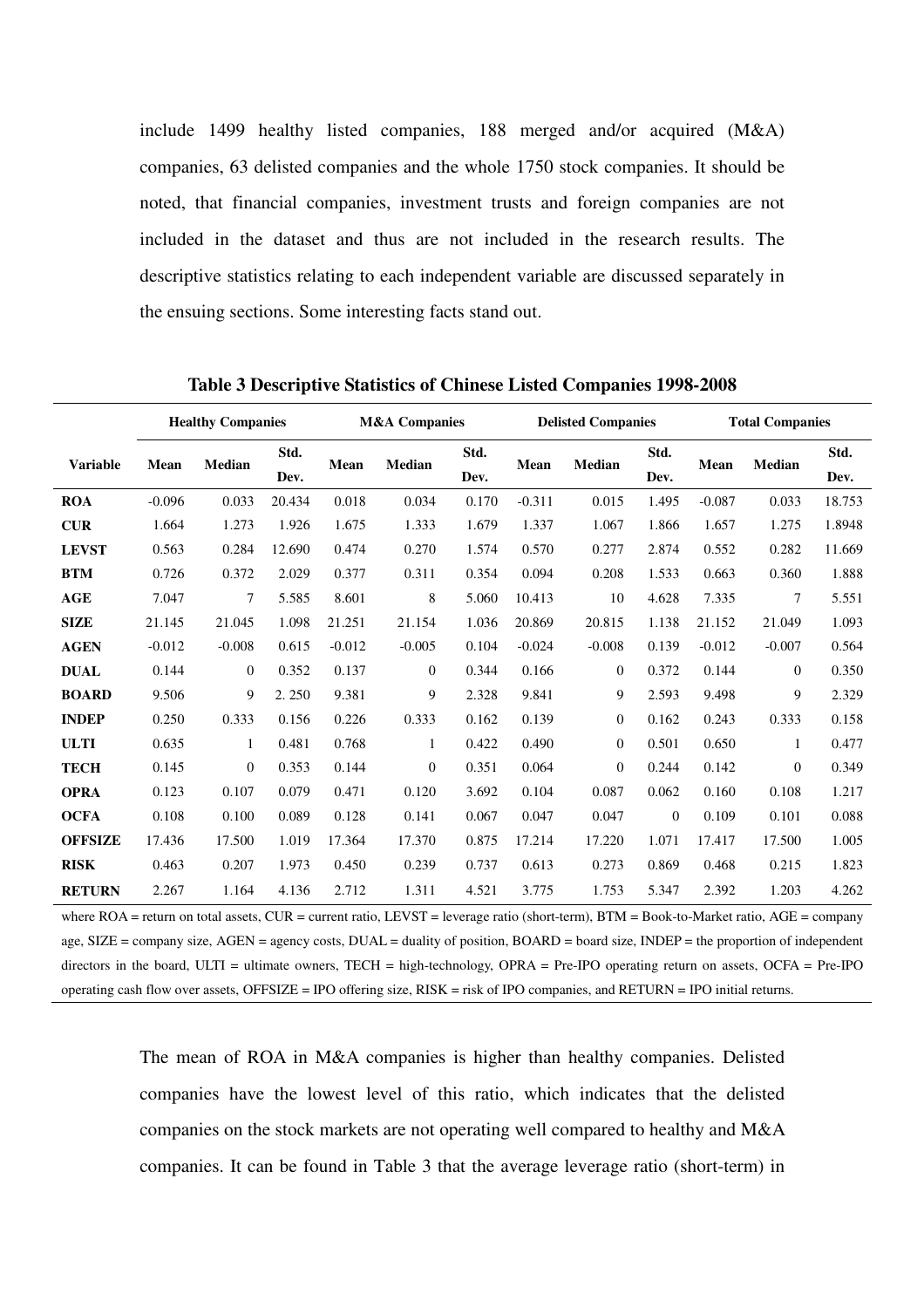healthy companies is higher than M&A companies, but it is lower than delisted companies. The high level of leverage ratio suggests that the companies may not be easily able to meet obligations and the probability of being delisted increases. Regarding the Book-to-Market ratio, it appears that this ratio of healthy companies is significantly higher than M&A and delisted companies, indicating that a high Book-to-Market ratio is often interpreted as a value stock and is associated with less uncertainty. The mean and median of BTM in delisted companies is the lowest, which equals to 0.094 and 0.208 respectively.

On average, the age of the acquired companies accounts for roughly 8 years, with a median of 8, which is older than healthy companies. However, the average company age of delisted companies is older compared to healthy and M&A companies, with a median of 10. The mean (median) of company age of the all sampled companies is 7 (7) years old. It appears that older companies tend to have higher probability of being delisted. As can be seen in Table 3, the average *LN*(Total Assets) of healthy listed companies is 21.145, which is slightly same as the average company size of M&A companies. We did not find any significant differences in company size among the three research groups, and average company size is 21.152 of the total sampled companies.

Agency cost is found to be higher in M&A companies than in healthy and delisted companies. It is rather likely that acquired companies have more serious agency problems than other companies. Nevertheless, it is very striking to see that delisted companies have the lowest average agency costs, which is -0.024 with a median of -0.008. Based on Table 3, 14.4 percent of CEOs in Chinese healthy listed companies are also the chairman, compared to 13.7 percent for M&A companies. Delisted companies have the highest level that 16.6 percent of CEOs are also the chairman. Among the total companies, there are only 14.4 percent of CEOs are also the chairman. It appears that the chairman and CEO positions are not held by the same person in most of stock companies. As regards board size, the average board size in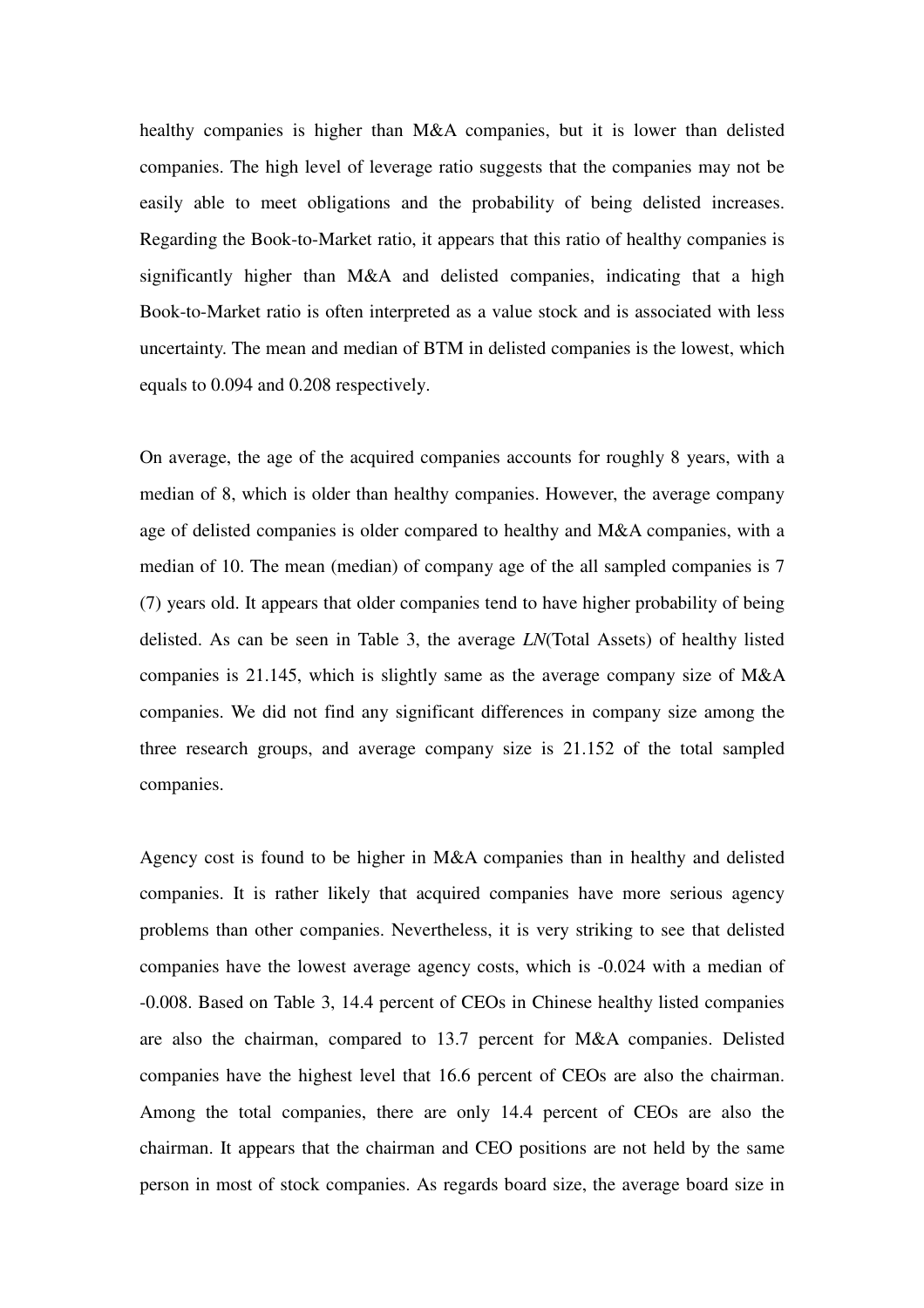delisted companies is higher than the other two groups, but there is no significant difference in board size among the sample groups, with a same median of 9. As can be seen from Table 3, it is obvious that healthy companies hold the largest proportion of independent directors, compared with a lowest proportion for delisted companies. This is consistent with our conjecture that healthy companies have high proportion of independent directors, whereas conversely delisted companies have the lowest proportion.

Ownership structure has been shown to significantly related to company performance or value. The relation between ownership structure and post-IPO transition state is also examined by the variable of ultimate owner. According to Table 3, a large majority of M&A companies in China, 76.8% are ultimately owned by the state compared to 63.5 percent for the healthy listed companies, implying that M&A group has more state-controlled companies (SCCs) than healthy group. Less than half of SCCs exist in the group of delisted companies. Overall, there are 65 percent of SCCs among the whole stock companies in China, which indicates that the state is still the majority shareholder in Chinese stock markets. Although the authorities in China have announced that they intend to reduce the holding of the state, there was not a sizeable sell-off of state holdings during our research period. Typically, a sizeable proportion is held back by the state directly or indirectly.

In Chinese stock market, only 14.5% of healthy companies and 14.4% of M&A companies are high-tech companies. Among 63 delisted companies, there are only 4 high-tech companies. High-tech companies just take up 14 percent of the total companies.

The pre-IPO operating performance of healthy companies is slightly higher than for delisted companies. Nevertheless, it is striking that the pre-IPO operating performance of M&A companies is significantly higher than for healthy companies, particularly operating return on assets (OPRA). The mean (median) operating return on assets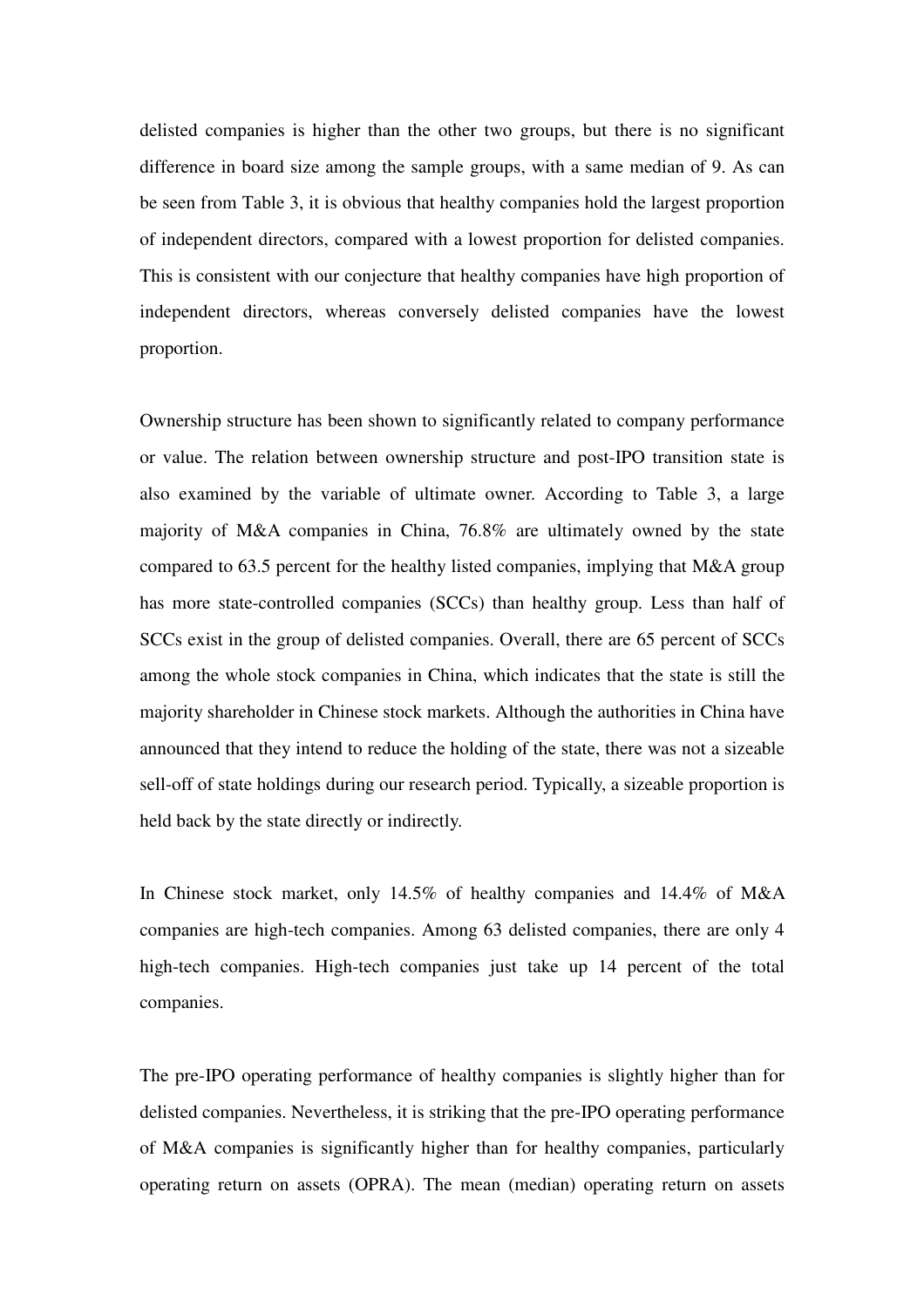(OPRA) for the M&A companies is  $0.471$  (0.120) compared to  $0.123$  (0.107) for healthy companies and 0.104 (0.087) for delisted companies. Similarly, the mean (median) operating cash flow over assets (OCFA) for the M&A companies is 0.128  $(0.141)$  compared to  $0.108$   $(0.100)$  for healthy companies and  $0.047$   $(0.047)$  for delisted companies. We believe that companies with stronger pre-IPO operating performance have significantly better prospects for post-IPO survival.

As observed in Table 3, although the mean (median) of IPO offering size of healthy group is slightly higher than M&A and delisted groups respectively, there is no significant difference in IPO offering size for the three groups, and average offering size is 17.417 for the total sampled companies, with the median of 17.5. This result appears that Chinese listed companies should reach an efficient scale at the time of the IPO to improve its opportunity of keeping healthy status. Compared with the groups of healthy and M&A companies, delisted group has a higher average RISK, which is 0.613 with a median of 0.273. It therefore appears that delisted companies tend to have higher risk healthy and M&A companies. Higher risk reduces the chance of survival. Further, it can be seen from the results that the IPO initial returns are very high in Chinese stock market. According to Beatty and Ritter (1986), good issuers use underpricing to signal their quality to investors who cannot easily distinguish between good and bad issuers. In Chinese stock market, IPO initial returns capture too much uncertainty in the valuation of the IPO, therefore M&A companies and delisted companies more likely to have high IPO returns than healthy companies.

#### **4. Logit Regression Results**

The logit regression results are reported in Table 4. The table shows the estimated coefficients and their "z-ratios" in parentheses. We will discuss the effect of each variable on the transition to the eventual state.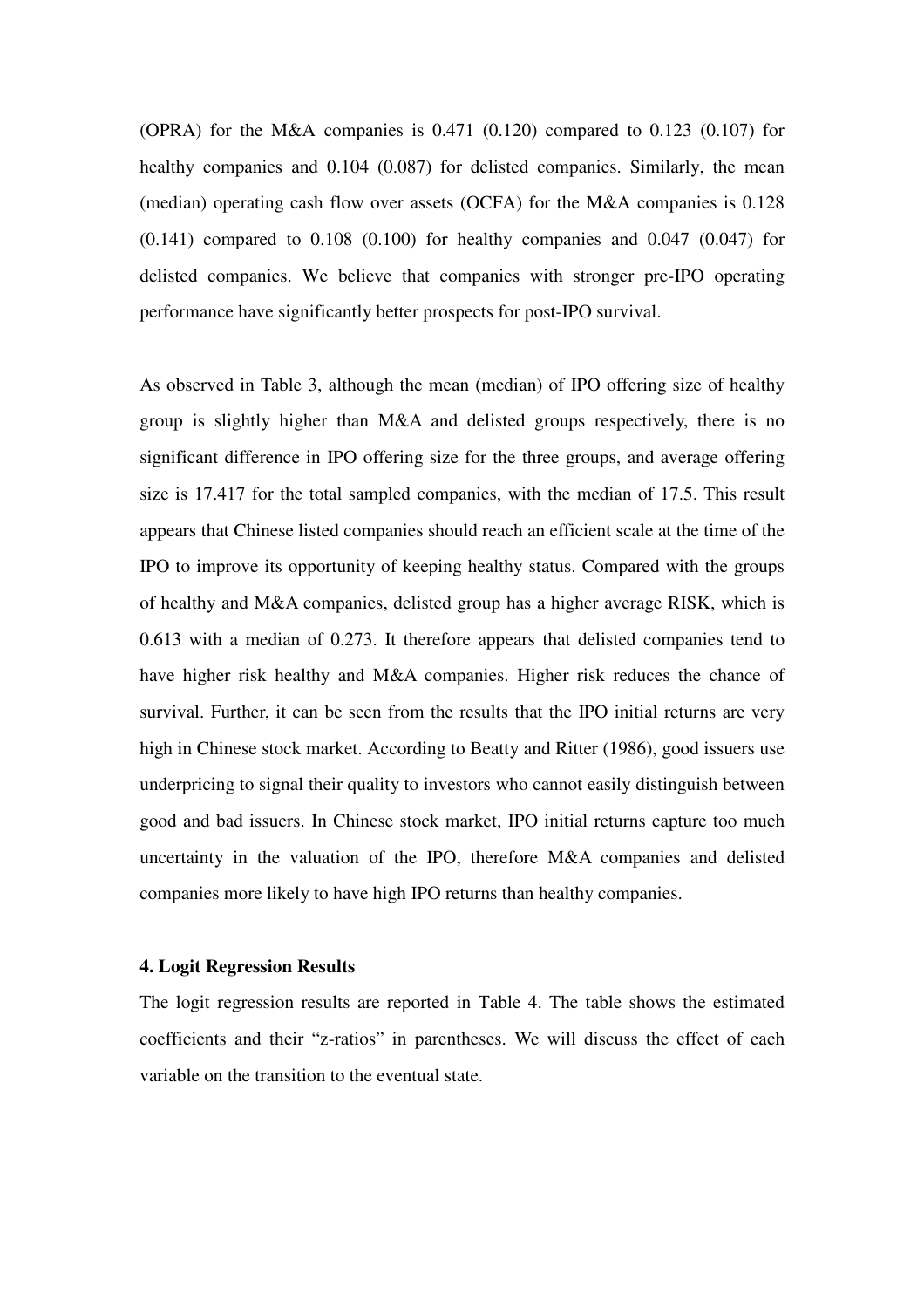|                              | Dependent Variable          |                                                      |  |  |  |  |
|------------------------------|-----------------------------|------------------------------------------------------|--|--|--|--|
| <b>Independent Variables</b> | $Logit(MA_{it}=1   X_{it})$ | <i>Logit</i> (Delisted <sub>it</sub> =1   $X_{it}$ ) |  |  |  |  |
|                              | $-12.3042$                  | $-11.1490$                                           |  |  |  |  |
| Constant                     | $(-2.92)$                   | $(-2.19)$                                            |  |  |  |  |
|                              | 1.5438                      | $-1.1844$                                            |  |  |  |  |
| <b>ROA</b>                   | (1.09)                      | $(-1.28)$                                            |  |  |  |  |
| <b>CUR</b>                   | $-0.2240**$                 | $-0.1325$                                            |  |  |  |  |
|                              | $(-2.45)$                   | $(-1.12)$                                            |  |  |  |  |
|                              | 0.1599**                    | 0.0224                                               |  |  |  |  |
| <b>LEVST</b>                 | (2.37)                      | (0.43)                                               |  |  |  |  |
|                              | $-0.3663$                   | $-0.1787$                                            |  |  |  |  |
| <b>BTM</b>                   | $(-0.88)$                   | $(-1.4)$                                             |  |  |  |  |
| <b>AGE</b>                   | $0.0198***$                 | $-0.0556$                                            |  |  |  |  |
|                              | (3.11)                      | $(-1.15)$                                            |  |  |  |  |
|                              | $0.0761***$                 | $-0.1641$                                            |  |  |  |  |
| <b>SIZE</b>                  | (3.56)                      | $(-0.93)$                                            |  |  |  |  |
| <b>AGEN</b>                  | 0.5298**                    | 1.3361                                               |  |  |  |  |
|                              | (2.12)                      | (0.41)                                               |  |  |  |  |
|                              | $-0.0823$                   | 0.1944                                               |  |  |  |  |
| <b>DUAL</b>                  | $(-1.12)$                   | (0.41)                                               |  |  |  |  |
|                              | $-0.0527$                   | 0.0336                                               |  |  |  |  |
| <b>BOARD</b>                 | $(-0.66)$                   | (0.44)                                               |  |  |  |  |
| <b>INDEP</b>                 | $-0.9123***$                | $-3.0620***$                                         |  |  |  |  |
|                              | $(-5.61)$                   | $(-2.71)$                                            |  |  |  |  |
| <b>ULTI</b>                  | 1.2059***                   | $-1.2081**$                                          |  |  |  |  |
|                              | (2.85)                      | $(-2.25)$                                            |  |  |  |  |
| <b>TECH</b>                  | 0.0645                      | $-3.2068***$                                         |  |  |  |  |
|                              | (0.92)                      | $(-3.79)$                                            |  |  |  |  |
| <b>OPRA</b>                  | 3.5996                      | $-17.3403**$                                         |  |  |  |  |
|                              | (1.83)                      | $(-2.05)$                                            |  |  |  |  |
| <b>OCFA</b>                  | 1.8497                      | -33.6966                                             |  |  |  |  |
|                              | (1.52)                      | $(-0.92)$                                            |  |  |  |  |
| <b>OFFSIZE</b>               | $-1.3076***$                | $-0.4665*$                                           |  |  |  |  |
|                              | $(-4.87)$                   | $(-1.88)$                                            |  |  |  |  |
| <b>RISK</b>                  | 7.7670***                   | $0.2640**$                                           |  |  |  |  |
|                              | (3.41)                      | (2.06)                                               |  |  |  |  |
| <b>RETURN</b>                | $-1.5368***$                | $0.0811**$                                           |  |  |  |  |
|                              | $(-3.73)$                   | (2.11)                                               |  |  |  |  |
| Log likelihood               | $-73.6224$                  | $-284.6653$                                          |  |  |  |  |
| LR chi $2(17)$               | 53.09                       | 19.47                                                |  |  |  |  |

**Table 4 Logit Regression Results of Post-IPO State**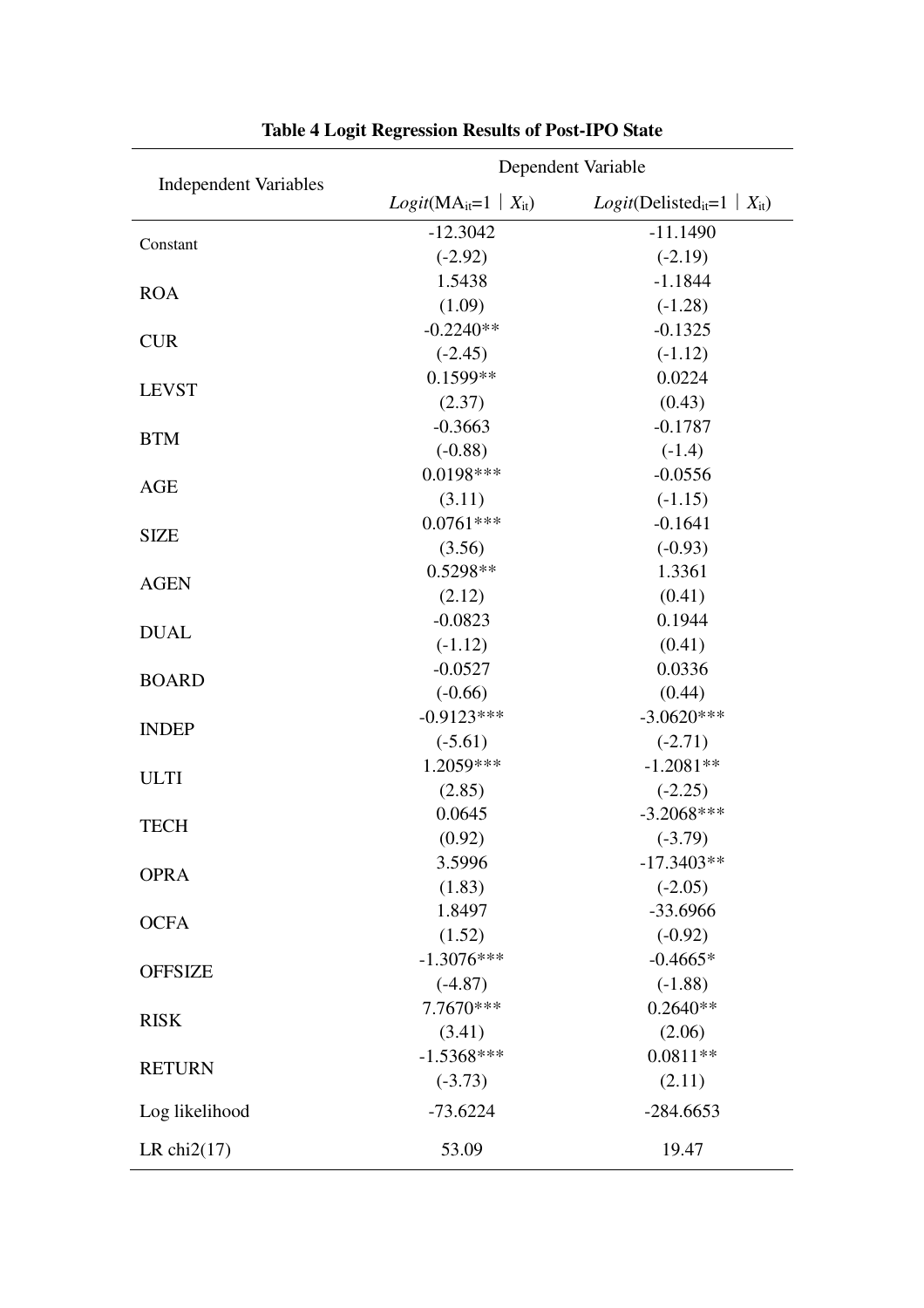where  $ROA$  = return on total assets,  $CUR$  = current ratio, LEVST = leverage ratio (short-term),  $BTM = Book-to-Market ratio, AGE = company age, SIZE = company size, AGEN = agency costs,$  $DUAL = duality$  of position,  $BOARD = board$  size,  $INDEPEND = the proportion of independent$ directors in the board, ULTI = ultimate owners, TECH = high-technology, OPR $A = Pre-IPO$ operating return on assets, OCFA = Pre-IPO operating cash flow over assets, OFFSIZE = IPO offering size, RISK = risk of IPO companies, and RETURN = initial IPO returns.

 $*p<0.10$ ;  $*p<0.05$ ;  $**p<0.01$ .

## **4.1 Accounting Indictors**

The ratio of ROA is positively related with probability of being acquired, yet it is found to be insignificant. However, ROA is negatively related with probability of being delisted, which suggests that it reduces the tendency toward failure, although the coefficient is not significant at traditional levels (coefficient significance at the 5% level). Next, higher current ratio reduces the probability of being acquired (coefficient significant at the 5% level), and high current ratio also decreases the likelihood of getting delisted although the coefficient is not significant at traditional levels. Our research measures leverage ratio as short-term (or current) debt over total equity. It can be seen from Table 4, higher leverage ratio increases the possibility of being acquired relative to the possibility of surviving (or healthy status), yet we could not explain the relationship between leverage ratio and likelihood of delisting. As expected, high book-to-market companies tend to be in poor financial healthy, as reflected by their low stock prices and poor earnings performance. However, the result appears that book-to-market ratio does not seem to have any impact on the relative probabilities of the three transition states.

## **4.2 Company Characteristics**

As shown in Table 4, company age is positively related to the risk of being acquired and it is significant (coefficient significant at the 1% level), implying that older companies are more likely to get acquired compared to younger companies. The one possible reason is the old companies are more likely to operate in relatively old and unattractive industries. Table 4 reports that company age is negatively related to the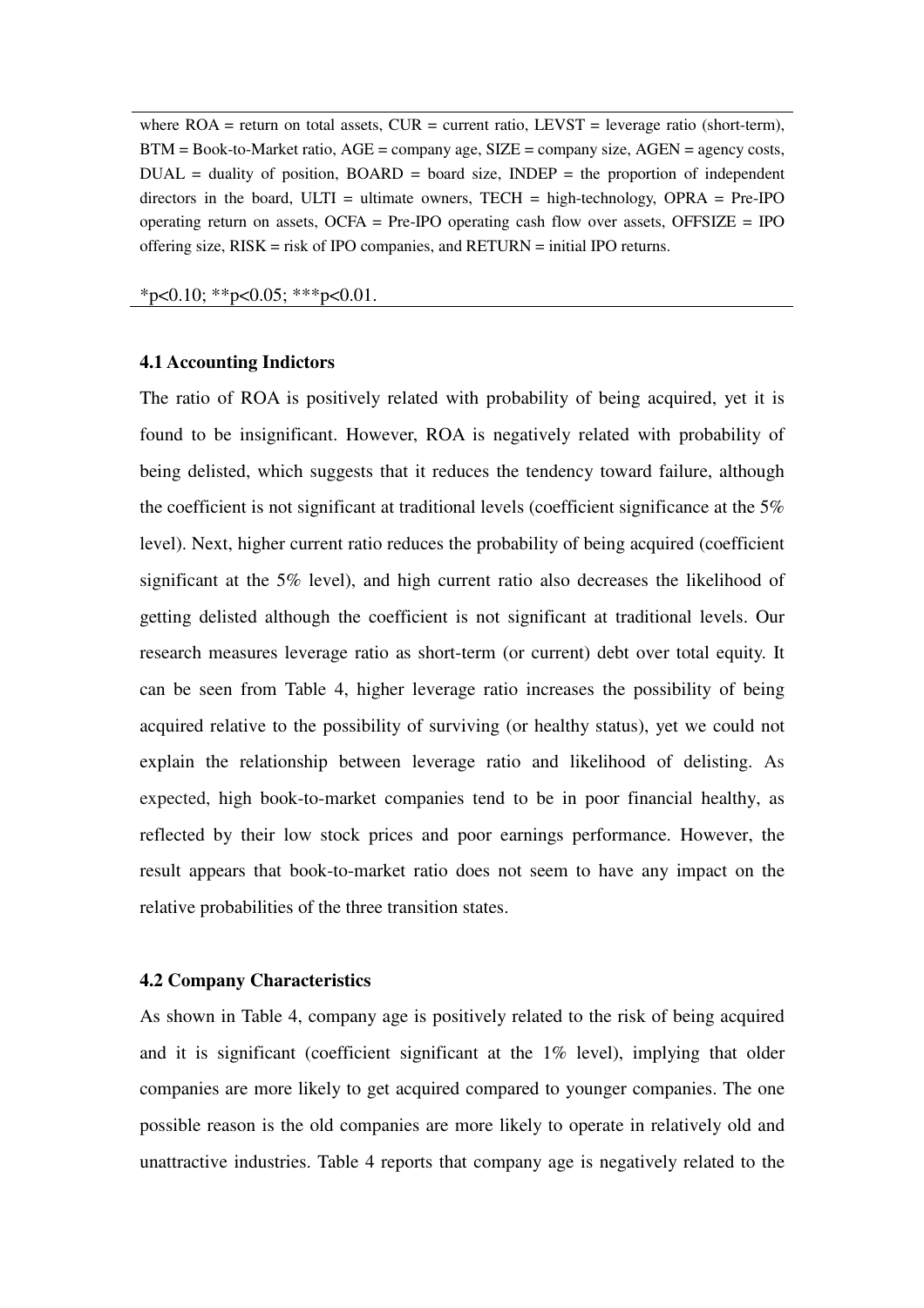likelihood of being listed, yet it is insignificant in explaining delisting status. One possible reason is that most of older companies are state-controlled enterprises. In China, it is an important feature that the government protects SOEs in terms of the context of Chinese economy (see Section 2). Moreover, the larger the size of listed companies, the higher is the probability of being acquired relative to healthy state, and the coefficient is significant at the 1% level. However, we find that larger companies are less likely not to survive relative to surviving, although the coefficient is not significant. It may due to the fact that larger companies have better access to capital markets for equity refinancing and loans because of their reputation in the stock markets, especially large SOEs are helped by favorable financing arrangements. In China, larger companies are much more likely to obtain bank loans than smaller competitors and less subject to liquidity constraints posed by the bank lending agreements. We therefore find that larger listed companies are more likely to be merged or acquired relative to be delisted. The results are consistent as we expected. Companies with greater amounts of free cash flow have potentially greater agency costs of equity, as managers can use the free cash flow in ways that could reduce stockholder wealth.

## **4.3 Governance Attributes**

We use one efficiency ratio that frequently appears in the accounting and financial economics literature: free cash flow over total assets as a proxy variable to measure agency costs in order to analyse the possible impact of agency costs on the likelihood of post-IPO transition state in Chinese listed companies. We find that higher agency costs imply that the IPO companies are more likely to get acquired and/or not to survive than to keep healthy status. The variable of duality of position is defined as a dummy variable taking the value 1 if the chairman and CEO positions are held by the same person; 0 otherwise. It can be seen from Table 4, the results are mixed. Duality of position is associated with a decrease in the likelihood of getting acquired, but with an increase in the risk of being delisted. The coefficients of both logit regressions are not significant. In addition, board size has a negative influence on the probability of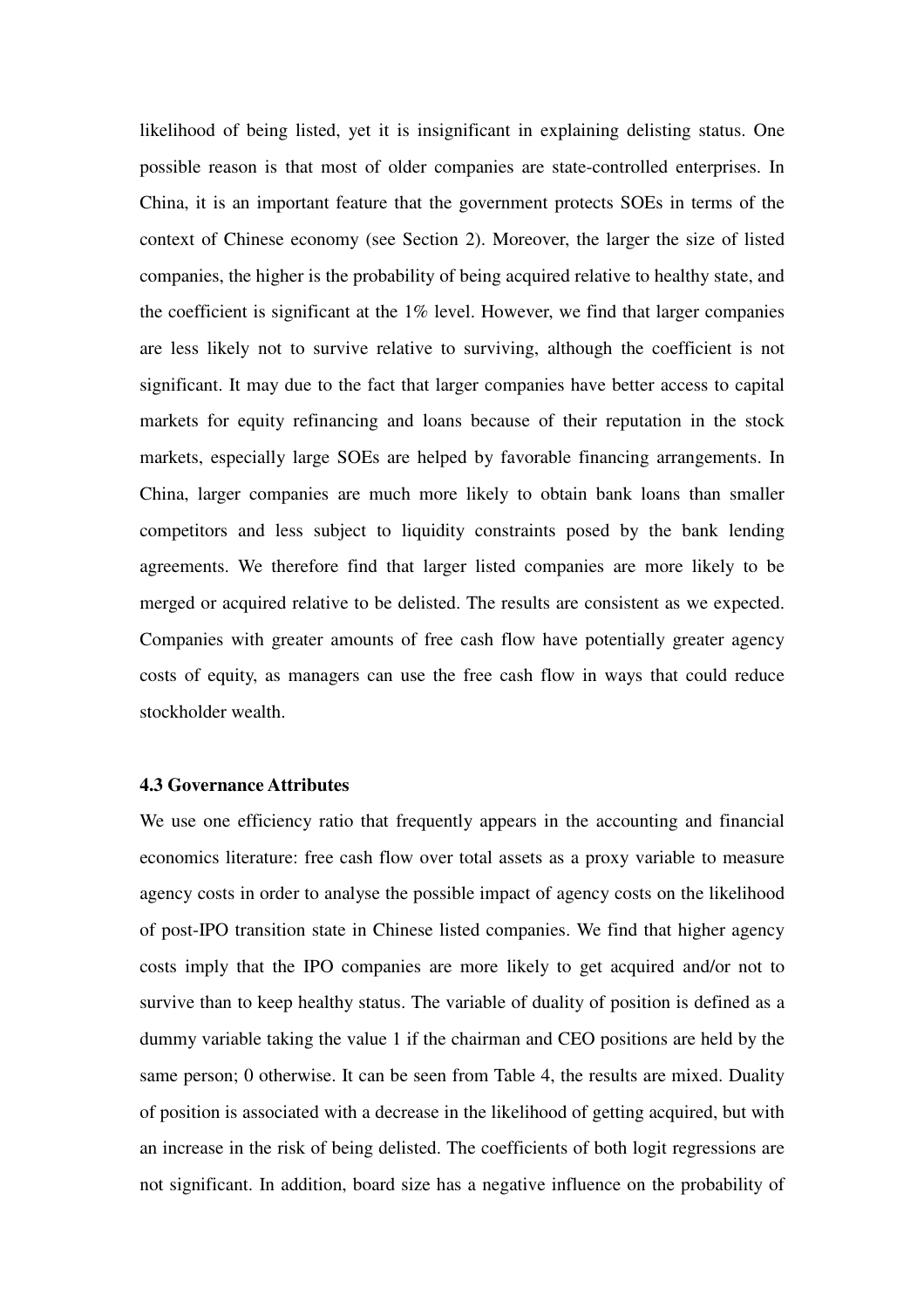being acquired or merged, even though the coefficient of this variable is not significant. Nonetheless, larger board size results in higher probability of being delisted, yet the coefficient is also insignificant. Against our expectations, the findings indicated that the board size has no significant effects on the possibility of the three transition states. Further, the higher is the proportion of independent directors in the board, the lower is the likelihood of the IPO companies getting acquired and not surviving relative to surviving (coefficient significant at the 1% level). This evidence suggests that independent directors could provide a meaningful counterweight and constraint power to company performance.

## **4.4 Ownership Structure – Ultimate Owner**

Table 4 reveals the importance of ownership structure in the post-IPO transition state. The presence of ultimate control of a listed company by the state induces a highly significant, positive influence on the probability of being acquired (coefficient significant at the 1% level), indicating that state-controlled companies (SCCs) have higher possibility to be acquired relative to non-SCCs. The finding also shows that ultimate owner is negatively related to the probability of being delisted (coefficient significant at the 5% level), implying that if ultimate owner of a listed company is the state, the company is less likely to be delisted. the ultimate control and power of the state in Chinese listed companies is typically used to further the political agenda and government polices, rather than simply improving company performance, so that companies in China with state dominance show evidence of unsound productivity overall. However, basically SCCs remain stable development relative to non-SCCs because of the protection of the local governments to SCCs. The government is unlikely to disregard SCCs undergoing failure. Some managerial control and political direction must be executed to hinder the problematic companies from getting delisted.

## **4.5 Industry Control**

We measure the variable high-technology company as a dummy variable with a value of 1 for a listed company in the high-technology industries, and the high-technology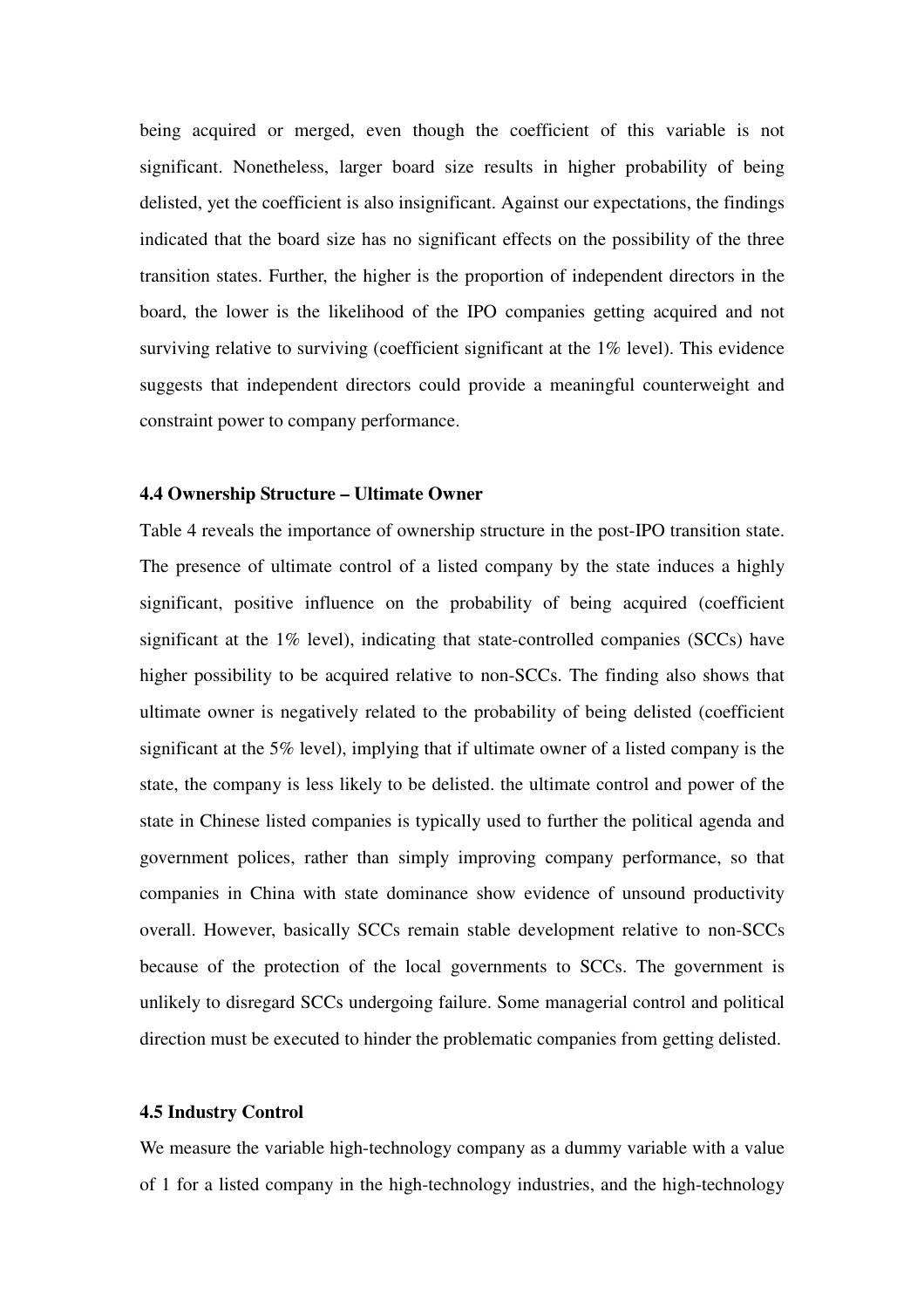industries are defined in terms of the SIC codes. In China, five sectors have been defined as high-tech: Pharmaceutical, Aircraft and spacecraft, Electronic and telecommunication equipment, Computers and office equipments, and Medical equipments and meters manufacturing. We find that the probability of being acquired is higher if the listed company is a high-tech company, yet the coefficient is not significant. The result also shows that high-tech makes it significantly less likely that the company will get delisted relative to remaining healthy state. The link between high-technology and business has become stronger. High-technology companies have more incentive to invest more resources on R&D to produce more R&D outputs and lead to better financial performance, therefore it helps high-technology companies get rid of delisting status.

# **4.6 Pre-IPO Operating Performance**

Pre-IPO performance is a good predictor of aftermarket survival. The pre-IPO operating performance measured as pre-IPO operating return on assets (OPRA) is able to influence the post-IPO transition state. Specifically, higher pre-IPO operating performance implies a lower probability of being delisted. The pre-IPO operating performance measured as pre-IPO operating cash flow over assets (OCFA) also presents a negative relation with the likelihood of getting delisted, but the coefficient is insignificant. On this basis, it can be inferred that better pre-IPO operating performance reduces the possibility of being delisted, but it does not seem to have any impact on the possibility of getting acquired. Due to a large number of missing data of pre-IPO period, the results are not good as we expected.

#### **4.7 Offering Characteristics**

IPO offering size is measured as the logarithm of the offering size in RMB. According to Table 4, large IPO offering size reduces the probability of being acquired and/or being delisted relative to remaining healthy state. Our results support the common perception that entrepreneurs need to develop and grow their business to a certain efficient scale before attempting to issue and IPO. Moreover, we consider the effect of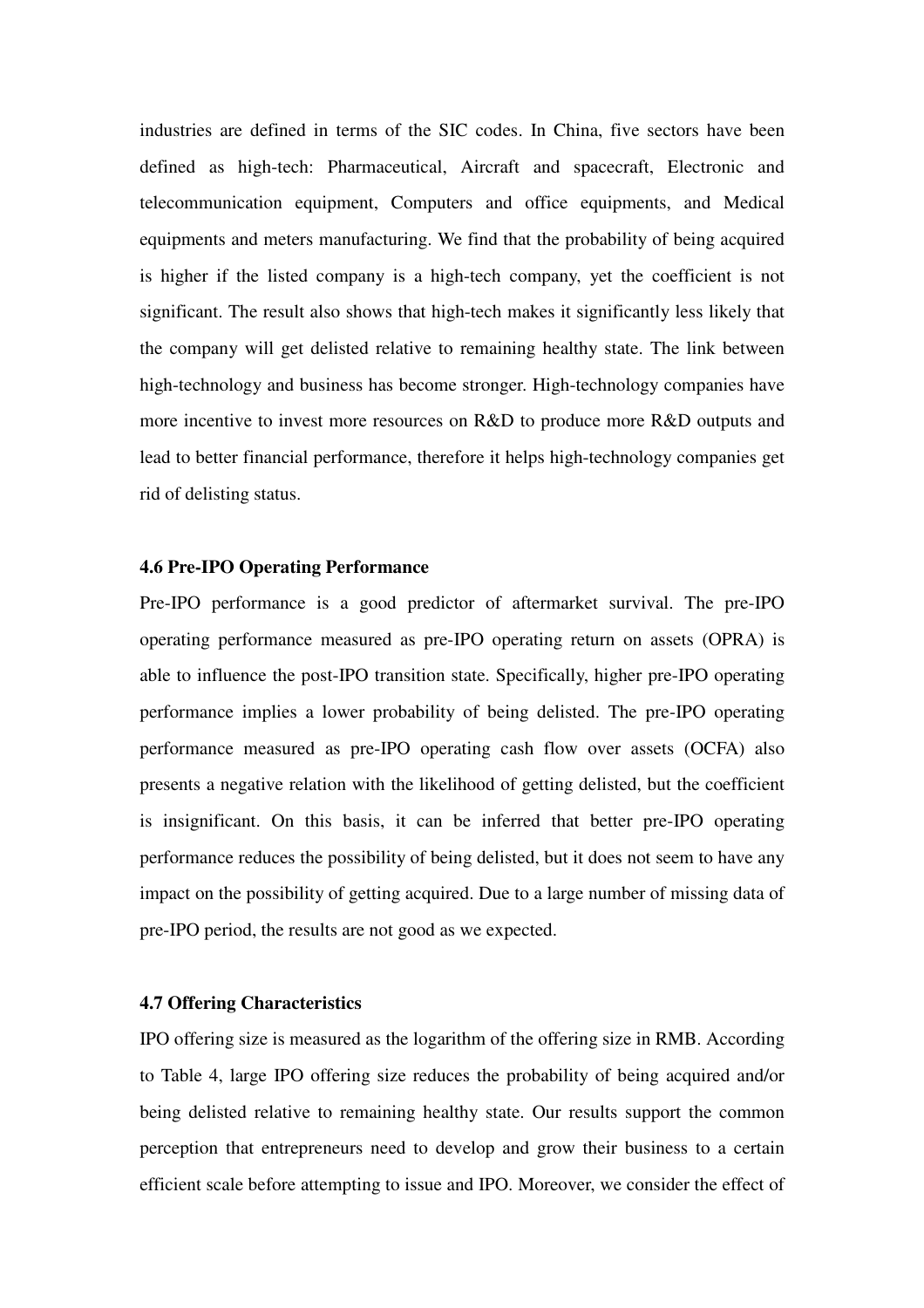company risk as measured by the aftermarket standard deviation of daily return during the first 30-day of listing. Higher risk implies that the IPO companies are more likely to be acquired and to be delisted (coefficients significant at the 1% and 5% levels, respectively). These results are consistent with our hypothesis that high risk IPO companies have high probability of financial risk (being acquired and/or being delisted) relative to remaining healthy status. Further, the IPO initial returns equal to the percentage change between the offer price of new issues and the first closing price, all scaled by the offer price. We find that the probability of being acquired is lower if the IPO initial returns are higher (coefficient significant at the 1% level). On the contrary, IPO initial returns are significantly positively related to the possibility of being delisted. We thus suggest that higher IPO initial returns reduce the probability of being acquired relative to remaining healthy and increase the probability of being delisted. Due to the mixed results, we believe that the variable of IPO initial returns may not be the most important factor to determine the transition of post-IPO state, as the volatility of the pricing errors has reflected in IPO initial returns are extremely large in China, especially in the first trading day, for the companies with high information asymmetry.

#### **5. Discussion and Conclusion**

Not many studies so far have explored the determinants of transition to the three basic post-IPO states in Chinese stock market. This study is one of the first to investigate Chinese IPO issuing companies and the determinants of transition to the three basic post-IPO status through adopting an integrated and comprehensive approach. We also develop models by utilizing information available prior to the IPO to analyse the probability of subsequent transition to the three post-IPO states. Empirical results emerge from the above discussion that the different independent variables, including accounting indictors, company characteristics, governance attributes, ownership structure, industry control, pre-IPO operating performance and IPO offering characteristics. The study incorporates recent data pertaining to Chinese listed companies in a carefully constructed dataset.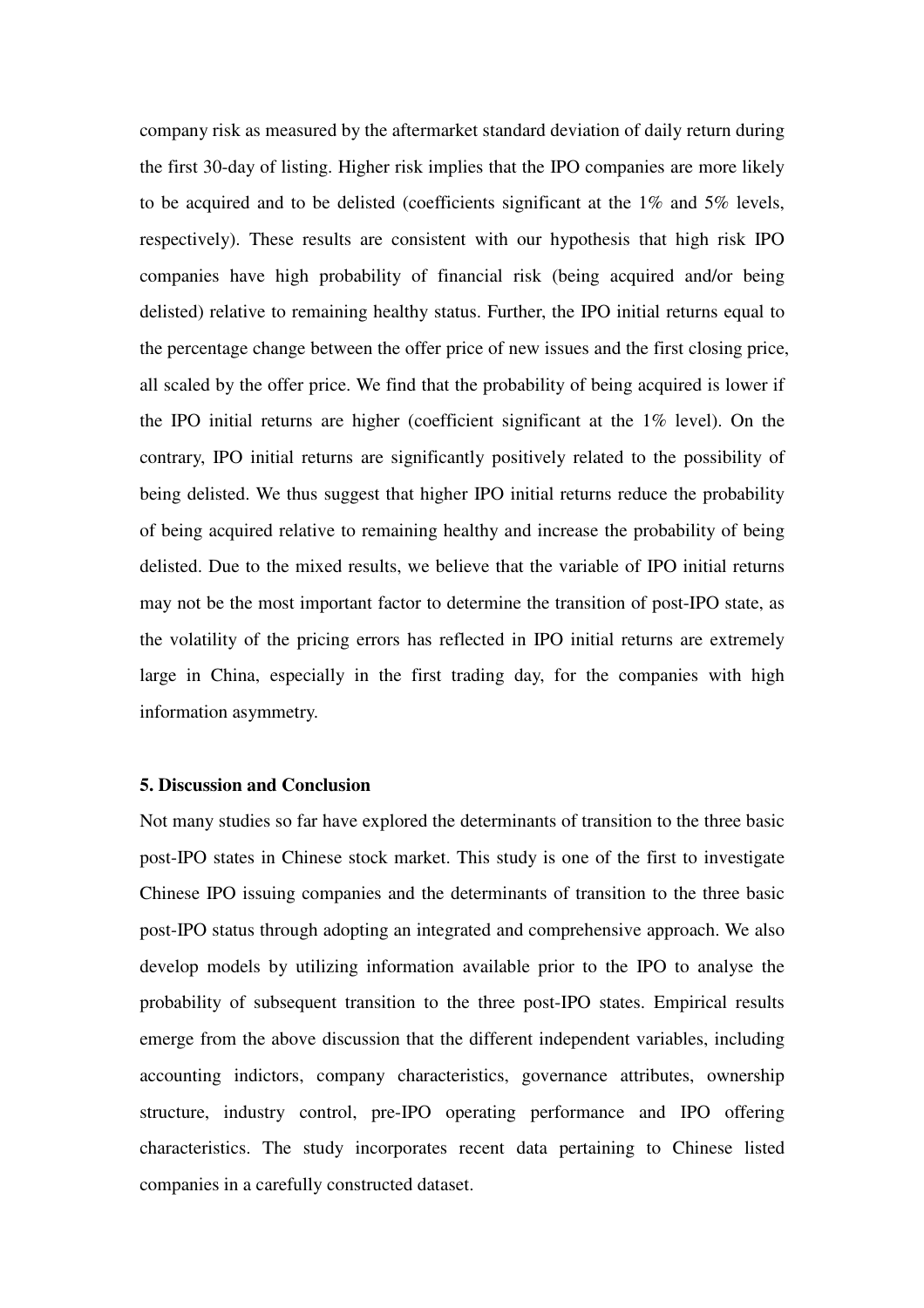First of all, empirical evidence showed in this chapter points to the efficient relationship between the measures of financial ratios from balance sheet and income statement and post-IPO tranistion status. The ratio of return on assets (ROA) is positively related with probability of being acquired relative to remaining healthy status but high ROA reduces the probability of being delisted. As regards the liquidity ratio, we employ the most popular measure of liquidity - current ratio. Higher current ratio helps to avoid M&A and delisting relative to healthy status. We define leverage ratio as short-term (or current) debt over total equity. Consistent with our research hypothesis, higher leverage ratio increases the probability of being acquired and delisted. This study also takes into account book-to-market ratio, but we find that book-to-market ratio does not seem have impact on the relative probabilities of the three transition states.

Secondly, company characteristics consist of company age and company size. Age and size are found to be significantly and positively correlated to the probability of being acquired. Our results also present that the probability of being delisted is lower if company age and company size increase, although the coefficients are insignificant.

Thirdly, we especially investigated the impact of governance attributes. We find that companies with higher agency costs are more likely to be acquired or delisted. Serious agency problems with high free cash flow do harm corporate financial condition. Apart from agency costs, we also use duality of position and board size. However, these two board composition variables are not significant. Additionally, independent director is found to be a significant determinant. A higher proportion of independent directors may lead to lower probability of being acquired and delisted relative to healthy state. As expected, our empirical results so far show that the determinants of post-IPO transition status could be largely accounted for by corporate governance variables. Good corporate governance practices mitigate agency problems, especially agency conflicts between the large shareholders and the minority shareholders, which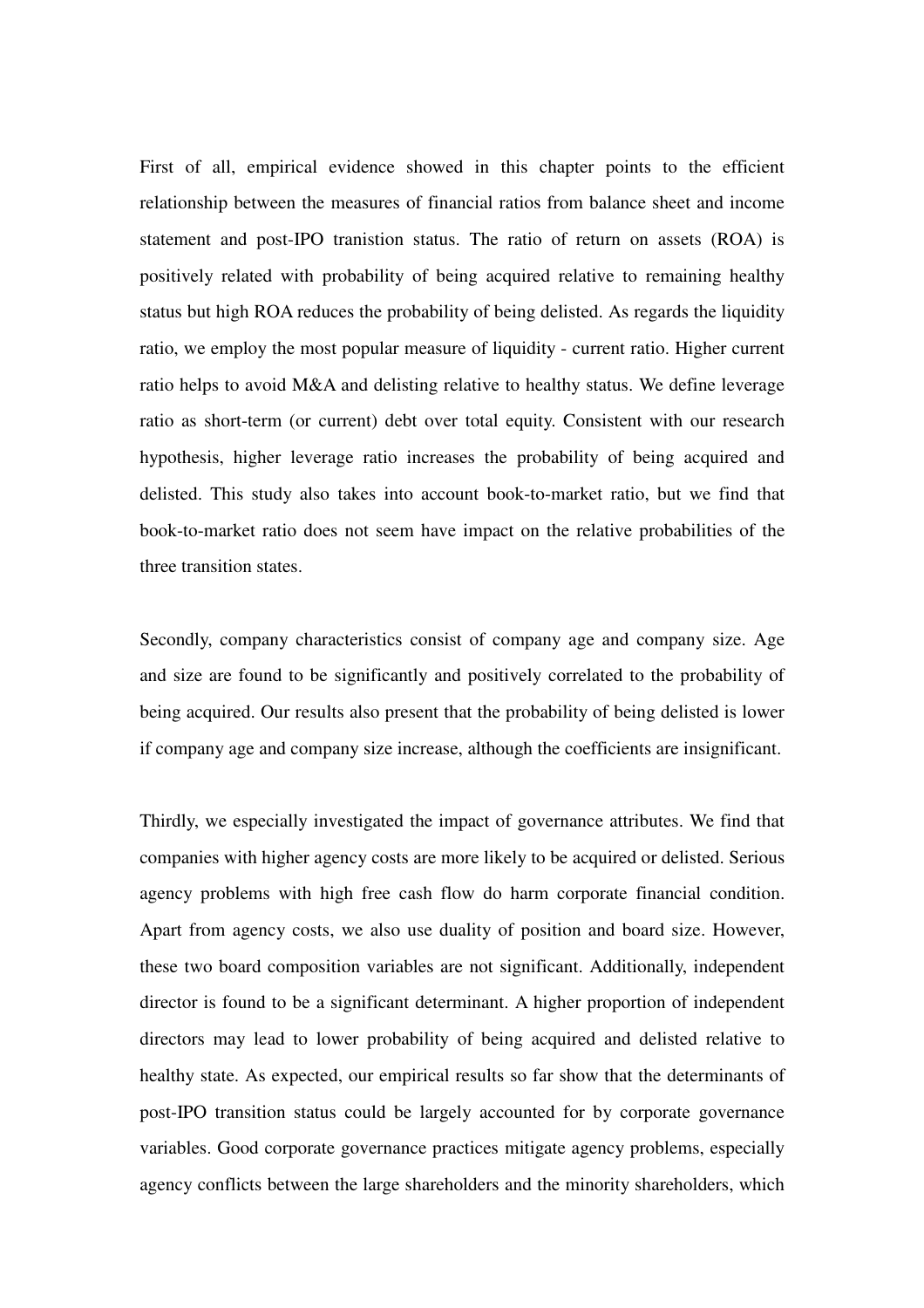often takes the form of tunneling in the Chinese context.

Fourthly, the structure of shareholdings is then investigated, implying that ownership structure has important effects on the transition of three basic post-IPO states. The findings suggest that although state-controlled companies (SCCs) are more likely to get acquired compared to non-SCCs, state ownership may be helpful to hinder the problematic companies from getting delisted because of the administrative control and political intervention of the state. Moreover, state ownership could control free-rider problem more effectively compared to non-state ownership.

Fifthly, industry control refers to high-technology. We find evidence to suggest that high-tech industry has a mix impact on the probability of the IPO companies entering a specific transition states. The coefficient of high-tech industry is not significant, but it appears to show a positive effect on the probability of being acquired. In contrast, companies in high-tech sectors reduce the probability of being delisted, and it is highly significant. These results are not too surprising and are consistent with the notion that high-tech decreases the probability of failure relative to the other two states.

Sixthly, higher pre-IPO operating performance reduces the possibility of being delisted, yet increases the probability of being acquired. Nevertheless, due to a large number of missing pre-IPO data, pre-IPO operating performance seems do not have a strong intention to influence on the relative possibilities of the three post-IPO transition states.

Last but not least, we evaluate the relationship between IPO offering characteristics and the probability of post-IPO transition state via IPO offering size, risk of IPO companies, and IPO initial returns. The result shows that large offering size reduces the likelihood of being acquired and delisted relative to remaining healthy status, which is consistent with the notion that companies need to grow the business to a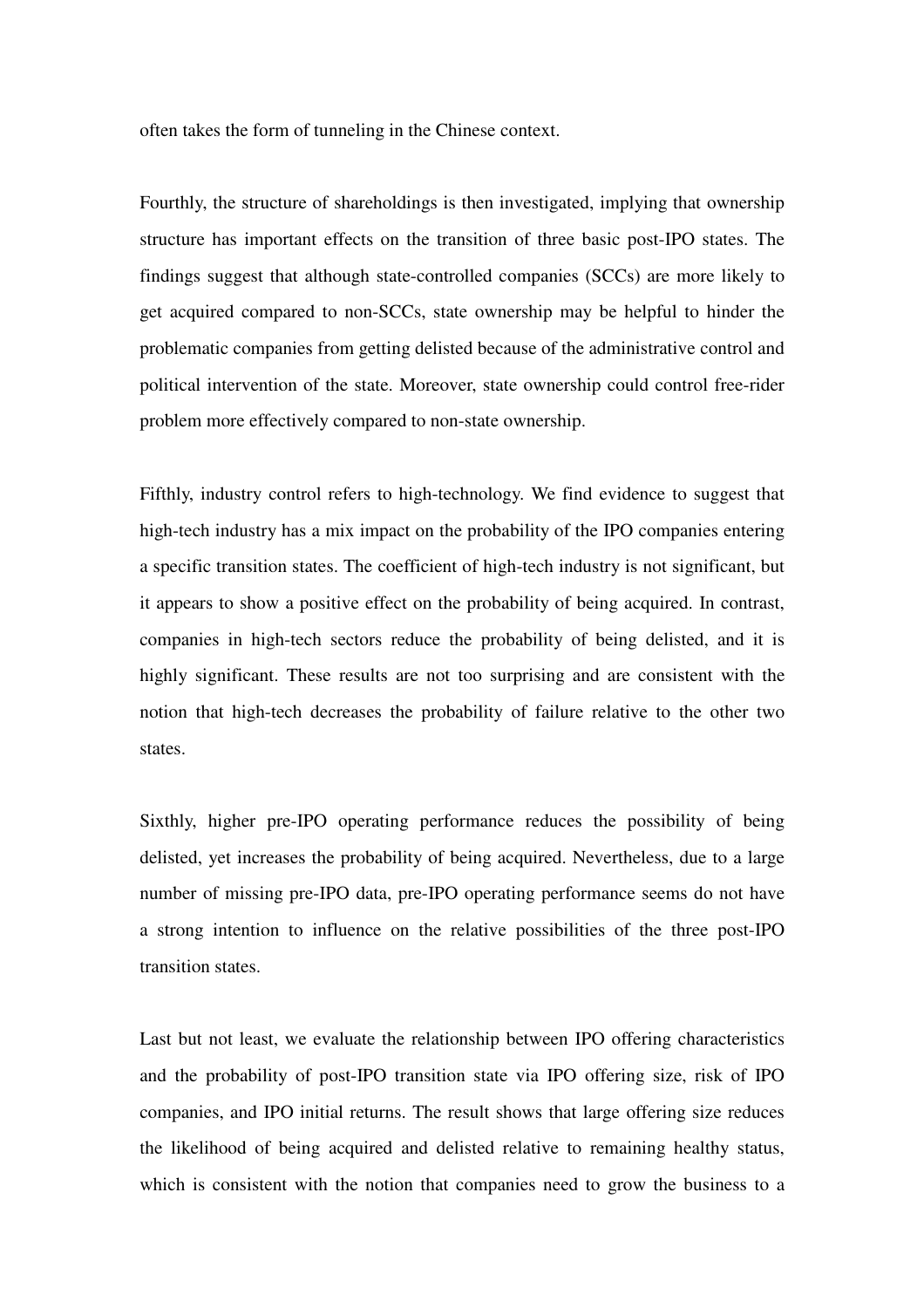sufficient scale before issuing IPO. Strong empirical evidences have deduced that higher company risk increases the possibility of being acquired and even being delisted. We define IPO initial returns as the percentage change between the offer price of new issues and the first closing price, all scaled by the offer price. High IPO initial returns reduce the probability of be acquired but increase the probability of being delisted. The coefficients for both research groups are highly significant. The mix results are not too surprising because much uncertainty of first day offering price exist in Chinese listed companies. We conjecture that alternative price-discovery mechanisms, such as auction methods, could result in much more accurate price discovery in the pre-trading period for IPO companies.

While a large body of research examines different aspects of the post-IPO performance, we fill an important gap in the literature through identifying factors that influence the transition into three post-IPO states - healthy status, getting acquired or merged, and delisting. However, some issues still deserve further study. For example, pre-IPO operating performance is supposed to be a significant factor to predict the transition into three post-IPO states. However, most of pre-IPO data of listed companies are missing in our dataset, we did not obtain the good results. Therefore further research should be devoted to the effect of pre-IPO performance on post-IPO company performance when the pre-IPO data is more unabridged so as to present a greater interpretation.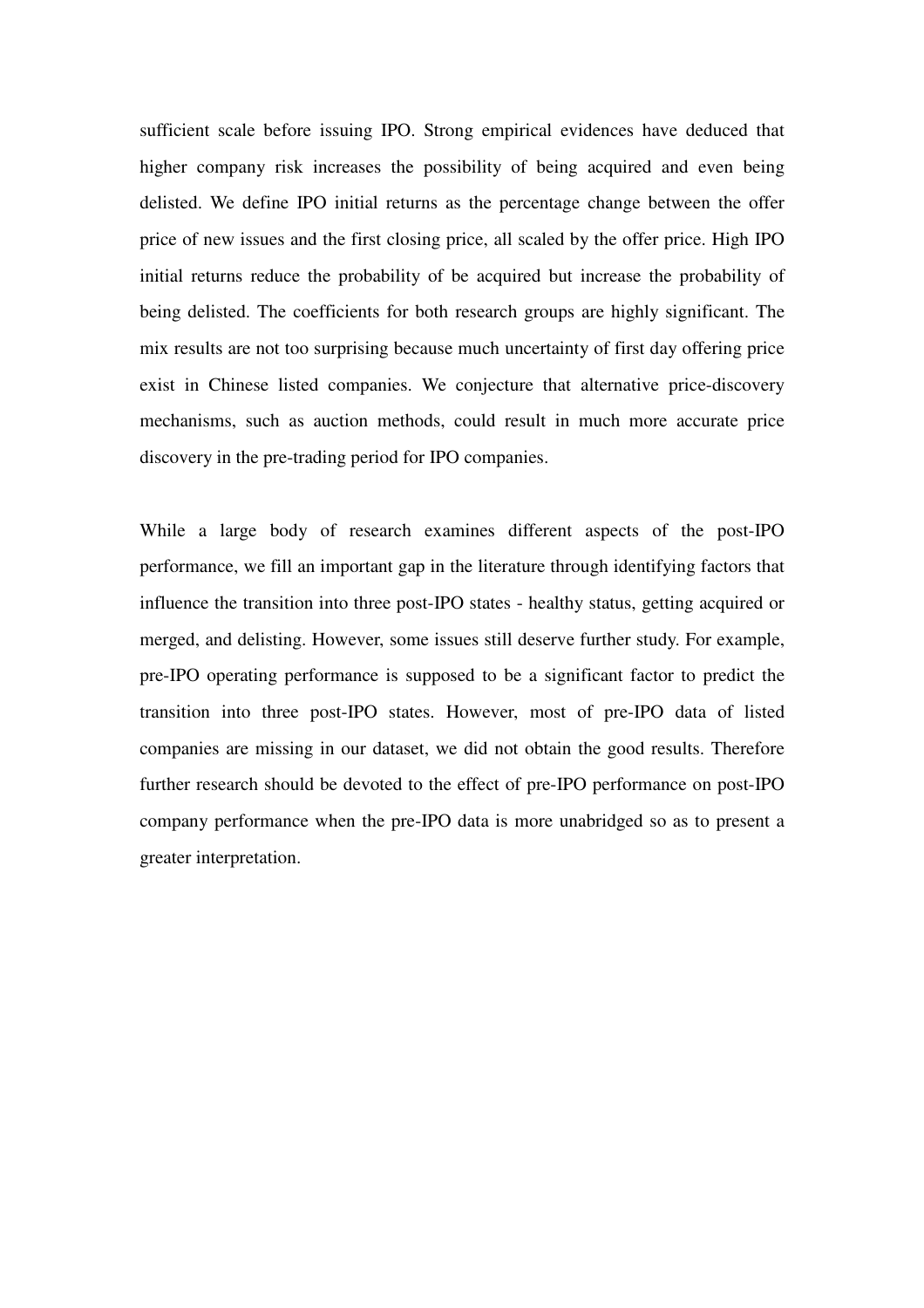## **References**

Altman, E.I. (1968). Financial Ratios, Discriminant Analysis and the Prediction of Corporate Bankruptcy, *The Journal of Finance*. Vol. 23(4), pp. 589-609.

Argenti, J. (1986a). Predicting Corporate Failure, *Accountancy*. Vol. 97, pp.157-158, February.

Baysinger, B.D. and Hoskisson, R.E. (1990). Diversification Strategy and R&D Intensity in Large Multiproduct Firms, *Academy of Management Journal*. Vol. 32, pp.310-332.

Beasley, M.S. (1996). An Empirical Analysis of the Relation between the Board of Director Composition and Financial Statement Fraud, *The Accounting Review*. Vol. 71, pp.443-465.

Beaver, W. H. (1966). Financial Ratios as Predictors of Failure, *Journal of Accounting Research*. Vol. 4, pp. 71-111.

Beaver, W.H. and Parker, G. (1995). *Risk Management: Problems & Solutions*. Singapore: McGraw-Hill, Inc.

Berle, A. and Means G. (1932). *The Modern Corporation and Private Property*. New York: MacMillan.

Blair, M.M. (1995a). *Ownership and Control: Rethinking Corporate Governance for the Twenty-First Century*. Brookings Institute, Washington.

Booth, J. and Chua, L. (1996). Ownership Dispersion, Costly Information, and IPO Underpricing, *Journal of Financial Economics*. Vol. 41, pp. 291–310.

Brennan M. J. and Franks, J. (1997). Underpricing, Ownership and Control in Initial Public Offerings of Equity Securities in the UK, *Journal of Financial Economics*. Vol. 45, pp. 391-413.

Carline, W. and Mayer, C. (1995). Structure and Ownership of East German Enterprises, *Journal of the Japanese and International Economies*. Vol. 9(4), pp. 426-453.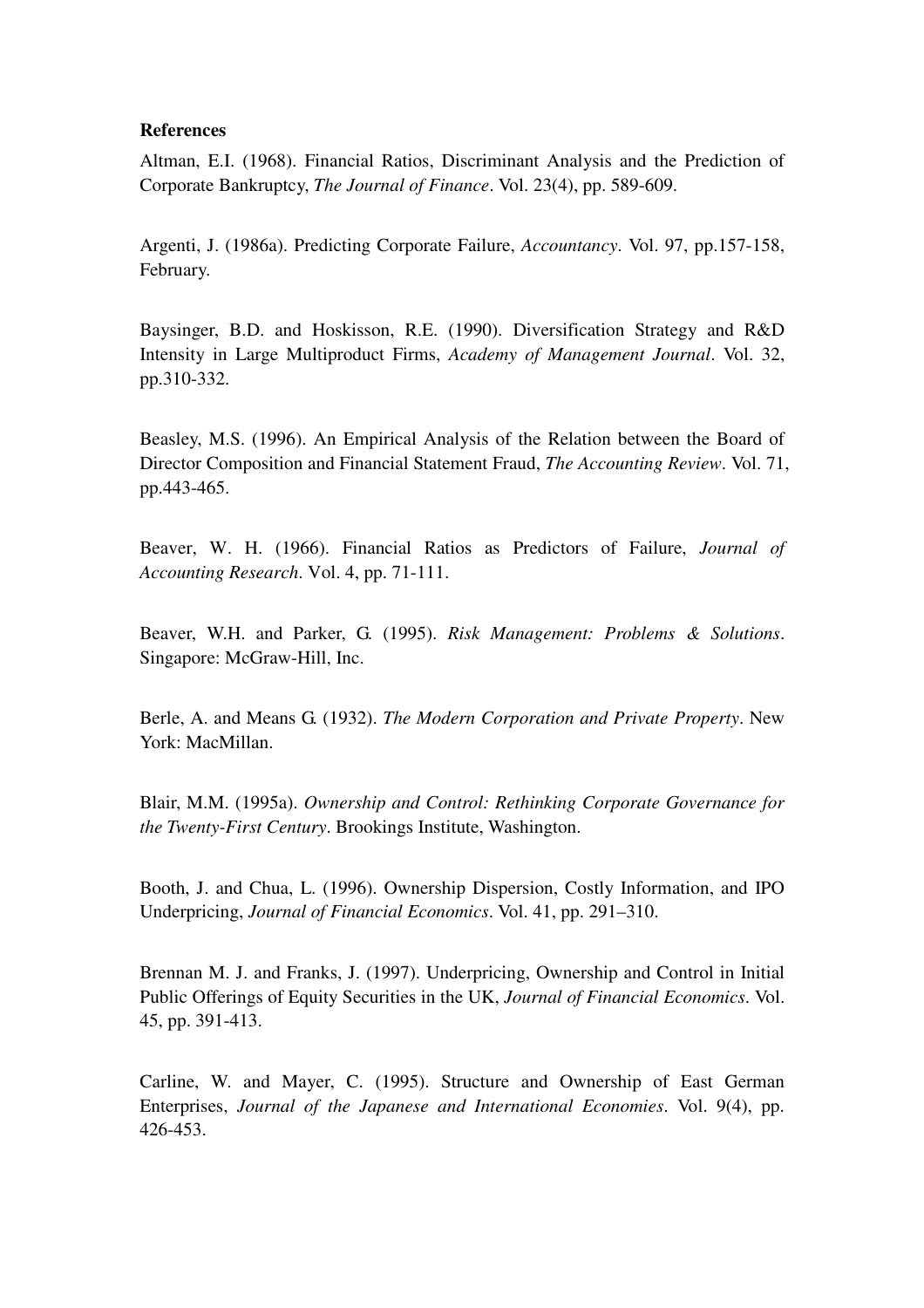Chaganti, R.S., Mahajan, V. and Sharma, S. (1985). Corporate Board Size, Composition, and Corporate Failures in Retailing Industry, *Journal of Management Studies*. Vol. 22(4), pp. 400–417.

Chan, K. et al. (2004). Underpricing and Long-term Performance of IPOs in China, *Journal of Corporate Finance*. Vol. 10, pp. 409--430.

Chen, G. et al. (2006). Ownership Structure, Corporate Governance, and Fraud: Evidence from China, *Journal of Corporate Finance*. Vol. 12, pp. 424-448.

Chen, G.M., Firth, M. and Kim, J.B. (2000). The Post-Issue Market Performance of IPOs in China' s New Stock Markets, *Review of Quantitative Finance and Accounting*. Vol. 14, pp. 319-339.

Chen, J., Kan, K.L. and Anderson, H.D. (2007). Size, Book/Market Ratio and Risk Factor Returns: Evidence from China A-Share Market, *Managerial Finance, Special Issue on Risk, Capital Asset Pricing, and Accounting Numbers*. Vol. 33(8), pp. 574-594.

Chi, J. and Padgett, C. (2002). The Performance and Long-Run Characteristics of the Chinese IPO Market. *SSRN Working Paper Series*.

Chi, J. and Padgett, C. (2005). Short-Run Underpricing and its Characteristics in Chinese Initial Public Offering (IPO) Markets, *Research in International Business and Finance*. Vol.19, pp. 71-93.

Chow, C.K.W. and Fung, M.K.Y. (1998). Ownership Structure, Lending Bias, and Liquidity Constraints: Evidence from Shanghai's Manufacturing Sector, *Journal of Comparative Economics*. Vol. 26(2), pp. 301-316.

Claessens, S., Djankov, S. and Xu, L.C. (2000c). Corporate Performance in the East Asian Financial Crisis, *The World Bank Research Observer*. Vol. 15(1), pp. 23-46.

Coase, R.H. (1937). The Nature of the Firm, *Economica*. N.S. 4, pp. 386-405.

Cosh, A. and Hughes, A. (1987). The Anatomy of Corporate Control: Directors, Shareholders and Executive Remuneration in Giant US and UK Corporations, *Cambridge Journal of Economics*. Vol. 11(4), pp. 285-313.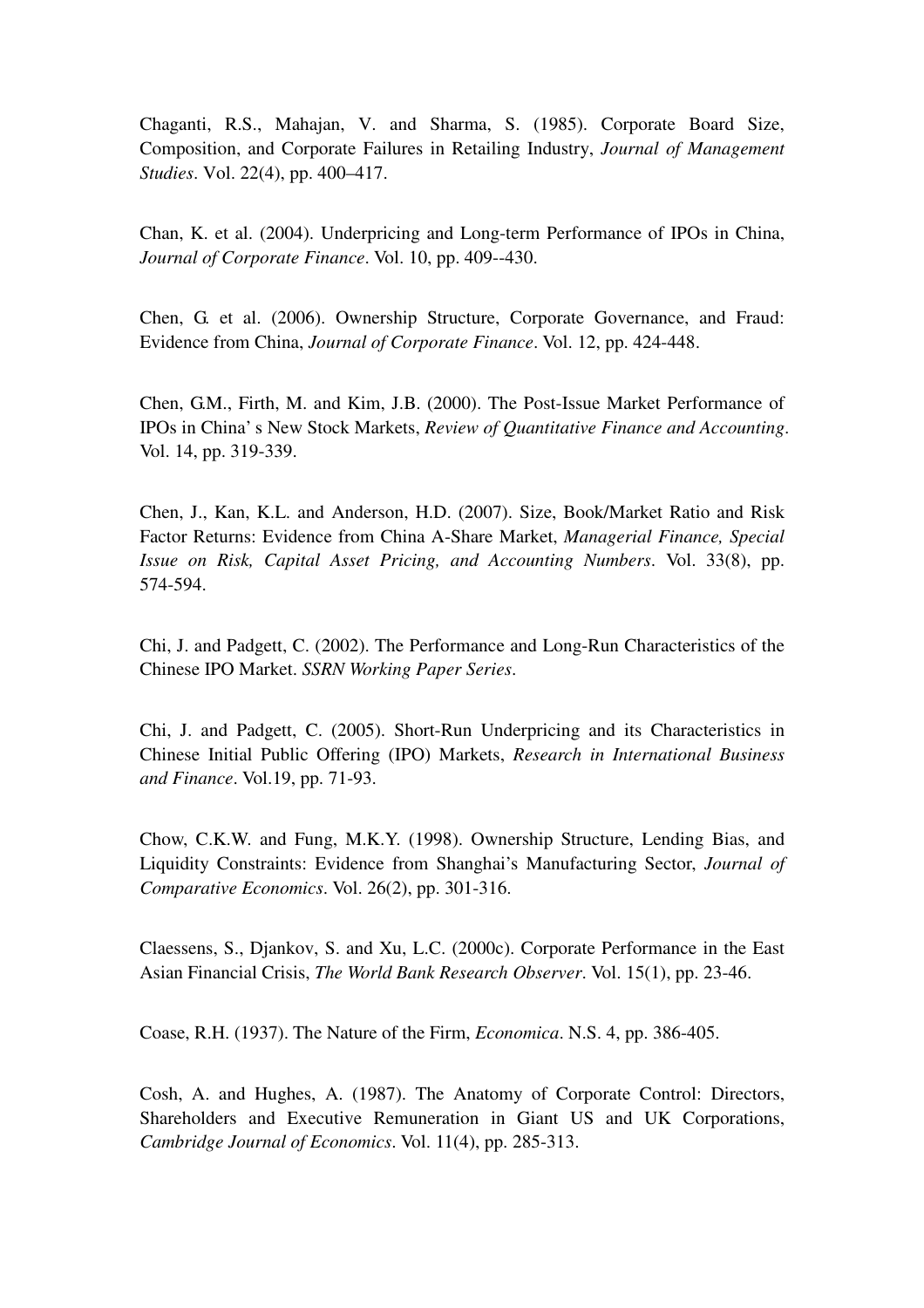Craven, K.S. and Wallace, W.A. (2001). A Framework for Determining the Influence of the Corporate Board of Directors in Accounting Studies, *Corporate Governance*. Vol. 9, pp. 2-24.

Donaldson, G. (1962). New Framework for Corporate Debt Policy, *Harvard Business Review*. Vol. 40, pp. 117-31. March-April.

Eisenberg, T. and Sundgren, S. (1996). Large Board Size, Firm Value, and Increasing Firm Solvency, *Unpublished Manuscript*. Cornell University, NY.

Elmeskov, J. (1995). Germany: The Structures of Corporate Governance, *OECD Observer*. Vol. 196(Oct-Nov), pp. 46-48.

Fama, E.F. and Jensen, M.C. (1983a). Separation of Ownership and Control, *Journal of Law and Economics*. Vol. 26, pp. 301-325.

Fama, E.F. and Jensen, M.C. (1983b). Agency Problems and Residual Claims, *Journal of Law and Economics*. Vol. 26, pp. 327-349.

Fan, J.P.H., Huang, J. and Zhu, N. (2007). Financial Distress without Bankruptcy: The Case of China. *Working Paper*. University of California, Davis. June.

Fan, J.P.H., Wong, T.J. and Zhang, T. (2007). Politically Connected CEOs, Corporate Governance, and Post-IPO Performance of China's Newly Partially Privatized Firms, *Journal of Financial Economics*. Vol. 84, pp. 330-357.

Gu, A.Y. (2003). State Ownership, Firm Size, and IPO Performance: Evidence from Chinese "A" Share Issues, *American Business Review*. pp. 101-108, June.

Henning, C.H.C.A and Lu, X. (2000). The Political Foundation of Chinese Style Gradualism: A Paradox of Too Strong Private Interests?, *Journal of Institutional and Theoretical Economics*. Vol. 156(1), pp. 35-59.

Hilmer, F.G. (1998). *Strictly Boardroom* (2<sup>nd</sup> Ed.). Information Australia, Melbourne.

Ho, S.S.M. (2003c). Corporate Governance in China: Key Problems and Prospects. Centre for Accounting Disclosure and Corporate Governance, The Chinese University of Hong Kong.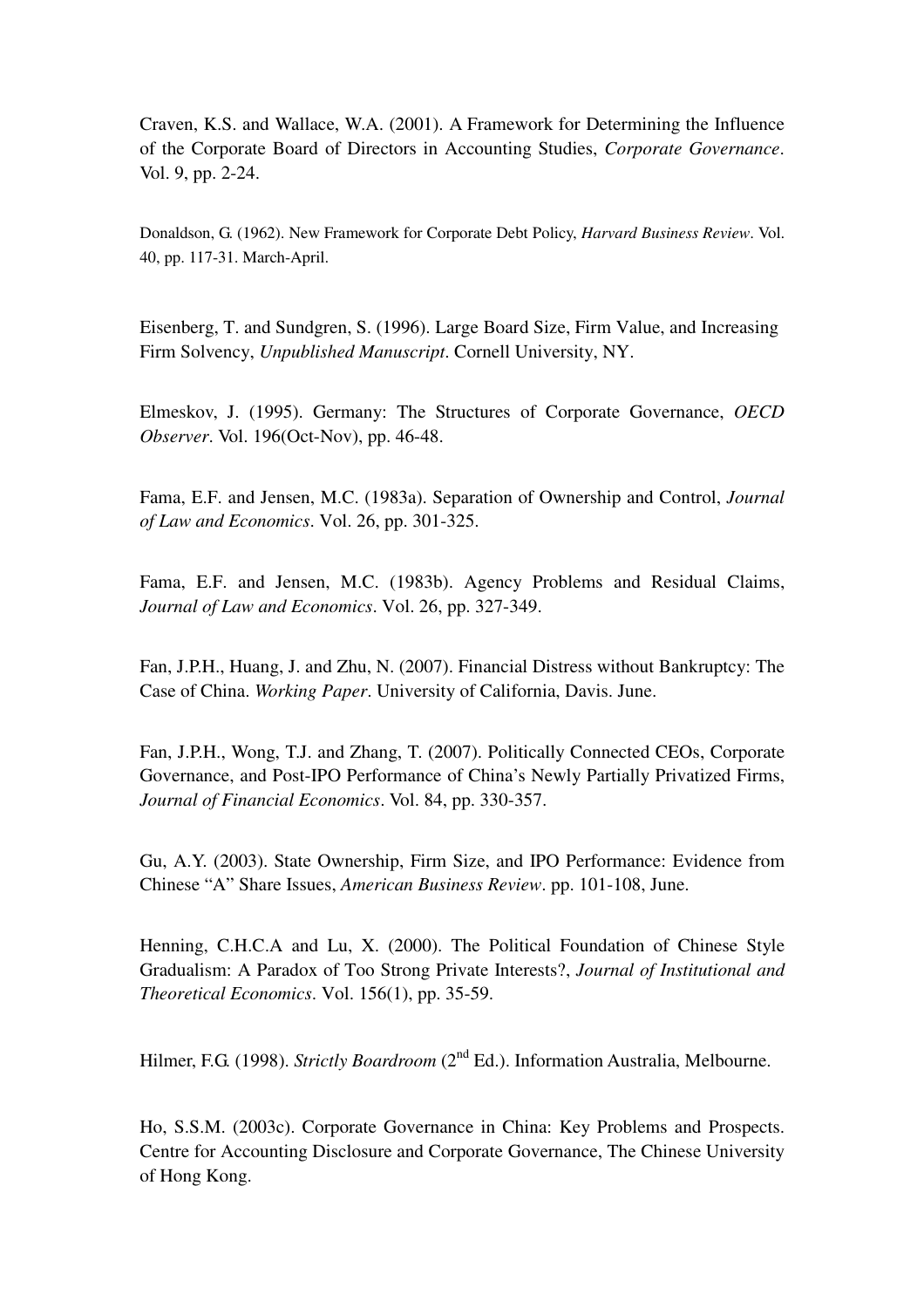Hovey, M. (2004). Corporate Governance in China: An Empirical Study of Listed Firms. *PhD Thesis*. August.

Jain, B.A. and Kini, O. (1994). The Post-Issue Operating Performance of IPO Firms, *Journal of Finance*. Vol. 49, pp. 1699-1726.

Jain, B.A. and Kini, O. (1999). The Life Cycle of Initial Public Offering Firms, *Journal of Business & Accounting.* Vol. 26(9)&(10), Nov./Dec.

Jensen, M.C. (1986). Agency Costs of Free Cash Flow, Corporate Finance, and Takeovers, *American Economic Review*. Vol. 76, pp. 323-329, May.

Jensen, M.C. (1993). The Modern Industrial Revolution, Exit, and the Failure of Internal Control Systems, *Journal of Finance*. Vol. 48, pp. 831-880.

Jensen, M.C. and Meckling, W. (1976). Theory of the firm: Managerial behaviour, agency costs and ownership structure, *Journal of Financial Economics*. Vol. (3), pp.305-60.

Jensen, M.C. and Murphy, K.J. (1990). Performance Pay and Top-Management Incentives, *Journal of Political Economy*. Vol. 98, pp. 225-264. April.

Khurshed, A. (1999). Initial Public Offerings: An Analysis of the Listing Contracts and the Post-IPO Performance of the UK Firms, *Ph.D. Thesis*. University of Reading, Reading.

Levis, M. (1993). The Long-run Performance of Initial Public Offerings: The UK Evidence 1980-1988, *Financial Management*. Vol. 22, pp. 28-41, Spring.

Li, L. and Hovey, M. (2007). Does IPO Underpricing Explain a Firm's Long-Term Performance? An Empirical Study of IPOs in China with Corporate Governance Perspectives, *SSRN Working Paper Series*.

Li, P., Shen, Y. and Parwada, J. (2009). Market Hot Issue or Political Hot Issue: A Politically Induced Cycle in the Chinese IPO Market, *SSRN Working Paper Series*.

Lin, T.W. (2004). Corporate Governance in China: Recent Developments, Key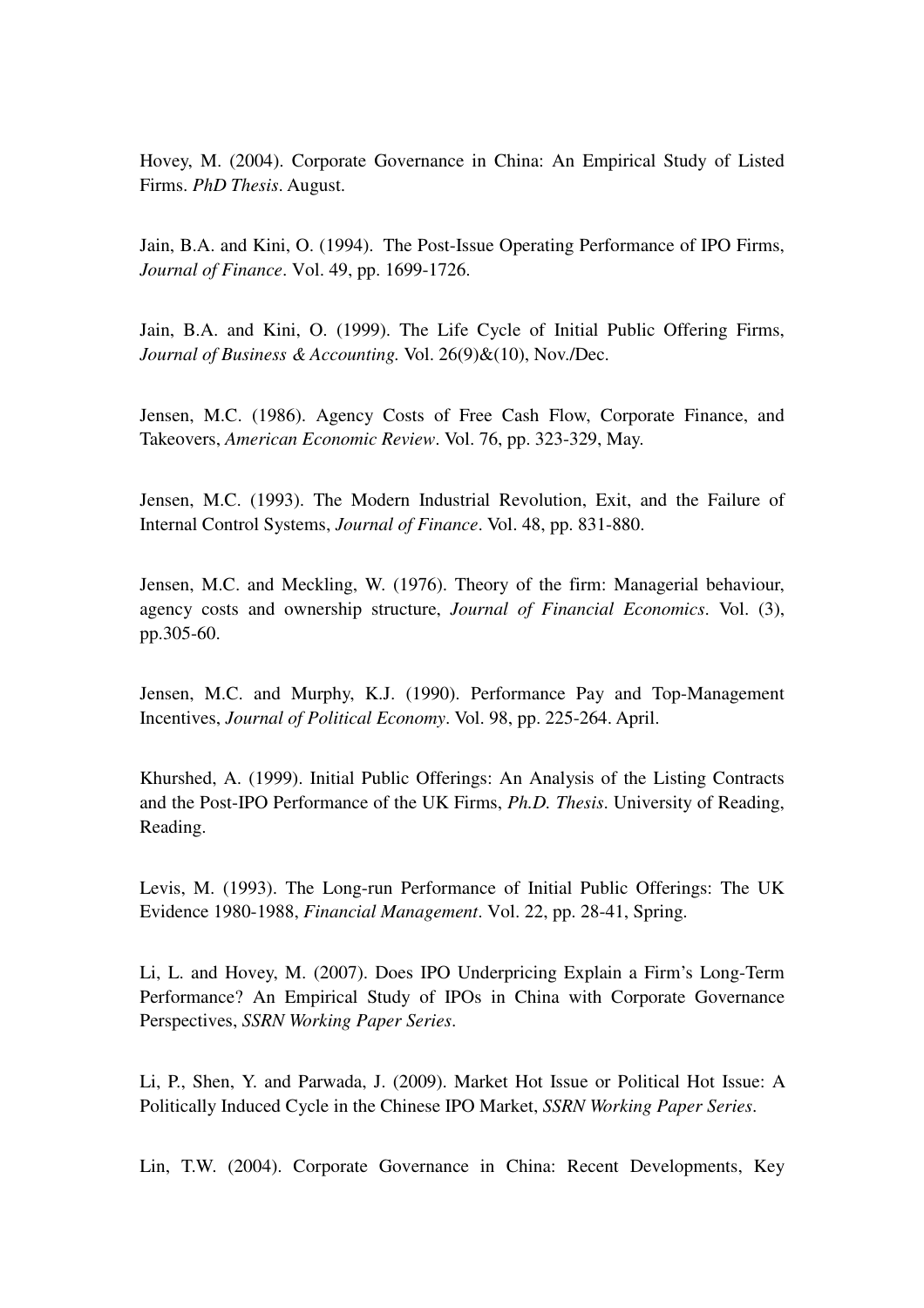Problems, and Suggested Solutions, *Accounting and Corporate Governance*. Vol. 1(1), pp. 1-23.

Liu, G.S. (2005). Comparative Corporate Governance: The Experience between China and the UK, *Corporate Governance – An International Review*. Vol. 13(1). January.

Liu, G. and Sun, P. (2005). The Class of Shareholdings and its Impacts on Corporate Performance: A Case of State Shareholding Composition in Chinese Public Corporations, *Corporate Governance*. Vol. 13, pp. 46–59.

Liu, J. and Pang, D. (2009). Financial Factors and Company Investment Decisions in Transitional China, *Managerial and Decision Economics*. Vol. 30, pp. 91-108.

Megginson, W. L. and Tian, L. (2007). Regulatory Underpricing: Determinants of Chinese Extreme IPO Returns. Paper presented at the International Research Conference on Corporate Governance in Emerging Markets, Istanbul, 15-18 November.

Mikkelson, W. et al. (1997). Ownership and Operating Performance of Companies that Go Public, *Journal of Financial Economics*. Vol. 44, pp. 281-307.

Milhaupt, C.J. (1998). Property Rights in Firms in Virginia, *Law Review*. Vol. 84(6), pp.1145-1194.

Mok, H.M.K. and Hui, Y.V. (1998). Underpricing and Aftermarket Performance of IPOs in Shanghai, China, *Pacific-Basin Finance Journal*. Vol. 6, pp. 453-474.

Murthy, N. R. N. (2006). Good Corporate Governance - A checklist or a mindset?, Robert P. Maxon Lecture, George Washington University. February 06.

Nohel, T. and Tarhan, V. (1998). Share Repurchases and Firm Performance: New Evidence on the Agency Costs of Free Cash Flow, *Journal of Financial Economics*. Vol. 49, pp. 187-221.

Ohlson, J.A. (1980). Financial Ratios and the Probabilistic Prediction of Bankruptcy, *Journal of Accounting Research*. Vol. 18, No. 1, pp. 109-131. Spring.

Pham, P., Kalev, P. and Steen, A. (2003). Underpricing, Stock Allocation, Ownership Structure and Post-Listing Liquidity of Newly Listed Firms, *Journal of Business*,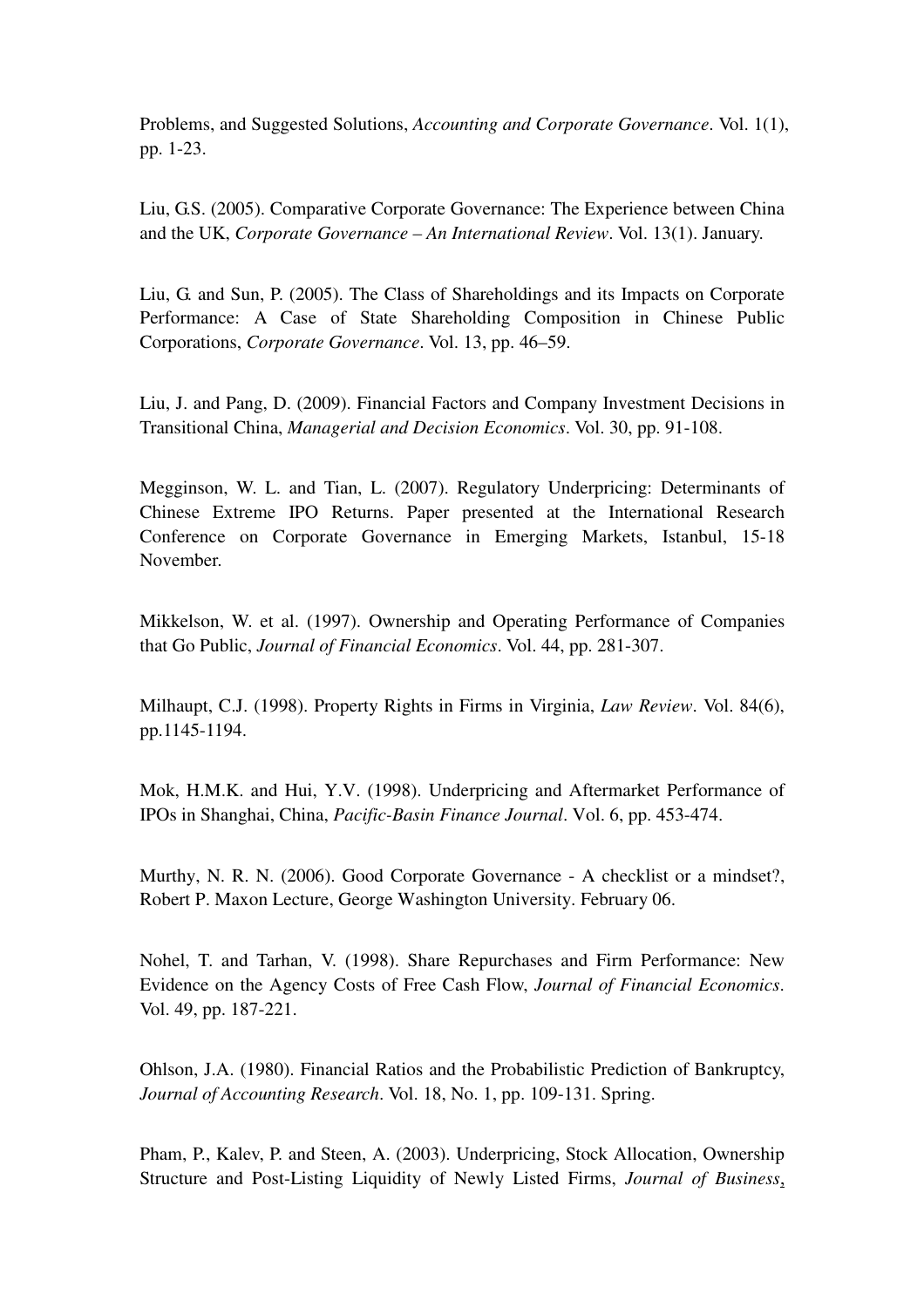Finance and Accounting. Vol. 27(5).

Rechner, P.L. and Dalton, D.R. (1991). CEO Duality and Organizational Performance: A Longitudinal Analysis, *Strategic Management Journal*. Vol. 12(2), pp. 155–160. February.

Ritter, J.R. (1984). The 'Hot Issue' Market of 1980, *Journal of Business*. Vol. 57, pp. 215-241.

Shleifer, A. and Vishny, R.W. (1986a). Large Shareholders and Corporate Control, *Journal of Political Economy*. Vol. 94(3), pp. 461-488.

Shi, S. and Weisert, D. (2002). Corporate Governance with Chinese Characteristics, *China Business Review*. Vol. 29, No. 5, pp. 40-44.

Su, D.W. and Fleisher, B.M. (1999). An Empirical Investigation of Underpricing in Chinese IPOs, *Pacific-Basin Finance Journal*. Vol. 7, pp. 173-202.

Sun, Q. and Tong, W.H.S. and Tong, J. (2002). How Does Government Ownership Affect Firm Performance? Evidence from China's Privatization Experience, *Journal of Business Finance & Accounting*. Vol. 29(1) & (2). January/March.

Tian, G.L.H. (2001). State Shareholding and the Value of Chinese Firms, *LSE Working Paper*.

Tian, L. (2005). Banking Lending, Corporate Governance, and Government Ownership in China. Peking University, China.

Walter, J.E. (1957). Determination of Technical Insolvency, *Journal of Business*. pp. 30-43, January 30.

Wan, J. and Yuce, A. (2007). Listing Regulations in China and Their Effects on the Performance of IPOs and SOEs, *Research in International Business and Finance*. Vol. 21(2).

Wang Z. and Deng, X. (2006). Corporate Governance and Financial Distress: Evidence from Chinese Listed Companies, *The Chinese Economy*. Vol. 39(5), pp. 5-27, Sep-Oct.